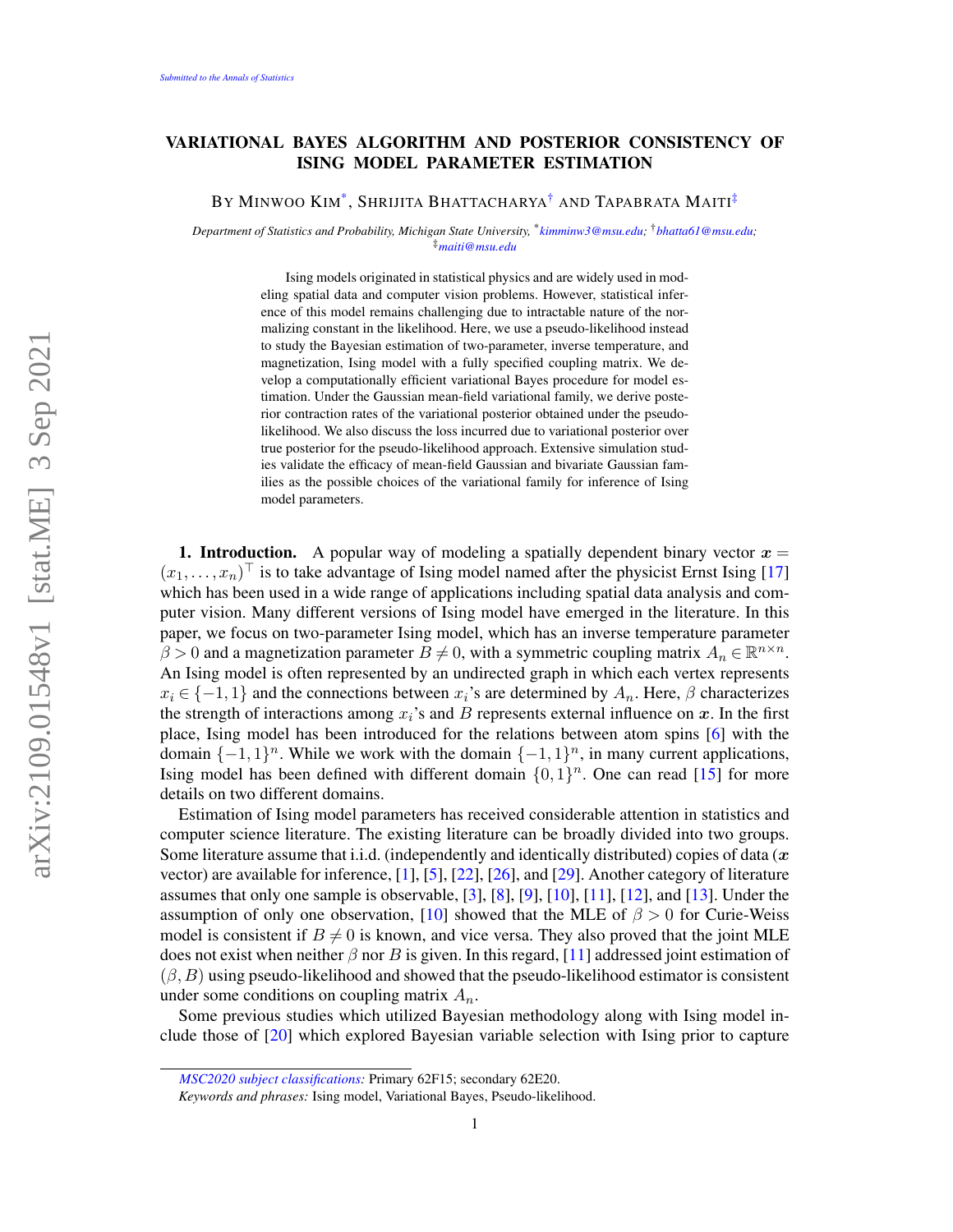structural information. [\[21\]](#page-25-14) proposed a joint Ising and Dirichlet Process (Ising-DP) prior for simultaneous selection and clustering in Bayesian framework. In their PhD thesis, [\[30\]](#page-26-2) dealt with estimation of parameters of Ising and Potts models using Bayesian approach. All these works assume replicated data and do not provide theoretical validation. In this article, we provide a Bayesian estimation methodology for model parameters in an Ising model when one observes the data only once.

*Methodological Contribution:* One of the main challenges in the Bayesian estimation of Ising models lies in the intractable nature of the normalizing constant in the likelihood. Following the works of [\[11\]](#page-25-10), [\[3\]](#page-25-6) and [\[24\]](#page-25-15), we replace the true likelihood of the Ising model by a pseudo-likelihood. As a first contribution, we establish that the posterior based on the pseudo-likelihood is consistent for a suitable choice of the prior distribution. Further, we use variational Bayes (VB) approach which has recently become a popular and computationally powerful alternative to MCMC. In order to approximate the unknown posterior distribution using VB, we need to choose an appropriate variational family. We propose a Gaussian mean field family and general bivariate normal family with transformation of the parameters to  $(\log \beta, B)$ . For implementation of VB, we employ a black box variational inference (BBVI), [\[25\]](#page-25-16). In BBVI, we need to evaluate the likelihood to compute the gradient estimate. But the existence of an unknown normalizing constant in likelihood of Ising model prevents us using BBVI directly. So, we use pseudo-likelihood as in [\[11\]](#page-25-10). Replacing the true likelihood of Ising model with pseudo-likelihood, we are able to compute all the quantities needed for implementing BBVI.

*Theoretical Contribution:* The main theoretical contribution of this work lies in establishing the consistency of the variational posterior for the Ising model with the true likelihood replaced by the pseudo-likelihood. In this direction, we first establish the rates at which the true posterior based on the pseudo-likelihood concentrates around the  $\varepsilon_n$ -shrinking neighborhoods of the true parameter. With a suitable bound on the Kulback-Leibler distance between the true and the variational posterior, we next establish the rate of contraction for the variational posterior and demonstrate that the variational posterior also concentrates around  $\varepsilon_n$ -shrinking neighborhoods of the true parameter. These results have been derived under three set of assumptions on the coupling matrix  $A_n$  (see section [3](#page-4-0) for more details). Indeed, we demonstrate that the variational posterior consistency holds for the same set of assumptions on  $A_n$  as those needed for the convergence of the maximum likelihood estimates based on the pseudo-likelihood. One of the main caveats in establishing the posterior contraction rates under the pseudo-likelihood structure is in ensuring that the concentration of the variational posterior occurs in  $\mathbb{P}_0^{(n)}$  $\mathbb{D}_0^{(n)}$  probability where  $\mathbb{P}_0^{(n)}$  $\binom{n}{0}$  is the distribution induced by the true likelihood and not the pseudo-likelihood. Indeed, we could show that in  $\mathbb{P}_0^{(n)}$  $\binom{n}{0}$  probability, the contraction of variational posterior happens at the rate  $1 - 1/M_n$  in contrast to the faster rate  $1 - \exp(-Cn\epsilon_n^2)$ ,  $C > 0$  for the true posterior. As a final theoretical contribution, we establish that the variational Bayes estimator convergences to the true parameters at the rate  $1/\varepsilon_n$ where  $\varepsilon_n$  can be chosen  $n^{-\delta}$ ,  $0 < \delta < 1/2$  provided the  $A_n$  matrix satisfies certain regularity assumptions.

The rest of the paper is organized as follows: Section [2](#page-1-0) defines the likelihood and pseudolikelihood of Ising model with two parameters  $(\beta, B)$  and provides the details of our Bayesian estimation using variational inference approach. In Section [3](#page-4-0) we discuss our main theoretical developments and sketch of the proof. The details of the proof are deferred to the Appendix. The numerical studies are provided in Section [4.](#page-7-0) We give a comparison of our variational Bayes estimates to existing maximum likelihood estimators based on pseudo-likelihood.

#### <span id="page-1-0"></span>2. Model and methods.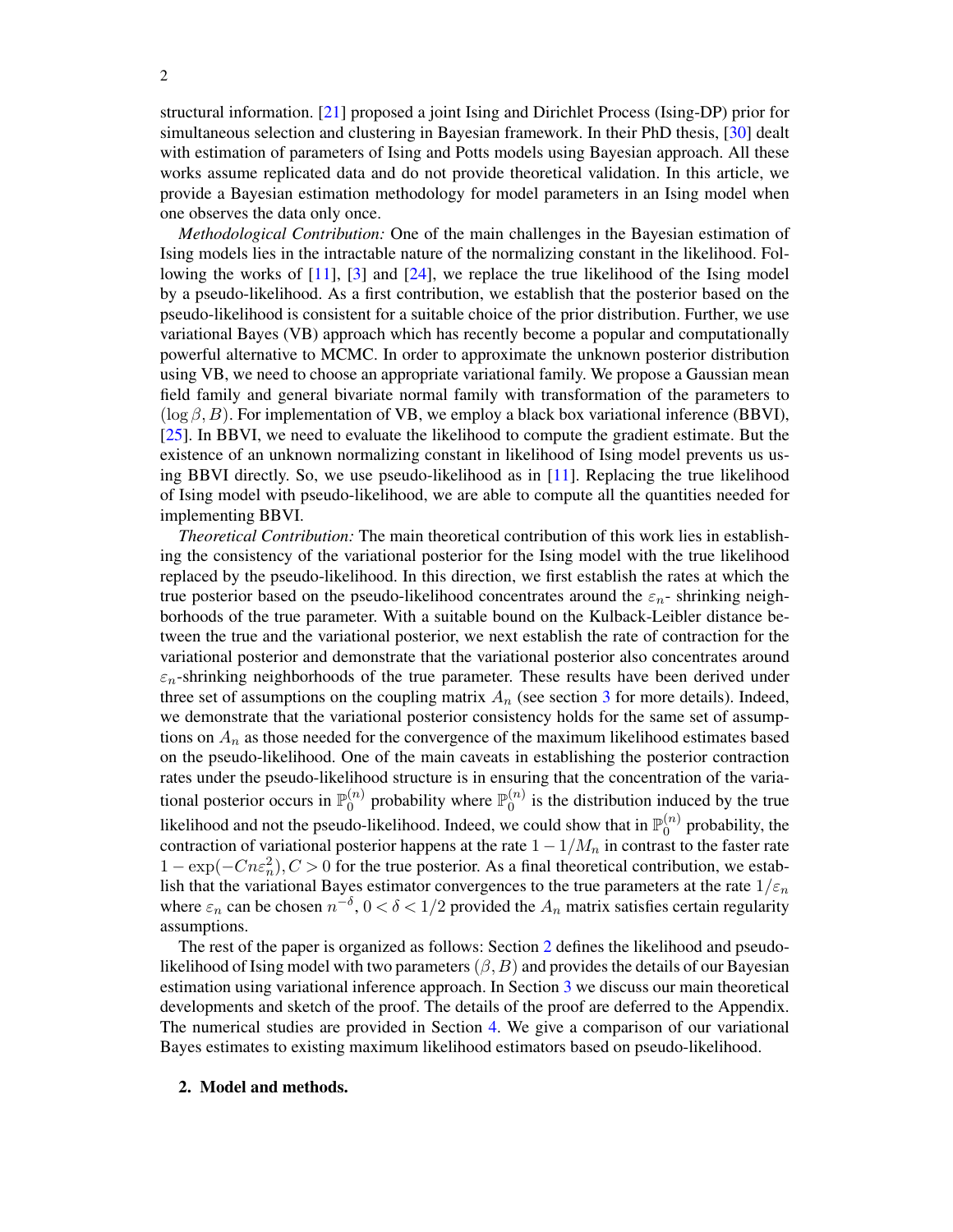2.1. *Ising model.* For a representation of an Ising model with two parameters  $\beta > 0$  and  $B \neq 0$ , consider an undirected graph which has n vertices  $x_i$ ,  $i = 1, ..., n$ . Each vertex of the graph takes a value either -1 or 1, i.e.,  $x_i \in \{-1, 1\}$ . Then, we define a likelihood of Ising model as the probability of the vector  $\boldsymbol{x} = (x_1, \dots, x_n)^\top \in \{-1, 1\}^n$ :

<span id="page-2-0"></span>(1) 
$$
\mathbb{P}_{\beta,B}^{(n)}(\boldsymbol{X}=\boldsymbol{x})=\frac{1}{Z_n(\beta,B)}\exp\left(\frac{\beta}{2}\boldsymbol{x}^\top A_n\boldsymbol{x}+B\sum_{i=1}^nx_i\right),
$$

where  $Z_n(\beta, B)$  is a normalizing constant which makes sum of [\(1\)](#page-2-0) over the support  $\{-1, 1\}^n$ equal to 1.  $A_n$  is a coupling matrix of size  $n \times n$  which determines the connections between the coordinates of x. More precisely, let  $\mathcal{E} = \{(i, j) | i \sim j, 1 \le i, j \le n\}$  be the set of edges in the graph where  $i \sim j$  denote that the vertices i and j are connected. Then  $A_n$  is a symmetric matrix with  $A_n(i, j) = 0$  for all  $(i, j) \notin \mathcal{E}$  and  $A_n(i, j) > 0$  for all  $(i, j) \in \mathcal{E}$ .

For the purpose of this paper, we work with a scaled adjacency matrix  $A_n$  whose all diagonal *elements are zeros and the other elements are non-negative.*

DEFINITION 2.1 (Scaled adjacency matrix). A scaled adjacency matrix for a graph  $G_n$ with  $n$  vertices is defined as:

$$
A_n(i,j) := \begin{cases} \frac{n}{2|G_n|} & \text{if } (i,j) \in \mathcal{E} \\ 0 & \text{otherwise.} \end{cases}
$$

where  $|G_n|$  denotes the number of edges.

In our study, we assume that only one  $x \in \{-1,1\}^n$  is observed. In this regard, estimating all the elements of  $A_n$  is impossible because  $A_n$  has  $n(n-1)/2$  distinct values. In this work, we primarily focus on the problem of estimation of the parameters  $(\beta, B)$  under the assumption of a fully known coupling matrix  $A_n$ . The same set up considered by [\[3\]](#page-25-6), [\[11\]](#page-25-10), and [\[24\]](#page-25-15).

2.2. *Pseudo-likelihood.* It is challenging to use the likelihood [\(1\)](#page-2-0) directly because of the unknown normalizing constant  $Z_n(\beta, B)$ . Due to the intractable nature of the likelihood, the standard Bayesian implementation is computationally intractable. We thereby propose the use of the conditional probability of  $x_i$  given others. It is easily calculated because  $x_i$  is binary:

$$
\mathbb{P}_{\beta,B}^{(n)}(X_i = 1 | X_j, j \neq i) = \frac{e^{\beta m_i(\boldsymbol{x}) + B}}{e^{\beta m_i(\boldsymbol{x}) + B} + e^{-\beta m_i(\boldsymbol{x}) - B}},
$$

where  $m_i(\boldsymbol{x}) = \sum_{j=1}^n A_n(i,j)x_j$ .

The pseudo-likelihood of Ising model corresponding to the likelihood in [\(1\)](#page-2-0), is defined as the product of one dimensional conditional distributions (see  $[11]$ , for further details):

<span id="page-2-1"></span>
$$
\prod_{i=1}^{n} \mathbb{P}_{\beta,B}^{(n)} \left( X_i = x_i \mid X_j, j \neq i \right)
$$
\n
$$
= 2^{-n} \exp \left( \sum_{i=1}^{n} \left( \beta x_i m_i(\boldsymbol{x}) + B x_i - \log \cosh(\beta m_i(\boldsymbol{x}) + B) \right) \right).
$$

Our subsequent Bayesian development will make use of the pseudo-likelihood [\(2\)](#page-2-1) instead of the true likelihood [\(1\)](#page-2-0). We shall establish that the posterior obtained by the use of the pseudo-likelihood allows for consistent estimation of the model parameters  $\beta$  and  $B$ .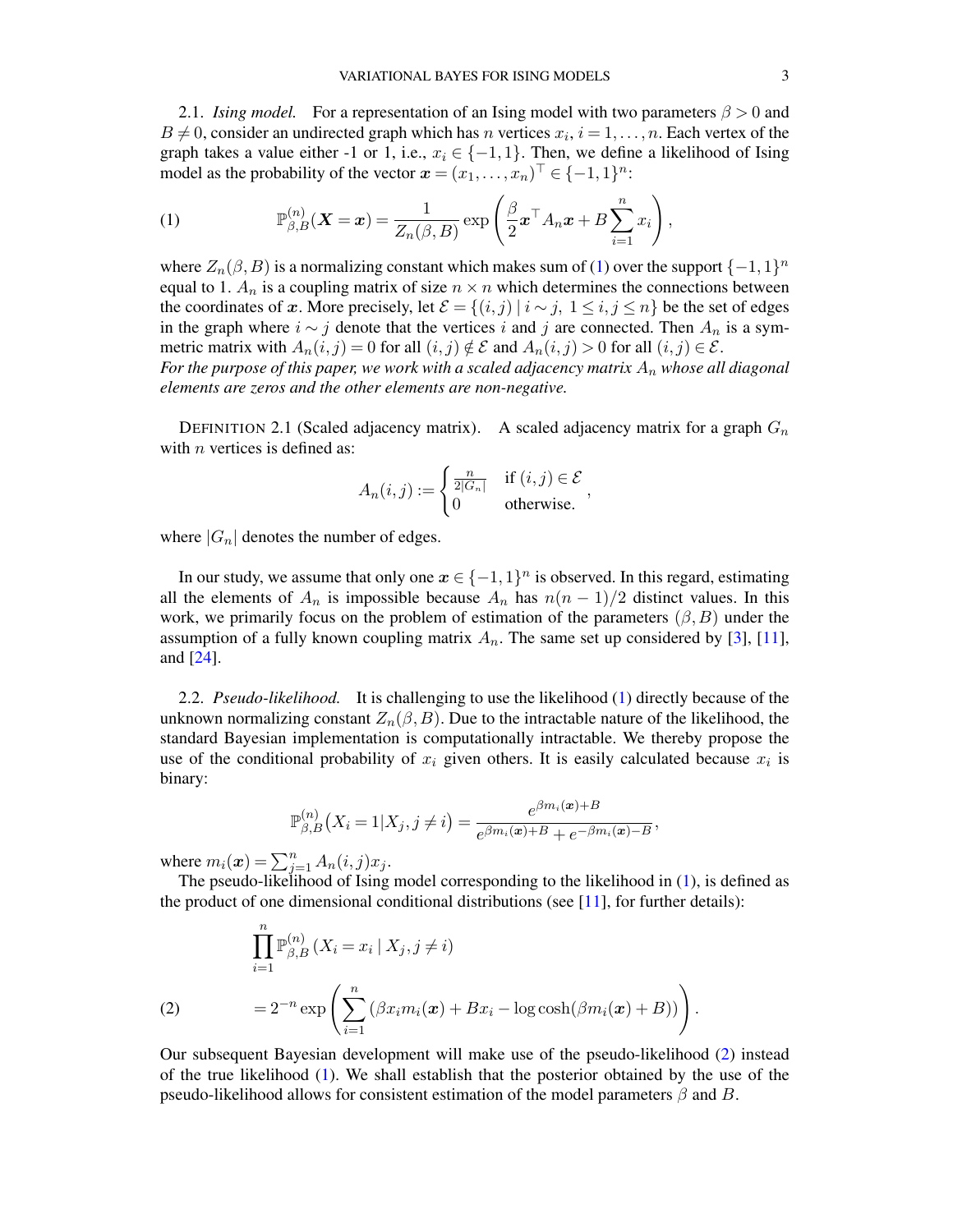2.3. *Bayesian formulation.* Let  $\theta = (\beta, B)$  be the parameter set of interest. We consider the following independent prior distribution  $p(\theta) = p_{\beta}(\beta)p_B(B)$ , with  $p_{\beta}(\beta)$  as a log-normal prior for  $\beta$  and  $p_B(B)$  as a normal prior for B as follows:

<span id="page-3-3"></span>(3) 
$$
p_{\beta}(\beta) = \frac{1}{\beta\sqrt{2\pi}}e^{-\frac{(\log \beta)^2}{2}}, \quad p_B(B) = \frac{1}{\sqrt{2\pi}}e^{-\frac{B^2}{2}}.
$$

The assumption of log-normal prior on  $\beta$  is to ensure the positivity of  $\beta$ . Let  $L(\theta)$  be the pseudo-likelihood function given by [\(2\)](#page-2-1), then the above prior structure leads to the following posterior distribution

<span id="page-3-0"></span>(4) 
$$
\Pi(\mathcal{A} \mid X^{(n)}) = \frac{\int_{\mathcal{A}} \pi(\theta, X^{(n)}) d\theta}{m(X^{(n)})} = \frac{\int_{\mathcal{A}} L(\theta) p(\theta) d\theta}{\int L(\theta) p(\theta) d\theta},
$$

for any set  $A \subseteq \Theta$  where  $\Theta$  denotes the parameter space of  $\theta$ . Note,  $\pi(\theta, X^{(n)})$  is the joint density of  $\theta$  and the data  $X^{(n)}$  and  $m(\overline{X}^{(n)})$  is the marginal density of  $X^{(n)}$  which is free from the parameter set  $\theta$ .

2.4. *Variational inference.* Next, we need to provide a variational approximation to the posterior distribution [\(4\)](#page-3-0). In this direction, we consider two choices of the variational family to obtain approximated posterior distribution. One candidate of our variational family, for the virtue of simplicity, is a mean-field (MF) Gaussian family:

<span id="page-3-2"></span>(5) 
$$
\mathcal{Q}^{\mathbf{MF}} = \left\{ q(\theta) \mid q(\theta) = q_{\beta}(\beta) q_B(B), \log \beta \sim N(\mu_1, \sigma_1^2), B \sim N(\mu_2, \sigma_2^2) \right\},\
$$

The above variational family is the same as a lognormal distribution on  $\beta$  and normal distribution on B. Also,  $\beta$  and B are independent in  $\mathcal{Q}^{\rm MF}$  and each  $q(\theta) \in \mathcal{Q}^{\rm MF}$  is governed by its own parameter set  $\nu^{MF} = (\mu_1, \mu_2, \sigma_1^2, \sigma_2^2)^\top$ .  $\nu^{MF}$  denote the set of variational parameters which will be updated to find the optimal variational distribution closest to the true posterior.

Beyond the mean field family, we suggest a bivariate normal (BN) family to exploit the interdependence among the parameters  $(\beta, B)$ :

$$
\left(6\right)
$$

$$
\mathcal{Q}^{\mathbf{BN}} = \left\{ q(\theta) \mid q(\theta) = q(\beta, B), (\log \beta, B) \sim MVN(\boldsymbol{\mu}, \boldsymbol{\Sigma}), \boldsymbol{\mu} = \begin{pmatrix} \mu_1 \\ \mu_2 \end{pmatrix}, \boldsymbol{\Sigma} = \begin{pmatrix} \sigma_{11} & \sigma_{12} \\ \sigma_{12} & \sigma_{22} \end{pmatrix} \right\}
$$

 $\mathcal{Q}^{\mathrm{MF}}$  can also be represented as (independent) bivariate normal family. The variational parameters of BN family are  $\nu^{\mathbf{BN}} = (\mu_1, \mu_2, \sigma_{11}, \sigma_{22}, \sigma_{12})^{\top}$ .

Once a variational family is chosen, one can find the variational posterior by minimizing the Kullback-Leibler (KL) divergence between a variational distribution  $q \in \mathcal{Q}$  and the true posterior [\(4\)](#page-3-0). The variational posterior is thus given by

<span id="page-3-1"></span>(7) 
$$
Q^* = \underset{Q \in \mathcal{Q}}{\text{arg min }} KL(Q, \Pi(|X^{(n)})),
$$

where  $KL(Q, \Pi(|X^{(n)}))$  is the KL divergence given by

KL(Q, \Pi(|X^{(n)})) = 
$$
\int \log(q(\theta)/\pi(\theta | X^{(n)}))q(\theta)d\theta,
$$

where q and  $\pi(|X^{(n)})$  are the densities corresponding to Q and  $\Pi(|X^{(n)})$  respectively. Based on [\(4\)](#page-3-0), we re-write the KL divergence as:

$$
KL(Q, \Pi(|X^{(n)}) ) = \int (\log q(\theta) - \log \pi(\theta, X^{(n)})) q(\theta) d\theta + \log m(X^{(n)})
$$
  
= -ELBO(Q, \Pi(, X^{(n)})) + log m(X^{(n)}).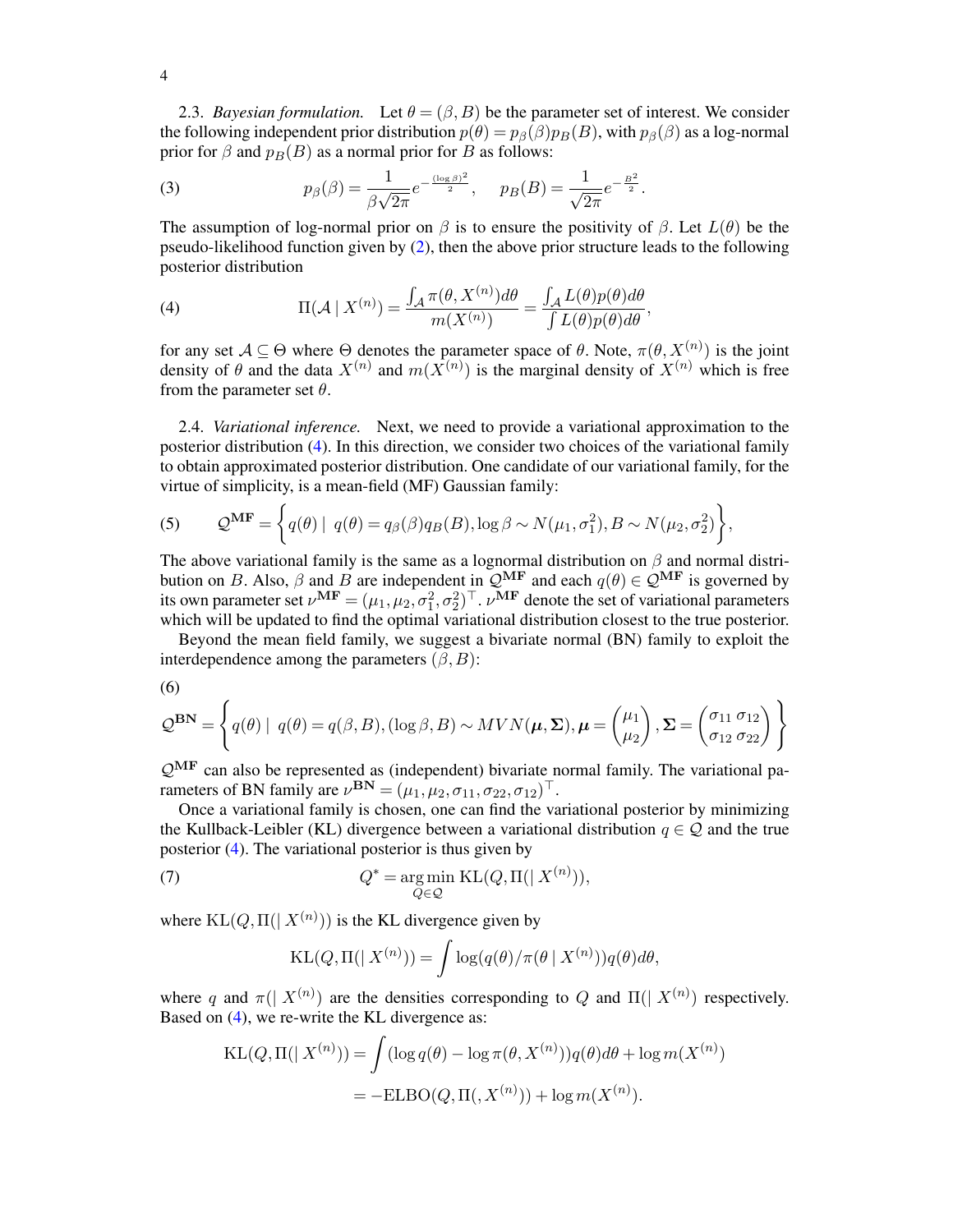The first term is the negative Evidence Lower Bound (ELBO) and observe that the second term does not depend on q. Therefore, minimizing KL divergence is equivalent to maximizing the ELBO. So, we search for an optimal  $q$  by maximizing the ELBO:

$$
Q^* = \underset{Q \in \mathcal{Q}}{\arg \max} \; \text{ELBO}(Q, \Pi(, X^{(n)})).
$$

To optimize the ELBO, we consider the ELBO as a function of variational parameters  $\nu$ :

$$
\mathcal{L}(\nu) := \mathbb{E}_Q(\log \pi(\theta, X^{(n)}) - \log q(\theta; \nu)).
$$

[\[25\]](#page-25-16) suggested black box variational inference (BBVI) to optimize  $\mathcal{L}(\nu)$  using gradient descent method. The gradient of  $\mathcal{L}(\nu)$  is:

(8)  
\n
$$
\nabla_{\nu} \mathcal{L} = \nabla_{\nu} \mathbb{E}_{Q} (\log \pi(\theta, X^{(n)}) - \log q(\theta; \nu))
$$
\n
$$
= \int q(\theta; \nu) \nabla_{\nu} \log q(\theta; \nu) (\log \pi(\theta, X^{(n)}) - \log q(\theta; \nu)) d\theta
$$
\n
$$
+ \int q(\theta; \nu) \nabla_{\nu} (\log \pi(\theta, X^{(n)}) - \log q(\theta; \nu)) d\theta
$$
\n(8)  
\n
$$
= \mathbb{E}_{Q} (\nabla_{\nu} \log q(\theta; \nu) (\log \pi(\theta, X^{(n)}) - \log q(\theta; \nu))).
$$

<span id="page-4-1"></span>The last equality holds because  $\mathbb{E}_Q(\nabla_\nu \log q(\theta; \nu)) = 0$  and  $\nabla_\nu \log \pi(\theta, X^{(n)}) = 0$ . We can-not exactly compute the expectation form [\(8\)](#page-4-1) of the gradient  $\nabla_{\nu} \mathcal{L}$ , which lead us to employ Monte Carlo estimates:

<span id="page-4-2"></span>(9) 
$$
\widehat{\nabla}_{\nu} \mathcal{L} = \frac{1}{S} \sum_{s=1}^{S} \nabla_{\nu} \log q(\theta^{(s)}; \nu) (\log \pi(\theta^{(s)}, X^{(n)}) - \log q(\theta^{(s)}; \nu)),
$$

where  $\theta^{(1)}, \ldots, \theta^{(S)}$  are samples generated from  $q(\theta; \nu)$ . Using the estimate [\(9\)](#page-4-2), we iteratively update  $\nu$  in the direction of increasing the objective function  $\mathcal{L}(\nu)$ . The summary of BBVI algorithm is shown in Algorithm [1:](#page-4-3)

## <span id="page-4-3"></span>Algorithm 1: BBVI

**Result:** Optimal variational parameters  $\nu^*$ 1 Initialize  $p(\theta)$ ,  $q(\theta; \nu^1)$  and learning rate sequence  $\rho_t$ . 2 while ELBO *increases* do 3 Draw  $\theta^{(s)} \sim q(\theta; \nu^t), s = 1, \ldots, S;$ 4 Get  $\widehat{\nabla}_{\nu} \mathcal{L}$  based on the S sample points ;<br>5 Update  $\nu^{t+1} \leftarrow \nu^t + \rho_t \widehat{\nabla}_{\nu} \mathcal{L}$ ; 5 Update  $\nu^{t+1} \leftarrow \nu^t + \rho_t \widehat{\nabla}_{\nu} \mathcal{L}$ ; 6 end

In Algorithm [1,](#page-4-3)  $\rho_t$ ,  $t = 1, 2, \cdots$  denotes a sequence of learning rates which satisfy the Robbin-Monro conditions [\[27\]](#page-26-3), i.e.  $\sum_{t=1}^{\infty} \rho_t = \infty$  and  $\sum_{t=1}^{\infty} \rho_t^2 < \infty$ . Also, let  $\sigma \in \nu$  be a variational parameter which must be positive. During the updating procedure, it may occur that  $\sigma$  takes a negative value. In order to preclude this issue, we consider a reparametrization  $\sigma = \log(1 + e^{\eta})$  and update the quantity  $\eta$ , as a free parameter, instead of updating  $\sigma$ . We address more details of BBVI algorithm implementation in Supplement Section A.1.

<span id="page-4-0"></span>**3. Main Theoretical Results.** In this section, we establish the posterior consistency of the variational posterior [\(7\)](#page-3-1). In this direction, we establish the variational posterior contraction rates to evaluate how well the posterior distribution of  $\beta$  and B under the variational approximation concentrates around the true values  $\beta_0$  and  $B_0$ . Towards the proof, we make the following assumptions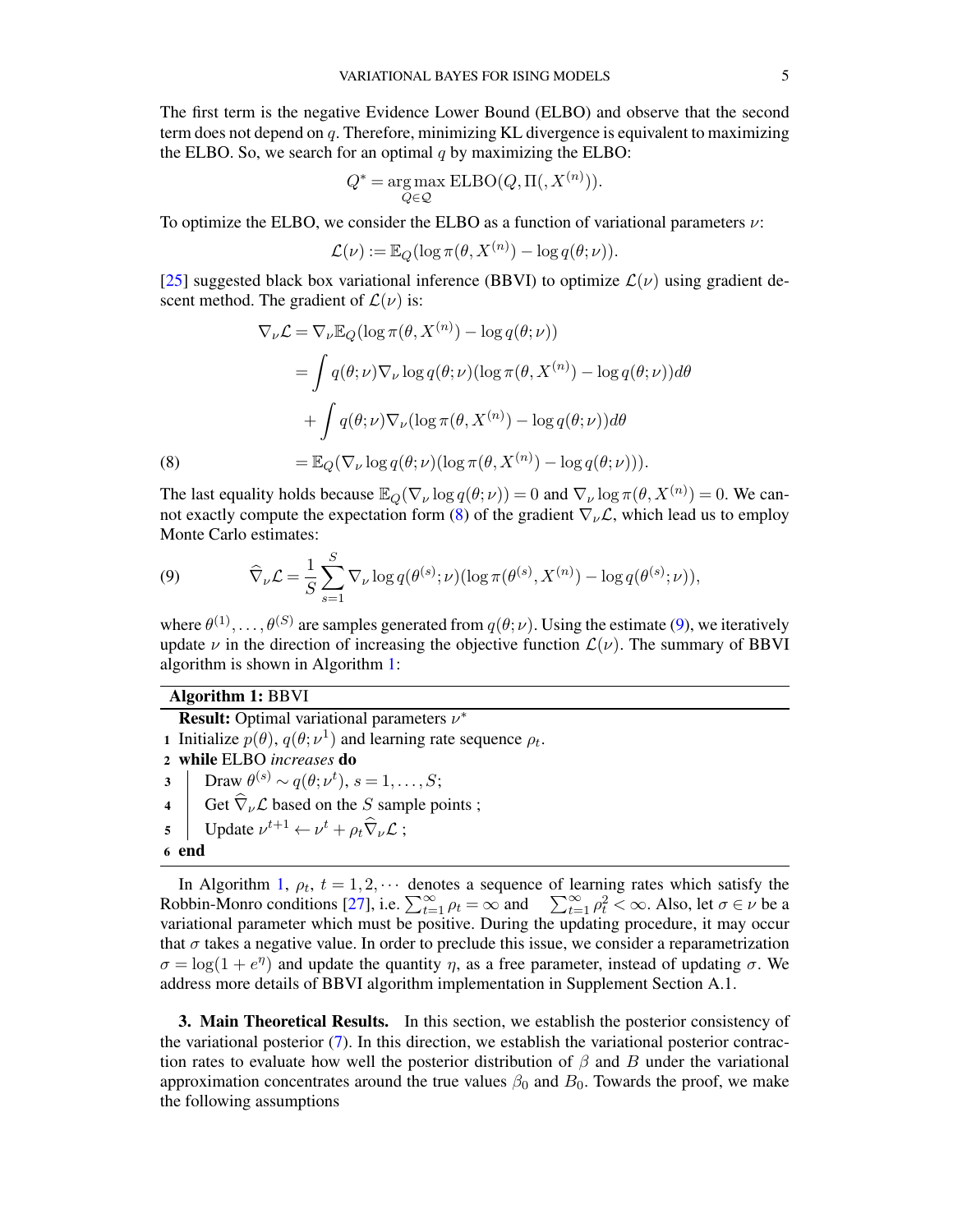<span id="page-5-0"></span>ASSUMPTION 1 (Bounded row sums of  $A_n$ ). *The row sums of*  $A_n$  *are bounded above* 

$$
\max_{i \in [n]} \sum_{j=1}^{n} A_n(i,j) \le \gamma,
$$

for a constant  $\gamma$  independent of n. Assumption [1](#page-5-0) is the same as (1.2) in [\[11\]](#page-25-10). As a consequence of assumption 1, it can be shown  $m_i(\boldsymbol{x}) \leq \gamma$ ,  $i = 1 \dots, n$ .

<span id="page-5-1"></span>ASSUMPTION 2 (Mean field assumption on  $A_n$ ). Let  $\epsilon_n \to 0$  and  $n\epsilon_n^2 \to \infty$  such that

(i) 
$$
\sum_{i=1}^{n} \sum_{j=1}^{n} A_n(i,j) = O(n\epsilon_n^2),
$$
 (ii) 
$$
\sum_{i=1}^{n} \sum_{j=1}^{n} A_n(i,j)^2 = o(n\epsilon_n^2).
$$

Assumption [2-](#page-5-1)(i) is the same as condition (1.4) in [\[11\]](#page-25-10) on  $A_n$  for  $\epsilon_n = 1$ . Assumption  $2-(ii)$  $2-(ii)$  is the same as (1.6) in [\[11\]](#page-25-10) with  $\epsilon_n = 1$ . For more details on the mean field assumption, we refer to Definition 1.3 in [\[2\]](#page-25-17).

<span id="page-5-2"></span>Assumprion 3 (Bounded variance of 
$$
A_n
$$
). Let  $\bar{A}_n = (1/n) \sum_{i=1}^n \sum_{j=1}^n A_n(i, j)$ ,  

$$
\liminf_{n \to \infty} \frac{1}{n} \sum_{i=1}^n (\sum_{j=1}^n A_n(i, j) - \bar{A}_n)^2 > 0.
$$

Finally, the Assumption [3](#page-5-2) corresponds to  $(1.7)$  in [\[11\]](#page-25-10). The validity of Assumption 3 ensures that  $T_n(x) = (1/n) \sum_{i=1}^n (m_i(x) - \bar{m}(x))^2$  is bounded below and above in probability, an essential requirement towards the proof of contraction rates of the variational posterior.

Let  $\theta = (\beta, B)$  be the model parameter and  $\theta_0 = (\beta_0, B_0)$  be the true parameter from which the data  $X^{(n)}$  is generated. Let  $L(\theta)$  and  $L(\theta_0)$  denote the pseudo-likelihood as in [\(2\)](#page-2-1) under the model parameter and true parameter respectively. Further, let  $L_0$  denote the true probability mass function from which  $X^{(n)}$  is generated. Thus,  $L_0$  is as in [\(1\)](#page-2-0) with  $\theta = \theta_0$ . We shall use the notations  $\mathbb{E}_0^{(n)}$  $_0^{(n)}$  and  $\mathbb{P}_0^{(n)}$  $\binom{n}{0}$  to denote expectation and probability mass function with respect to  $L_0$ .

We next present the main theorem which establishes the contraction rate for the variational posterior. Following the proof, we next establish the contraction rate of the variational Bayes estimator as a corollary. We shall use the term with dominating probability to imply that under  $\mathbb{P}_0^{(n)}$  $\chi_0^{(n)}$ , the probability of the event goes to 1 as  $n \to \infty$ .

<span id="page-5-4"></span>THEOREM 3.1 (Posterior Contraction). *Let*  $\mathcal{U}_{\varepsilon_n} = \{\theta : ||\theta - \theta_0||_2 \leq \varepsilon_n\}$  *be neighborhood* of the true parameters. Suppose  $\epsilon_n$  satisfies assumption 2., then in  $\mathbb{P}_0^{(n)}$ 0 *probability*

$$
Q^*(\mathcal{U}_{\varepsilon_n}^c)\to 0,\ \ n\to\infty,
$$

*where*  $\varepsilon_n = \epsilon_n$ √  $\overline{M_n \log n}$  *for any slowly increasing sequence*  $M_n \to \infty$  *satisfying*  $\varepsilon_n \to 0$ *.* 

The above result establishes that the posterior distribution of  $\beta$  and B concentrates around the true value  $\beta_0$  and  $B_0$  at a rate slight larger than  $\epsilon_n$ . The proof of the above theorem rests on following lemmas, whose proofs have been deferred to the appendix [A.](#page-10-0)

<span id="page-5-3"></span>LEMMA 3.2. *There exists a constant*  $C_0 > 0$ *, such that for any*  $\epsilon_n \to 0$ *,*  $n\epsilon_n^2 \to \infty$ *,*  $\mathbb{P}^{(n)}_{0}$ 0  $\int$ log  $\int$  $\mathcal{U}_{\epsilon_{\bm n}}^c$  $L(\theta)$  $\frac{L(\theta)}{L(\theta_0)}p(\theta)d\theta \leq -C_0n\epsilon_n^2$  $\setminus$  $\rightarrow 1, n \rightarrow \infty.$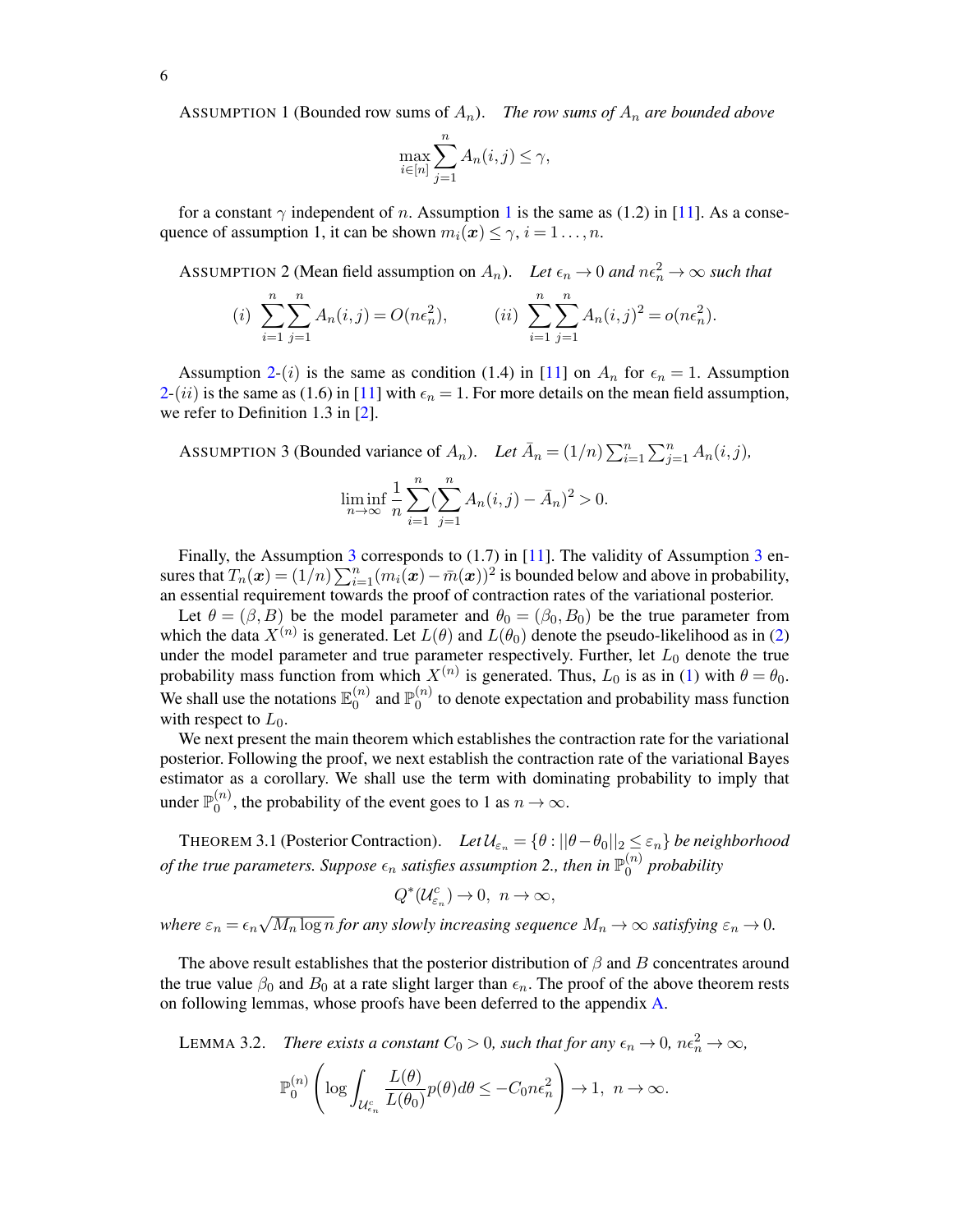<span id="page-6-0"></span>LEMMA 3.3. Let  $\epsilon_n$  be the sequence satisfying the Assumption 2, then for any  $C > 0$ ,

$$
\mathbb{P}_0^{(n)}\left(\Big|\log \int \frac{L(\theta)}{L(\theta_0)} p(\theta) d\theta\Big| \leq Cn\epsilon_n^2 \log n\right) \to 1.
$$

<span id="page-6-1"></span>LEMMA 3.4. Let  $\epsilon_n$  be the sequence satisfying Assumption 2, then for some  $Q \in \mathcal{Q}^{\mathbf{MF}}$ *and any*  $C > 0$ ,

$$
\mathbb{P}_0^{(n)}\left(\int \log \frac{L(\theta_0)}{L(\theta)} q(\theta) d\theta \leq Cn\epsilon_n^2 \log n\right) \to 1.
$$

Lemma [3.2](#page-5-3) and Lemma [3.3](#page-6-0) taken together suffice to establish the posterior consistency of the true posterior based on the likelihood  $L(\theta)$  as in [\(4\)](#page-3-0). Lemma [3.4](#page-6-1) on the other hand is the additional condition which needs to hold to ensure the consistency of the variational posterior. We next state an important result which relates the variational posterior to the true posterior.

Formula for KL divergence: By Corollary 4.15 in [\[4\]](#page-25-18),

$$
KL(P_1, P_2) = \sup_f \left[ \int f dP_1 - \log \int e^f dP_2 \right].
$$

Using the above formula in the context of variational distributions, we get

(10) 
$$
\int f dQ^* \leq \text{KL}(Q^*, \Pi(|X^{(n)}|) + \log \int e^f d\Pi(|X^{(n)}|).
$$

The above relation serves as an important tool towards the proof of Theorem [3.1.](#page-5-4) Next, we provide a brief sketch of the proof. Further details on the proof have been deferred to appendix [B.](#page-23-0)

#### Sketch of proof of Theorem [3.1:](#page-5-4)

Let  $f = (C_0/2) n \varepsilon_n^2 1 [\theta \in \mathcal{U}_{\varepsilon_n}^c]$ , then

$$
(C_0/2)n\varepsilon_n^2 Q^*(\mathcal{U}_{\varepsilon_n}^c) \leq \text{KL}(Q^*, \Pi(|X^{(n)}|) + \log(e^{(C_0/2)n\varepsilon_n^2}\Pi(\mathcal{U}_{\varepsilon_n}^c | X^{(n)}) + \Pi(\mathcal{U}_{\varepsilon_n} | X^{(n)}))
$$
  

$$
\implies Q^*(\mathcal{U}_{\varepsilon_n}^c) \leq \frac{2}{C_0 n\varepsilon_n^2} \text{KL}(Q^*, \Pi(|X^{(n)}|) + \frac{2}{C_0 n\varepsilon_n^2} \log(1 + e^{(C_0/2)n\varepsilon_n^2}\Pi(\mathcal{U}_{\varepsilon_n}^c | X^{(n)})).
$$

By Lemma [3.3](#page-6-0) and [3.4,](#page-6-1) it can be established with dominating probability for any  $C > 0$ , as  $n \to \infty$ 

$$
KL(Q^*, \Pi(|X^{(n)})) \le Cn\epsilon_n^2 \log n.
$$

<span id="page-6-2"></span>By Lemma [3.2](#page-5-3) and [3.3,](#page-6-0) it can be established with dominating probability, as  $n \to \infty$ 

$$
\Pi(\mathcal{U}_{\varepsilon_n}^c \mid X^{(n)}) \le e^{-C_1 n \varepsilon_n^2},
$$

<span id="page-6-3"></span>for any  $C_1 > C_0/2$ . Therefore, with dominating probability

(12)

$$
Q^*(\mathcal{U}_{\varepsilon_n}^c)\leq \frac{2C}{C_0M_n}+\frac{2}{C_0n\varepsilon_n^2}\log(1+e^{-(C_1-C_0/2)n\varepsilon_n^2})\sim \frac{2C}{C_0M_n}+\frac{e^{-(C_1-C_0/2)n\varepsilon_n^2}}{C_0n\varepsilon_n^2}\rightarrow 0.
$$

This completes the proof.

Note that  $(11)$  gives the statement for the contraction of the true posterior. Similarly the contraction rate for the variational posterior follows as a consequence of [\(12\)](#page-6-3). An important difference to note is that  $Q^*(\mathcal{U}_{\varepsilon_n}^c)$  goes to 0 at the rate  $1/M_n$  in contrast to the faster rate  $e^{-C_1 n \epsilon_n^2}$  for the true posterior.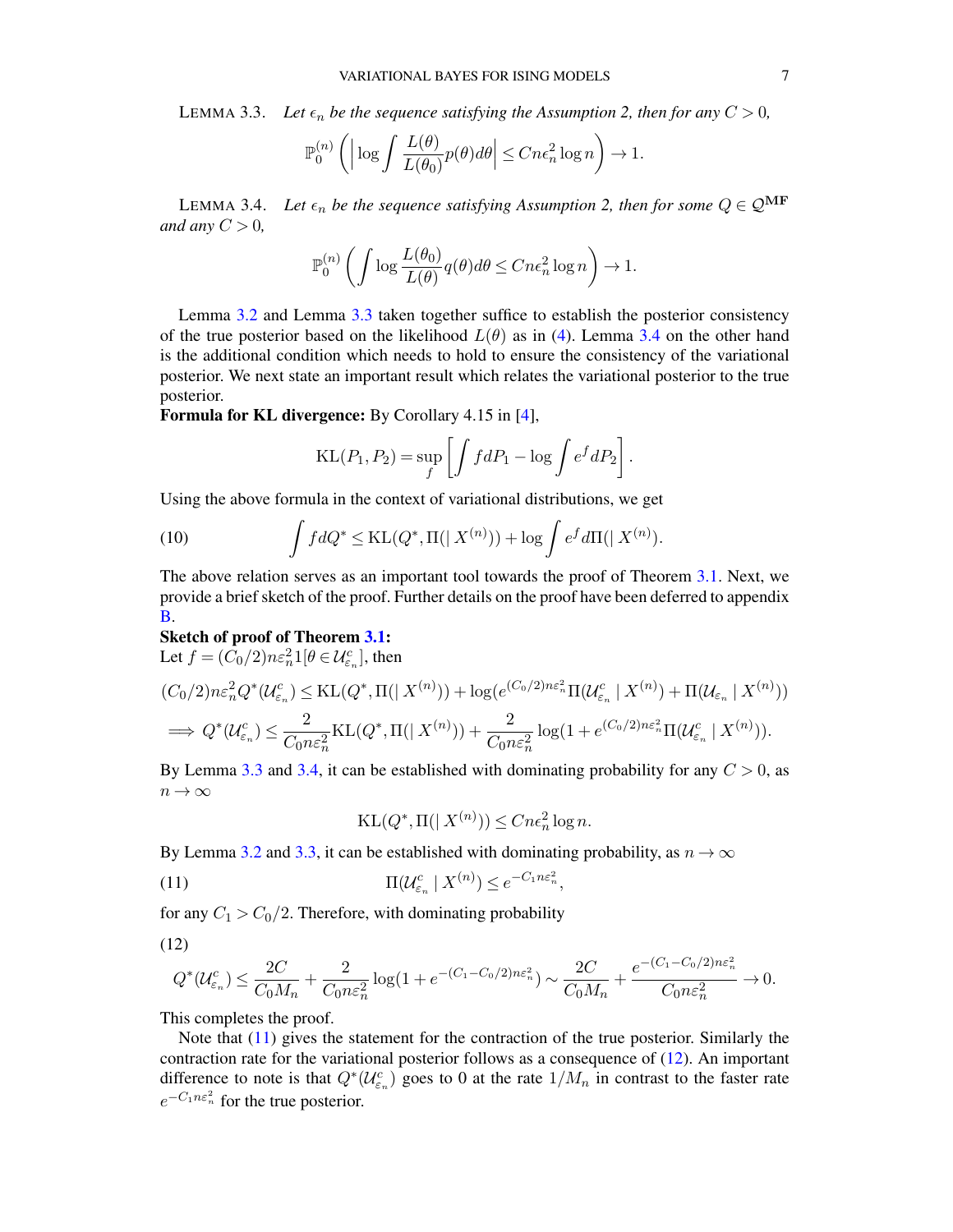Note, Theorem [3.1](#page-5-4) gives the contraction rate of the variational posterior. However, the convergence of the of variational Bayes estimator to the true values of  $\beta_0$  and  $B_0$  is not immediate. The following corollary gives the convergence rate for the variational Bayes esti-mate as long as assumptions [1,](#page-5-0) [2](#page-5-1) and [3](#page-5-2) hold.

<span id="page-7-1"></span>COROLLARY 3.5 (Variational Bayes Estimator Convergence). *Let* ε<sup>n</sup> *be as in Theorem* [3.1,](#page-5-4) then in  $\mathbb{P}_0^{(n)}$  $\int_0^{(n)}$  probability,

$$
\frac{1}{\varepsilon_n}\mathbb{E}_{Q^*} (||\theta-\theta_0||_2)\to 0,\ n\to\infty.
$$

Next, we provide a brief sketch of the proof. Further details of the proof have been deferred to appendix [B.](#page-23-0)

**Sketch of proof of Corollary [3.5:](#page-7-1)** Let  $f = (C_2/2)n\varepsilon_n ||\theta - \theta_0||_2$ , then

$$
(C_2/2)n\varepsilon_n \int ||\theta - \theta_0||_2 dQ^*(\theta)
$$
  
\n
$$
\leq KL(Q^*, \Pi(|X^{(n)}\rangle) + \log(\int e^{C_2 n\varepsilon_n ||\theta - \theta_0||_2/2} d\Pi(\theta|X^{(n)})).
$$

By Lemma [3.3](#page-6-0) and [3.4,](#page-6-1) it can be established with dominating probability, for any  $C > 0$ 

$$
KL(Q^*, \Pi(|X^{(n)})) \le Cn\epsilon_n^2 \log n.
$$

By Lemma [3.2,](#page-5-3) and [3.3,](#page-6-0) it can be established with dominating probability, for some  $C_2 > 0$ 

<span id="page-7-2"></span>(13) 
$$
\int e^{(C_2/2)n\varepsilon_n||\theta-\theta_0||_2} d\Pi(\theta|X^{(n)}) \leq \frac{1}{(C_2/2)n\varepsilon_n^2} e^{Cn\epsilon_n^2 \log n}.
$$

Therefore, with dominating probability

$$
\int ||\theta-\theta_0||_2 dQ^*(\theta) \leq \frac{2C\varepsilon_n}{C_2M_n} - \frac{2\log(C_2/2)}{C_2n\varepsilon_n} - \frac{2\varepsilon_n\log(n\varepsilon_n^2)}{C_2n\varepsilon_n^2} + \frac{2C\varepsilon_n}{C_2M_n} \leq \varepsilon_n o(1).
$$

This completes the proof.

[\(13\)](#page-7-2) follows as a consequence of convergence of the true posterior. An important thing to note that if  $\varepsilon_n$  can be made arbitrarily close to  $n^{-\delta}$  for  $0 < \delta < 1/2$ , it guarantees close to  $\sqrt{n}$  convergence.

#### <span id="page-7-0"></span>4. Simulation Results.

<span id="page-7-3"></span>4.1. *Generating observed data.* For numerical implementation, we need a coupling matrix  $A_n$  and an observed vector x from [\(1\)](#page-2-0). First, for generating a random d-regular graph and its scaled adjacency matrix, we used a python package NetworkX. Using the scaled adjacency matrix as our coupling matrix  $A_n$ , we facilitate  $Metropolis-Hastings$  algorithm to generate an observed vector x with true parameters  $(\beta_0, B_0)$  as follows:

- 0. Define  $H(x) = \frac{\beta_0}{2} x^{\top} A_n x + B_0 \sum_{i=1}^n x_i$  and start with a random binary vector  $x =$  $(x_1,\ldots,x_n)^\top$ .
- 1. Randomly choose a spin  $x_i$ ,  $i \in \{1, \ldots, n\}$ .
- 2. Flip the chosen spin, i.e.  $x_i = -x_i$ , and calculate  $\Delta H = H(\mathbf{x}_{new}) H(\mathbf{x}_{old})$  due to this flip.
- 3. The probability that we accept  $x_{new}$  is:

$$
\mathbb{P}(\text{accept } x_{new}) = \begin{cases} 1, & \text{if } \Delta H > 0, \\ \exp(\Delta H), & \text{otherwise.} \end{cases}
$$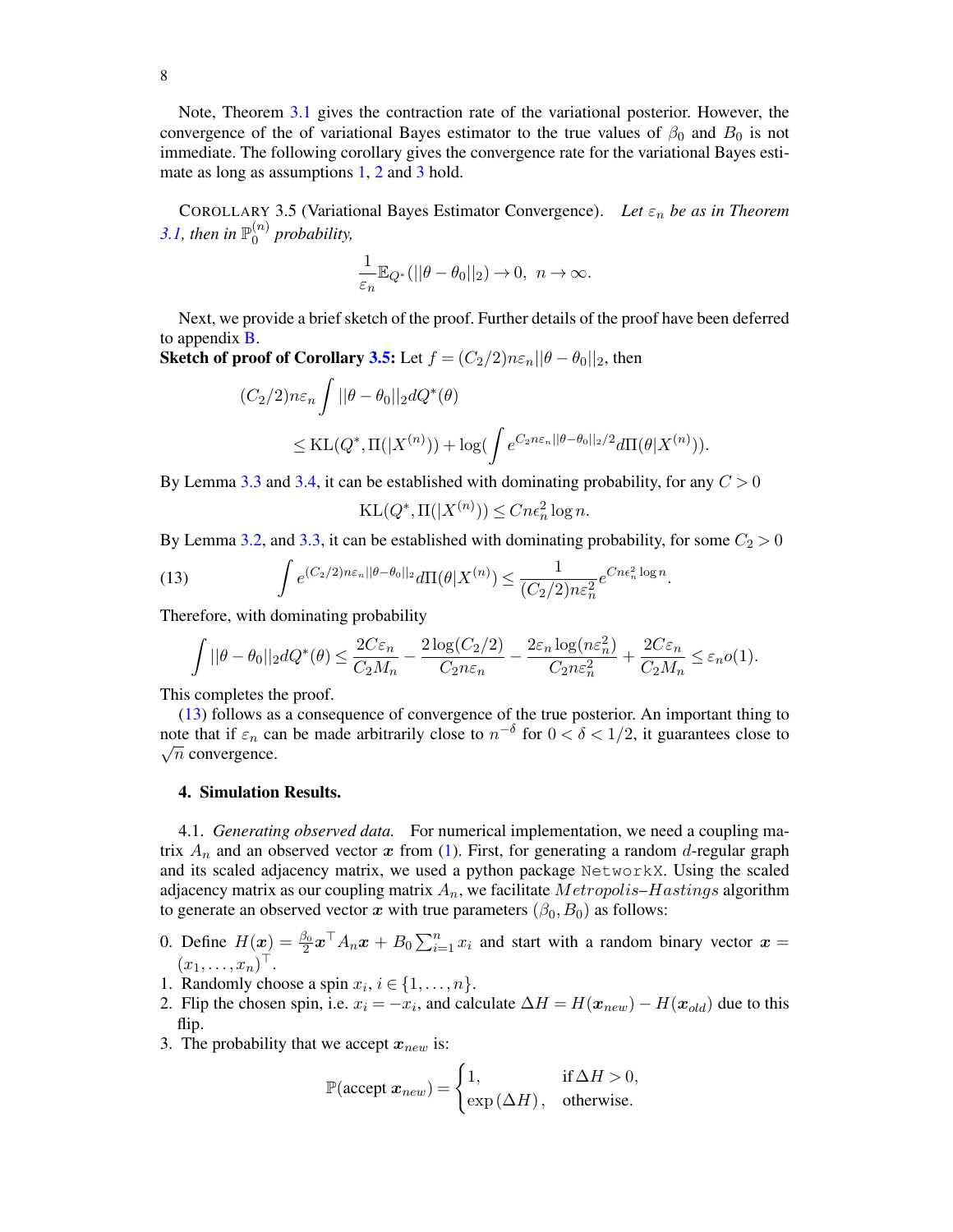- 4. If rejected, put the spin back, i.e.  $x_i = -x_i$ .
- 5. Go to 1 until the maximum number of iterations  $(L)$  is reached.
- 6. After  $L = 1,000,000$  iterations, the last result is a sample x we use.

One can read [\[18\]](#page-25-19) for more details of sampling from Ising model.

4.2. *Performance Comparison.* We compare the performance of the parameter estima-tion methods for two-parameter Ising model [\(1\)](#page-2-0) under various combinations of  $(d, n)$  and  $(\beta_0, B_0)$ . Mean squared error(MSE) is used as the measurement for assessing the performances. With the given coupling matrix  $A_n$  for each scenario, we repeat following steps R times:

- Generate an observed vector x from [\(1\)](#page-2-0) with true parameters  $(\beta_0, B_0)$ .
- Using the proposed BBVI algorithm with MF family or BN family, obtain the optimal variational distribution  $q^*$ .
- Get  $\hat{\theta} = (\hat{\beta}, \hat{B})^{\top}$  as the sample means based on the samples drawn from  $q^*$ .

We use  $S = 200$  or  $S = 2000$  as the Monte Carlo sample size. Figure 1. in the Supplement Section A.2 describes ELBO convergence for the two different sample sizes with MF family and BN family. The figure indicates that the ELBO converges well with a moderate choice of S. Further, for faster convergence, one might choose BN family over mean-field family for variational distributions.

After we get  $R = 100$  pairs of estimates  $(\hat{\beta}_1, \hat{B}_1), \dots, (\hat{\beta}_R, \hat{B}_R)$ ,  $MSE$  is calculated as:

(14) 
$$
MSE = \frac{1}{R} \sum_{r=1}^{R} \left( \left( \hat{\beta}_r - \beta_0 \right)^2 + \left( \hat{B}_r - B_0 \right)^2 \right).
$$

First, we choose moderate values of  $\beta_0 = 0.2, 0.7$  with  $B_0 = \pm 0.2, \pm 0.5, \pm 0.8$ . For each pair of  $(\beta_0, B_0)$  we take  $d = 10, 50$ . The simulation results show that the MSE values of our BBVI algorithm are smaller than PMLE from [\[11\]](#page-25-10) for most cases. The two numbers in each cell of Table [1,](#page-8-0) [2,](#page-9-0) and [3](#page-9-1) represent  $MSE$  values when  $n = 100$  and  $n = 500$  respectively.

<span id="page-8-0"></span>TABLE 1 *Mean squared errors and computation times for each pair of*  $(\beta_0, B_0)$  *when*  $n = 100$  *(left numbers) and*  $n = 500$  (right numbers) given the degree of underlying graph  $(d)$ .

| Degree of                                                                            | Method    | Monte Carlo   | (0.2, 0.2)    | $(0.2, -0.2)$ | (0.7, 0.2)    | $(0.7, -0.2)$ | Convergence |
|--------------------------------------------------------------------------------------|-----------|---------------|---------------|---------------|---------------|---------------|-------------|
| graph $(d)$                                                                          |           | samples $(S)$ |               |               |               |               | time (sec)  |
| 10                                                                                   | PMLE      |               | 0.116 / 0.051 | 0.090 / 0.022 | 0.512 / 0.074 | 0.555 / 0.083 | 1.5/3.3     |
|                                                                                      | MF family | 200           | 0.121 / 0.060 | 0.105/0.030   | 0.180 / 0.073 | 0.326/0.083   | 30.4/60.0   |
|                                                                                      |           | 2000          | 0.107 / 0.052 | 0.092 / 0.021 | 0.137/0.076   | 0.267 / 0.076 | 120.3/245.9 |
|                                                                                      | BN family | <b>200</b>    | 0.100 / 0.047 | 0.084/0.019   | 0.204/0.075   | 0.324/0.084   | 32.8/68.0   |
|                                                                                      |           | 2000          | 0.095 / 0.045 | 0.077/0.016   | 0.202 / 0.071 | 0.305 / 0.073 | 122.9/251.2 |
| 50                                                                                   | PMLE      | ۰.            | 0.555/0.101   | 0.414/0.163   | 1.158 / 0.333 | 0.938 / 0.386 | 1.5/3.6     |
|                                                                                      | MF family | 200           | 0.187/0.079   | 0.168/0.161   | 0.065/0.183   | 0.075/0.182   | 30.7/60.2   |
|                                                                                      |           | 2000          | 0.155/0.072   | 0.144/0.107   | 0.070 / 0.144 | 0.080 / 0.155 | 120.1/246.6 |
|                                                                                      | BN family | 200           | 0.293/0.065   | 0.236 / 0.148 | 0.102 / 0.174 | 0.085/0.178   | 31.5/68.1   |
|                                                                                      |           | 2000          | 0.213/0.090   | 0.178/0.143   | 0.081/0.176   | 0.063/0.185   | 123.1/250.8 |
| PMLE, pseudo maximum likelihood estimate [11]; MF, mean-field; BN, bivariate normal. |           |               |               |               |               |               |             |

For moderate values of  $\beta_0$  (Table [1,](#page-8-0) [2,](#page-9-0) and [3\)](#page-9-1), there is no significant difference between MF family and BN family in terms of  $MSE$ . When the interaction parameter  $\beta_0$  is large, BN family seems to perform better. Table [4](#page-9-2) shows all results for  $\beta_0 = 1.2$ .

The numerical studies validate the superiority of our proposed variational Bayes based method. For more practical applications, we used our algorithm to regenerate an image matrix in the next subsection.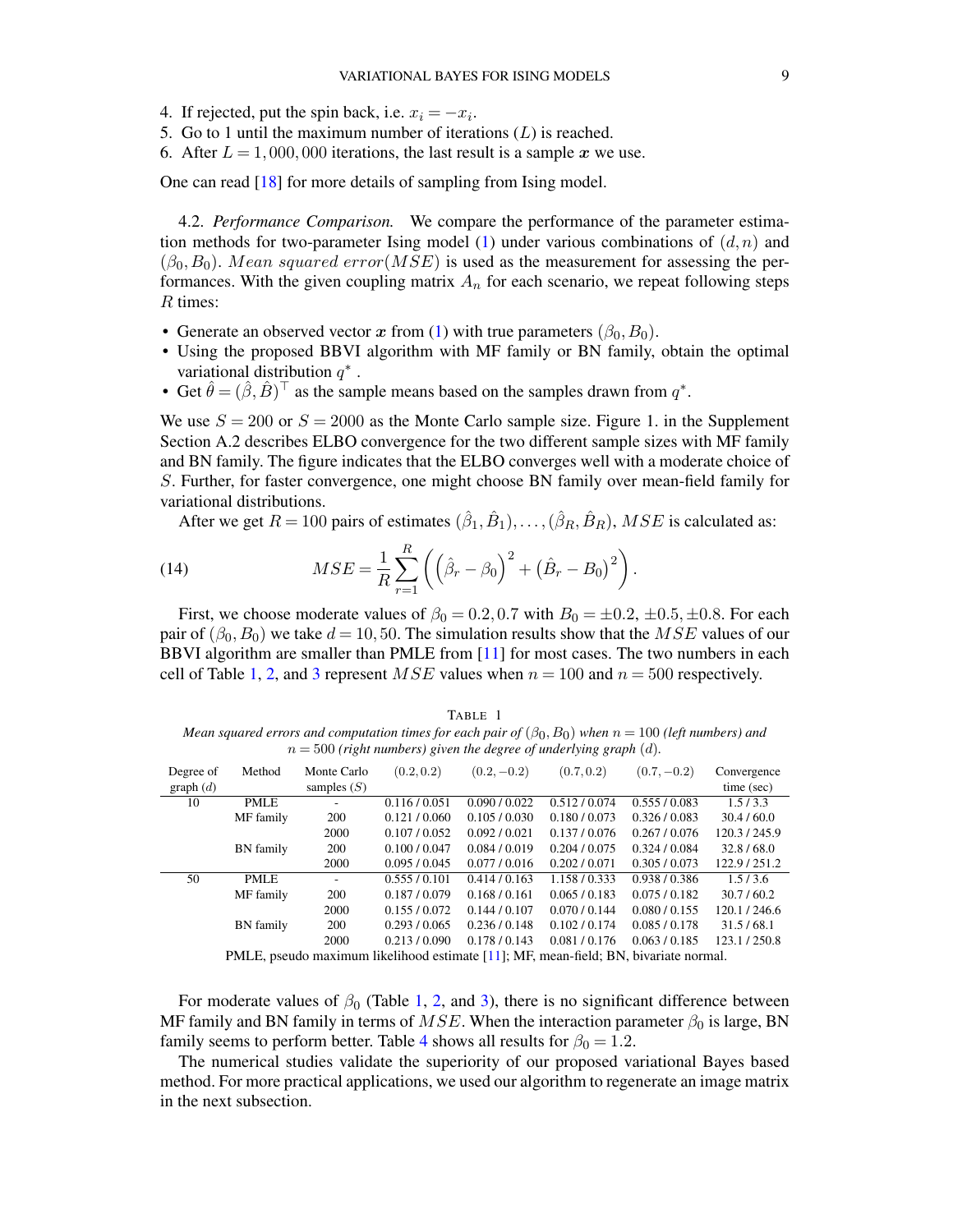<span id="page-9-0"></span>TABLE 2 *Mean squared errors and computation times for each pair of*  $(\beta_0, B_0)$  *when*  $n = 100$  *(left numbers) and*  $n = 500$  (right numbers) given the degree of underlying graph  $(d)$ .

| Degree of<br>graph $(d)$                                                             | Method           | Monte Carlo<br>samples $(S)$ | (0.2, 0.5)    | $(0.2, -0.5)$ | (0.7, 0.5)    | $(0.7, -0.5)$ | Convergence<br>time (sec) |
|--------------------------------------------------------------------------------------|------------------|------------------------------|---------------|---------------|---------------|---------------|---------------------------|
| 10                                                                                   | <b>PMLE</b>      |                              | 0.272/0.053   | 0.126/0.067   | 1.048/0.232   | 1.240 / 0.261 | 1.5/3.2                   |
|                                                                                      | MF family        | <b>200</b>                   | 0.194/0.055   | 0.116 / 0.072 | 0.130 / 0.150 | 0.141/0.146   | 30.1 / 60.1               |
|                                                                                      |                  | 2000                         | 0.144/0.041   | 0.098 / 0.051 | 0.126 / 0.151 | 0.122 / 0.132 | 120.5/244.3               |
|                                                                                      | <b>BN</b> family | <b>200</b>                   | 0.231 / 0.042 | 0.136 / 0.046 | 0.172/0.144   | 0.239/0.136   | 31.9/67.5                 |
|                                                                                      |                  | 2000                         | 0.217/0.047   | 0.130 / 0.058 | 0.156 / 0.140 | 0.220 / 0.133 | 122.1/250.3               |
| 50                                                                                   | <b>PMLE</b>      |                              | 1.282/0.196   | 0.777/0.239   | 1.900 / 0.765 | 1.923/1.216   | 1.4/3.1                   |
|                                                                                      | MF family        | 200                          | 0.144/0.113   | 0.128 / 0.234 | 0.089/0.162   | 0.086 / 0.254 | 30.3/60.0                 |
|                                                                                      |                  | 2000                         | 0.120 / 0.048 | 0.108 / 0.097 | 0.099/0.197   | 0.100 / 0.157 | 120.4 / 245.1             |
|                                                                                      | <b>BN</b> family | <b>200</b>                   | 0.320 / 0.105 | 0.296 / 0.138 | 0.053/0.138   | 0.070 / 0.194 | 32.0/67.9                 |
|                                                                                      |                  | 2000                         | 0.296 / 0.126 | 0.274/0.183   | 0.053/0.107   | 0.065/0.135   | 123.4/251.7               |
| PMLE, pseudo maximum likelihood estimate [11]; MF, mean-field; BN, bivariate normal. |                  |                              |               |               |               |               |                           |

TABLE 3

<span id="page-9-1"></span>*Mean squared errors and computation times for each pair of*  $(\beta_0, B_0)$  *when*  $n = 100$  *(left numbers) and*  $n = 500$  (right numbers) given the degree of underlying graph  $(d)$ .

| Degree of   | Method           | Monte Carlo   | (0.2, 0.8)    | $(0.2, -0.8)$ | (0.7, 0.8)                                                                       | $(0.7, -0.8)$ | Convergence |
|-------------|------------------|---------------|---------------|---------------|----------------------------------------------------------------------------------|---------------|-------------|
| graph $(d)$ |                  | samples $(S)$ |               |               |                                                                                  |               | time (sec)  |
| 10          | <b>PMLE</b>      |               | 0.240 / 0.136 | 0.123/0.124   | 1.502/0.667                                                                      | 1.125/0.828   | 1.5/3.0     |
|             | MF family        | 200           | 0.151/0.110   | 0.126 / 0.104 | 0.128 / 0.142                                                                    | 0.105/0.215   | 30.2 / 60.2 |
|             |                  | 2000          | 0.127/0.080   | 0.111 / 0.067 | 0.083/0.121                                                                      | 0.079/0.171   | 120.0/242.9 |
|             | <b>BN</b> family | 200           | 0.274/0.120   | 0.210 / 0.106 | 0.337/0.211                                                                      | 0.244/0.303   | 32.0/67.1   |
|             |                  | 2000          | 0.264/0.123   | 0.213/0.111   | 0.294/0.134                                                                      | 0.225/0.219   | 121.8/251.0 |
| 50          | PMLE             |               | 0.922/0.494   | 1.756 / 0.517 | 2.592/2.773                                                                      | 2.510/1.933   | 1.5/3.1     |
|             | MF family        | 200           | 0.157/0.142   | 0.170 / 0.120 | 0.275/0.125                                                                      | 0.283/0.119   | 30.3/60.0   |
|             |                  | 2000          | 0.138 / 0.049 | 0.140 / 0.044 | 0.288 / 0.138                                                                    | 0.292/0.156   | 120.5/242.5 |
|             | <b>BN</b> family | 200           | 0.431/0.160   | 0.496/0.223   | 0.318 / 0.130                                                                    | 0.358 / 0.086 | 32.1/67.0   |
|             |                  | 2000          | 0.417/0.183   | 0.474/0.196   | 0.305/0.094                                                                      | 0.347/0.074   | 121.5/251.2 |
|             |                  |               |               |               | DMLE pequal maximum likelihood estimate [11]. ME mean field: RN bivariate normal |               |             |

PMLE, pseudo maximum likelihood estimate [\[11\]](#page-25-10); MF, mean-field; BN, bivariate normal.

<span id="page-9-2"></span>TABLE 4 *Mean squared errors and computation times for each pair of*  $(\beta_0, B_0)$  *when*  $n = 100$  *(left numbers) and*  $n = 500$  (right numbers) given the degree of underlying graph  $(d)$ .

| Degree of<br>graph $(d)$ | Method           | Monte Carlo<br>samples $(S)$ | (1.2, 0.2)    | $(1.2, -0.2)$ | (1.2, 0.5)                                                                       | $(1.2, -0.5)$ | Convergence<br>time (sec) |
|--------------------------|------------------|------------------------------|---------------|---------------|----------------------------------------------------------------------------------|---------------|---------------------------|
| 10                       | <b>PMLE</b>      | ٠                            | 1.681/0.379   | 1.677/0.496   | 2.687/1.483                                                                      | 2.716/1.598   | 1.6/3.0                   |
|                          | MF family        | 200                          | 0.544/0.315   | 0.578/0.428   | 0.501 / 0.627                                                                    | 0.498/0.737   | 30.1 / 60.2               |
|                          |                  | 2000                         | 0.573/0.417   | 0.625/0.534   | 0.532/0.700                                                                      | 0.514/0.814   | 120.8/241.8               |
|                          | <b>BN</b> family | 200                          | 0.404/0.309   | 0.409 / 0.374 | 0.247/0.488                                                                      | 0.248/0.479   | 32.2/66.9                 |
|                          |                  | 2000                         | 0.396 / 0.295 | 0.405/0.368   | 0.235/0.411                                                                      | 0.234/0.449   | 121.3/250.7               |
| 50                       | <b>PMLE</b>      |                              | 2.941/2.302   | 3.252/1.509   | 2.830 / 3.190                                                                    | 5.631 / 3.526 | 1.5/3.1                   |
|                          | MF family        | 200                          | 0.775/0.998   | 0.771/0.775   | 0.832/0.836                                                                      | 0.810 / 0.792 | 30.0 / 60.3               |
|                          |                  | 2000                         | 0.812 / 1.022 | 0.818 / 1.025 | 0.868/0.972                                                                      | 0.862/0.947   | 120.5/241.4               |
|                          | <b>BN</b> family | <b>200</b>                   | 0.308 / 0.580 | 0.286 / 0.518 | 0.376/0.336                                                                      | 0.369/0.294   | 31.9/67.0                 |
|                          |                  | 2000                         | 0.321 / 0.644 | 0.285/0.496   | 0.380 / 0.272                                                                    | 0.376/0.208   | 121.0/250.1               |
|                          |                  |                              |               |               | DMLE neeudo maximum likelihood estimate [11]. ME mean field: RN hiveriate normal |               |                           |

PMLE, pseudo maximum likelihood estimate [\[11\]](#page-25-10); MF, mean-field; BN, bivariate normal.

4.3. *Data Reconstruction.* The Ising model can be used for constructing an image in computer vision problem. In particular, the Bayesian procedure facilitate the reconstruction easily by using the posterior predictive distribution [\[14\]](#page-25-20). Consider an image in which each pixel represents either  $-1(white)$  or  $1(black)$ . For choice of coupling matrix  $A_n$ , we use four-nearest neighbor structure and construct corresponding scaled adjacency matrix [\[16\]](#page-25-21). Then, we can generate such images following the steps in the subsection [4.1](#page-7-3) with a true parameter pair  $(\beta_0, B_0)$  and use it as our given data x. With the generated image x and coupling matrix  $A_n$ , we obtain  $(\hat{\beta}, \hat{B})$  after implementing the parameter estimation procedure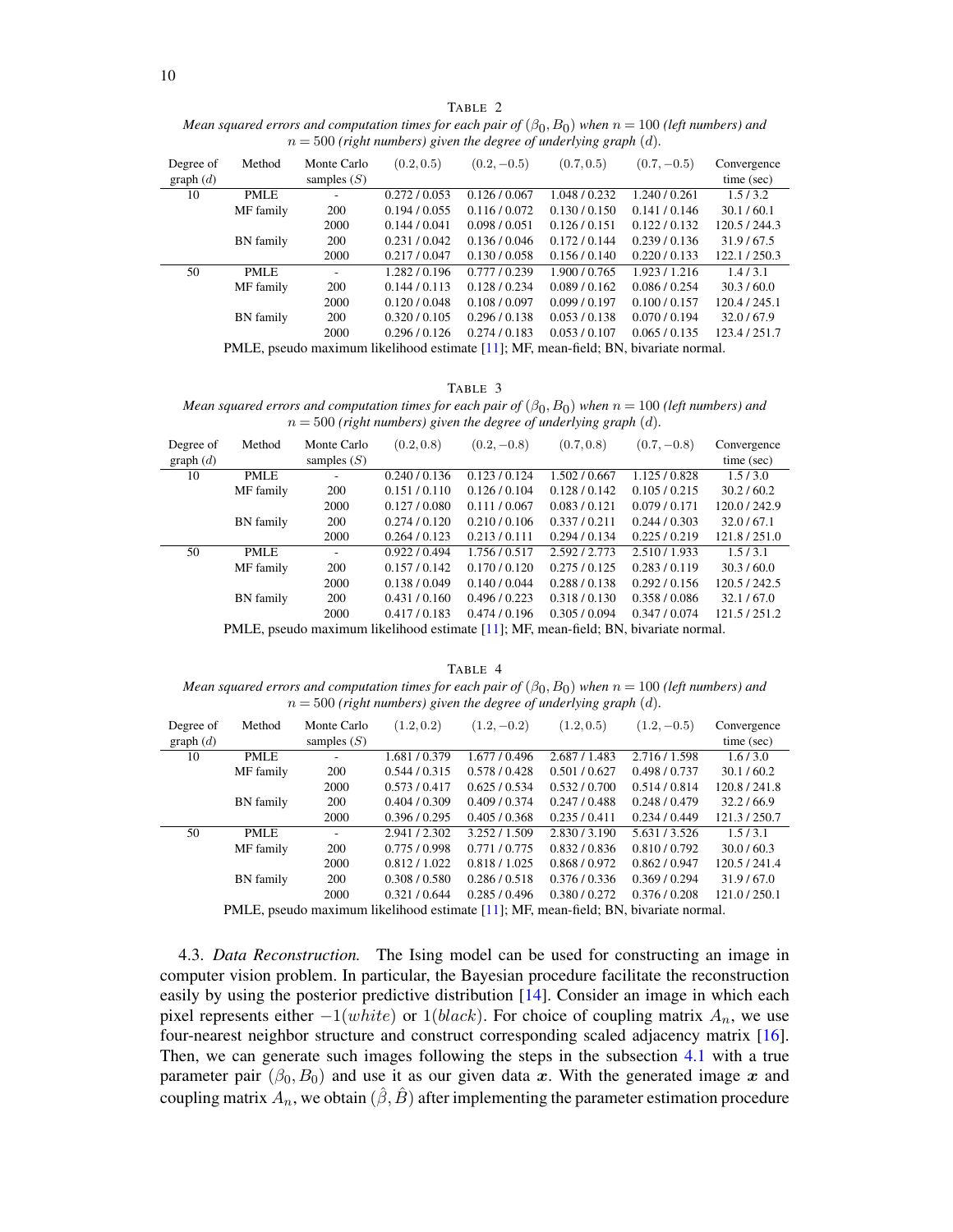based on BN family. The estimates  $(\hat{\beta}, \hat{B})$  are used for data regeneration following the steps in the subsection [4.1](#page-7-3) again. In Figure [1,](#page-10-1) we plot two original images in left column. The first original image was generated with  $\beta_0 = 1.2, B_0 = 0.2$  and we use  $\beta_0 = 1.2, B_0 = -0.2$  for the second one. Also, in the right column, there are two corresponding images regenerated. It seems that, using our two-parameter Ising model and VI method with BN family, we can reconstruct the overall tendency of black and white images fairly well. For more precise pixelby-pixel reconstruction, one can utilize multiple external parameters,  $\boldsymbol{B} = (B_1, \ldots, B_n)^{\top}$ .

<span id="page-10-1"></span>

Fig 1: Figures showing that ELBO convergence.

5. Conclusion. In this article, we consider a two-parameter Ising model and proposed a variational Bayes estimation technique. The use of pseudo-likelihood helps to avoid the computation of normalizing constants. The VI procedure facilitates the computation further. We established the theoretical properties of the proposed procedure, which is quite challenging yet needed for statistical validation. The numerical investigation indicates the procedure can work well in applications. There are variations of the Ising models depending on applications. The framework developed in this work will facilitate further developments of this important statistical tool.

### APPENDIX A

<span id="page-10-0"></span>**A.1. Preliminary notations and Lemmas.** Let  $\theta = (\beta, B)$ . Define  $W_n = (W_{1n}, W_{2n})$ 

$$
W_{1n}(\theta \mid \boldsymbol{x}) = \sum_{i=1}^{n} m_i(\boldsymbol{x}) \left( x_i - \tanh(\beta m_i(\boldsymbol{x}) + B) \right),
$$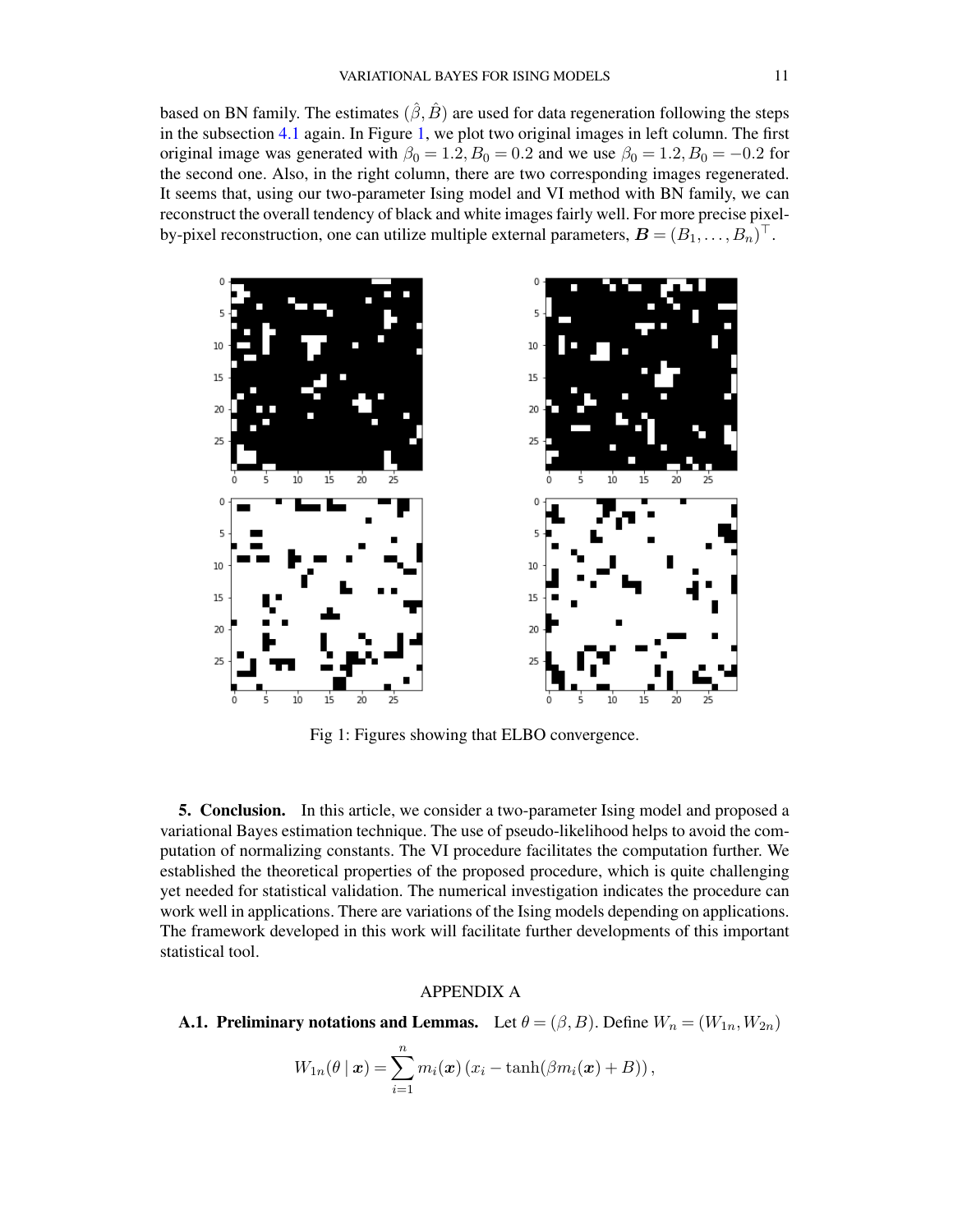$$
12 \\
$$

<span id="page-11-0"></span>(15) 
$$
W_{2n}(\theta \mid \boldsymbol{x}) = \sum_{i=1}^{n} (x_i - \tanh(\beta m_i(\boldsymbol{x}) + B)),
$$

Define

<span id="page-11-1"></span>(16) 
$$
H_n(\theta \mid \boldsymbol{x}) = \begin{bmatrix} \sum_{i=1}^n m_i(\boldsymbol{x})^2 S_i(\theta \mid \boldsymbol{x}) \sum_{i=1}^n m_i(\boldsymbol{x}) S_i(\theta \mid \boldsymbol{x}) \\ \sum_{i=1}^n m_i(\boldsymbol{x}) S_i(\theta \mid \boldsymbol{x}) \sum_{i=1}^n S_i(\theta \mid \boldsymbol{x}) \end{bmatrix}
$$

where  $S_i(\theta | \mathbf{x}) = \text{sech}^2(\beta m_i(\mathbf{x}) + B)$ . Define

<span id="page-11-3"></span>(17)

$$
R_{1n}(\theta \mid \boldsymbol{x}) := \begin{bmatrix} \sum_{i=1}^n m_i(\boldsymbol{x})^3 \left( h_i(\theta \mid \boldsymbol{x}) - h_i^3(\theta \mid \boldsymbol{x}) \right) \sum_{i=1}^n m_i(\boldsymbol{x})^2 \left( h_i(\theta \mid \boldsymbol{x}) - h_i^3(\theta \mid \boldsymbol{x}) \right) \\ \sum_{i=1}^n m_i(\boldsymbol{x})^2 \left( h_i(\theta \mid \boldsymbol{x}) - h_i^3(\theta \mid \boldsymbol{x}) \right) \sum_{i=1}^n m_i(\boldsymbol{x}) \left( h_i(\theta \mid \boldsymbol{x}) - h_i^3(\theta \mid \boldsymbol{x}) \right) \end{bmatrix},
$$

<span id="page-11-4"></span>and (18)

$$
R_{2n}(\theta | \mathbf{x}) := \begin{bmatrix} \sum_{i=1}^{n} m_i(\mathbf{x})^2 (h_i(\theta | \mathbf{x}) - h_i^3(\theta | \mathbf{x})) \sum_{i=1}^{n} m_i(\mathbf{x}) (h_i(\theta | \mathbf{x}) - h_i^3(\theta | \mathbf{x})) \\ \sum_{i=1}^{n} m_i(\mathbf{x}) (h_i(\theta | \mathbf{x}) - h_i^3(\theta | \mathbf{x})) \qquad \sum_{i=1}^{n} (h_i(\theta | \mathbf{x}) - h_i^3(\theta | \mathbf{x})) \end{bmatrix}.
$$
  
where  $h_i(\theta | \mathbf{x}) = \tanh(\beta m_i(\mathbf{x}) + B).$ 

<span id="page-11-5"></span>LEMMA A.1. *Let*  $W_{1n}$  *and*  $W_{2n}$  *be as in* [\(15\)](#page-11-0)*, then* 

$$
\frac{1}{n}\mathbb{E}_0^{(n)}\left(W_{1n}(\theta_0\,\vert\,\boldsymbol{x})\right)^2<\infty\qquad\quad\frac{1}{n}\mathbb{E}_0^{(n)}\left(W_{2n}(\theta_0\,\vert\,\boldsymbol{x})\right)^2<\infty
$$

PROOF. See the lemma 2.1 in [\[11\]](#page-25-10).

<span id="page-11-7"></span>LEMMA A.2. *Let*  $p_1$  *and*  $p_2$  *be any two density functions. Then,* 

$$
\mathbb{E}_{P_1}\left(\left|\log\frac{p_1}{p_2}\right|\right) \le \text{KL}(P_1, P_2) + \frac{2}{e}
$$

PROOF. See the lemma 4 in [\[19\]](#page-25-22).

<span id="page-11-2"></span>LEMMA A.3. *Let*  $T_n(x) = \frac{1}{n} \sum_{i=1}^n (m_i(x) - \frac{1}{n})$  $\frac{1}{n}\sum_{i=1}^n m_i(\boldsymbol{x})\big)^2$ . Suppose Assumptions *[1,](#page-5-0) [2](#page-5-1) and [3](#page-5-2) hold, then*

$$
T_n(x) = O_p(1), \quad 1/T_n(x) = O_p(1)
$$

PROOF. See the theorem 1.4 in [\[11\]](#page-25-10).

# A.2. Taylor expansion for  $\log L(\theta)$ .

<span id="page-11-6"></span>LEMMA A.4. *Consider the term*  $(\theta - \theta_0)^{\top} H_n(\theta_0 \mid \bm{x}) (\theta - \theta_0)$  where  $H_n$  is the same as *in* [\(16\)](#page-11-1)*. Then, for some*  $C_1, C_2 > 0$ *, we have* 

$$
\mathbb{P}_0^{(n)}\left(C_1n\|\theta-\theta_0\|_2^2\leq (\theta-\theta_0)^\top H_n(\theta_0\|\mathbf{x})(\theta-\theta_0)\leq C_2n\|\theta-\theta_0\|_2^2\right)\to 1, n\to\infty
$$

 $\Box$ 

 $\Box$ 

 $\Box$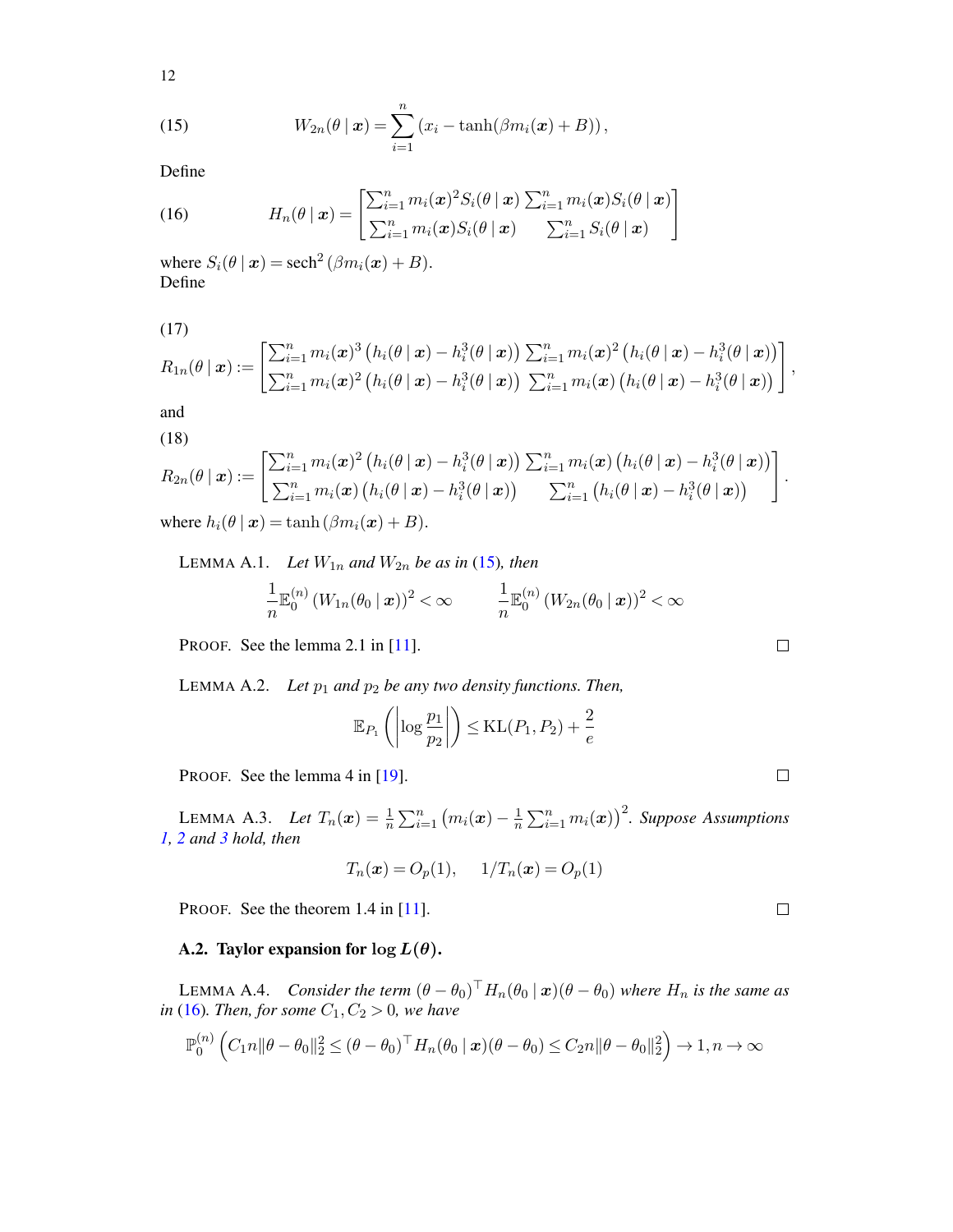PROOF. For some  $M_1, M_2 > 0$ , let  $\mathcal{A}_{1n} = \{ \mathbf{x} : T_n(\mathbf{x}) \le M_1 \}, \mathcal{A}_{2n} = \{ \mathbf{x} : T_n(\mathbf{x}) \ge M_2 \}.$ Let  $\mathcal{A}_n = \mathcal{A}_{1n} \cap \mathcal{A}_{2n}$ , then  $\mathbb{P}_0^{(n)}$  $\big( \begin{matrix} n \\ 0 \end{matrix} \big) (A_n) \rightarrow 1.$ This is because by Lemma [A.3,](#page-11-2) there exists  $M_1$  and  $M_2$  such that

$$
\mathbb{P}_0^{(n)}(T_n > M_1) = \mathbb{P}_0^{(n)}(1/T_n < 1/M_1) \to 0
$$
  

$$
\mathbb{P}_0^{(n)}(T_n < M_2) = \mathbb{P}_0^{(n)}(1/T_n > 1/M_2) \to 0
$$

The remaining part of the proof works with only  $x \in A_n$ . Let  $e_1^H \ge e_2^H$  be the eigenvalues of  $H_n(\theta_0 \mid \boldsymbol{x})$ . The trace of  $H_n(\theta_0 \mid \boldsymbol{x})$ , is

$$
tr(H_n(\theta_0 \mid \boldsymbol{x})) = e_1^H + e_2^H = \sum_{i=1}^n \operatorname{sech}^2(\beta_0 m_i(\boldsymbol{x}) + B_0) (m_i^2(\boldsymbol{x}) + 1) \le n(1 + \gamma^2)
$$

where we used  $|m_i(x)| \leq \gamma$  based on Assumption [1.](#page-5-0) Note (2.7) in [\[11\]](#page-25-10) gives a lower bound of  $e_2^H$ :

<span id="page-12-1"></span>(19) 
$$
e_2^H \geq \frac{\operatorname{sech}^4(\beta_0 \gamma + |B_0|)}{1 + \gamma^2} n T_n(x),
$$

where  $T_n(x)$  is as in the Lemma [A.3.](#page-11-2) By spectral decomposition of  $H_n(\theta_0 | x)$ ,

$$
(\theta - \theta_0)^{\top} H_n(\theta_0 | \mathbf{x}) (\theta - \theta_0) \le e_1^H \left\{ (\beta - \beta_0)^2 + (B - B_0)^2 \right\}
$$
  
\n
$$
\le (n(1 + \gamma^2) - e_2^H) \left\{ (\beta - \beta_0)^2 + (B - B_0)^2 \right\}
$$
  
\n(20) 
$$
\le n \left( (1 + \gamma^2) - \frac{\text{sech}^4(\beta_0 \gamma + |B_0|)}{1 + \gamma^2} T_n(\mathbf{x}) \right) \left\{ (\beta - \beta_0)^2 + (B - B_0)^2 \right\}
$$

<span id="page-12-2"></span>Also,

<span id="page-12-0"></span>
$$
(\theta - \theta_0)^{\top} H_n(\theta_0 | \mathbf{x}) (\theta - \theta_0) \ge e_2^H \{ (\beta - \beta_0)^2 + (B - B_0)^2 \}
$$
  
(21)  

$$
\ge \frac{\text{sech}^4(\beta_0 \gamma + |B_0|)}{1 + \gamma^2} n T_n(\mathbf{x}) \{ (\beta - \beta_0)^2 + (B - B_0)^2 \}
$$

Since  $M_2 \le T_n(x) \le M_1$  for every  $x \in A_n$ , the proof follows.

$$
\Box \quad
$$

 $\left. \begin{array}{c}\n 2 \\
 1\n \end{array}\right\}$ 

LEMMA A.5. *For*  $R_{1n}$  *and*  $R_{2n}$  *as in* [\(17\)](#page-11-3) *and* [\(18\)](#page-11-4) *respectively, let* 

<span id="page-12-3"></span>(22)  $3R_n(\tilde{\theta}, \theta - \theta_0 \mid \boldsymbol{x})$ 

(23) = 
$$
(\beta - \beta_0)(\theta - \theta_0)^{\top} R_{1n}(\tilde{\theta} | \mathbf{x}) (\theta - \theta_0) + (B - B_0)(\theta - \theta_0)^{\top} R_{2n}(\tilde{\theta} | \mathbf{x}) (\theta - \theta_0)
$$
  
\nwhere  $R_n = R_n(\tilde{\theta}, \theta - \theta_0 | \mathbf{x})$  and  $\tilde{\theta} = \theta_0 + c(\theta - \theta_0) 0 < c < 1$ .

*Then, as*  $n \to \infty$  *for some*  $C_1, C_2 > 0$  *we have* 

$$
\mathbb{P}_0^{(n)}(M_1 n \Delta^* \le R_n \le M_2 n \Delta^*) \to 1,
$$

*where*  $\Delta^* = ((\beta - \beta_0)\gamma + (B - B_0))\|\theta_0 - \theta\|_2^2$ 

PROOF. For some  $M_1, M_2 > 0$ , let  $\mathcal{A}_{1n} = \{x : T_n(x) \le M_1\}$ ,  $\mathcal{A}_{2n} = \{x : T_n(x) \ge M_2\}$ . Let  $\mathcal{A}_n = \mathcal{A}_{1n} \cap \mathcal{A}_{2n}$ , then  $\mathbb{P}_0^{(n)}$  $\big( \begin{matrix} n \\ 0 \end{matrix} \big) (A_n) \rightarrow 1.$ This is because by Lemma [A.3,](#page-11-2) there exists  $M_1, M_2 > 0$  such that

$$
\mathbb{P}_0^{(n)}(T_n > M_1) = \mathbb{P}_0^{(n)}(1/T_n < 1/M_1) \to 0
$$
  

$$
\mathbb{P}_0^{(n)}(T_n < M_2) = \mathbb{P}_0^{(n)}(1/T_n > 1/M_2) \to 0
$$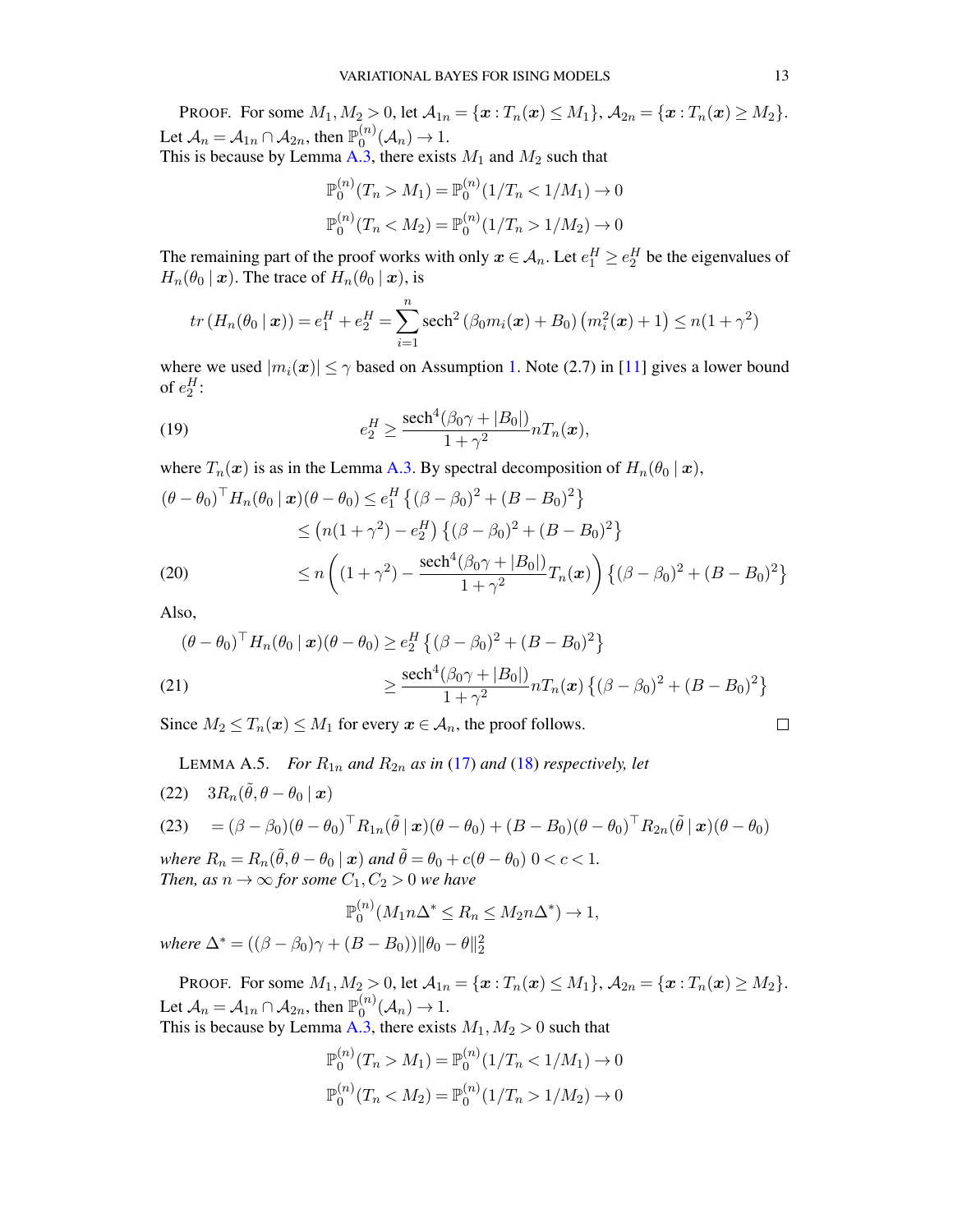The remaining part of the proof works with only  $x \in A_n$ . The determinant of  $R_{1n}(\vec{\theta} \mid \bm{x})$  is:

$$
det(R_{1n}(\tilde{\theta} \mid \boldsymbol{x}))
$$
  
=  $\frac{1}{2} \sum_{i,j=1}^{n} m_i(\boldsymbol{x}) m_j(\boldsymbol{x}) (h_i(\boldsymbol{x}) - h_i^3(\boldsymbol{x})) (h_j(\boldsymbol{x}) - h_j^3(\boldsymbol{x})) (m_i(\boldsymbol{x}) - m_j(\boldsymbol{x}))^2$ 

where  $h_i(\boldsymbol{x}) = \tanh(\tilde{\beta}m_i(\boldsymbol{x}) + \tilde{B})$ . Since  $\tanh(\cdot) - \tanh^3(\cdot)$  has maximum value 0.38 at  $\sqrt{3}/3$  and  $m_i(x) \le \gamma$  by Assumption [1.](#page-5-0) Therefore,

$$
|det(R_{1n}(\tilde{\theta} \mid \boldsymbol{x}))| \leq \frac{1}{2}\gamma^2(0.38)^2 \sum_{i=1}^n \sum_{j=1}^n (m_i(\boldsymbol{x}) - m_j(\boldsymbol{x}))^2 = \gamma^2(0.38)^2 n^2 T_n(\boldsymbol{x}).
$$

The trace of  $R_{1n}(\tilde{\theta} \mid \boldsymbol{x})$  is:

$$
tr(R_{1n}(\tilde{\theta} \mid \boldsymbol{x})) = \sum_{i=1}^{n} m_i(\boldsymbol{x}) (h_i(\boldsymbol{x}) - h_i^3(\boldsymbol{x})) (m_i^2(\boldsymbol{x}) + 1) \leq n0.38\gamma(1 + \gamma^2).
$$

Let  $e_1^{R_{1n}} \ge e_2^{R_{1n}}$  be eigenvalues of  $R_{1n}(\tilde{\theta} \mid \boldsymbol{x})$ .

$$
e_2^{R_{1n}} \ge \frac{e_1^{R_{1n}} e_2^{R_{1n}}}{e_1^{R_{1n}} + e_2^{R_{1n}}} = \frac{\det(R_{1n}(\tilde{\theta} \mid \boldsymbol{x}))}{tr(R_{1n}(\tilde{\theta} \mid \boldsymbol{x}))} \ge -\frac{\gamma^2 (0.38)^2 n^2 T_n(\boldsymbol{x})}{n 0.38 \gamma (1 + \gamma^2)} = -\frac{0.38 \gamma}{1 + \gamma^2} n T_n(\boldsymbol{x}).
$$

Therefore,

<span id="page-13-0"></span>(24) 
$$
(\theta - \theta_0)^{\top} R_{1n}(\tilde{\theta} \mid \boldsymbol{x}) (\theta - \theta_0) \ge e_2^{R_{1n}} ||\theta - \theta_0||_2^2 \ge -\frac{0.38\gamma}{1 + \gamma^2} n T_n(\boldsymbol{x}) ||\theta - \theta_0||_2^2
$$

and

<span id="page-13-1"></span>
$$
(\theta - \theta_0)^{\top} R_{1n}(\tilde{\theta} \mid \mathbf{x})(\theta - \theta_0) \le e_1^{R_{1n}} ||\theta - \theta_0||_2^2 = (tr(R_{1n}(\tilde{\theta} \mid \mathbf{x})) - e_2^{R_{1n}})) ||\theta - \theta_0||_2^2
$$
  
(25)  

$$
\le 0.38\gamma n \left( (1 + \gamma^2) + \frac{T_n(\mathbf{x})}{1 + \gamma^2} \right) ||\theta - \theta_0||_2^2.
$$

With the same argument, we can get:

<span id="page-13-2"></span>(26) 
$$
(\theta - \theta_0)^{\top} R_{2n}(\tilde{\theta} \mid \boldsymbol{x}) (\theta - \theta_0) \geq -\frac{0.38}{1 + \gamma^2} n T_n(\boldsymbol{x}) ||\theta - \theta_0||_2^2,
$$

<span id="page-13-3"></span>(27) 
$$
(\theta - \theta_0)^t R_{2n}(\tilde{\theta} | \mathbf{x}) (\theta - \theta_0) \le 0.38n \left( (1 + \gamma^2) + \frac{T_n(\mathbf{x})}{1 + \gamma^2} \right) ||\theta - \theta_0||_2^2
$$

Using [\(24\)](#page-13-0), [\(25\)](#page-13-1), [\(26\)](#page-13-2) and [\(27\)](#page-13-3) and noting  $M_2 \leq T_n(x) \leq M_1$  for every  $x \in A_n$ , the proof follows.  $\Box$ 

<span id="page-13-4"></span>LEMMA A.6. Let 
$$
q(\theta) \in \mathcal{Q}^{MF}
$$
 with  $\mu_1 = \log \beta_0$ ,  $\mu_2 = B_0$ , and  $\sigma_1^2 = \sigma_2^2 = 1/n$ , then  
\n
$$
\frac{1}{n\epsilon_n^2 \log n} \text{KL}(Q, P) \to 0, \ n \to \infty
$$

PROOF. Using the same notation in [\(5\)](#page-3-2), the first term is:

$$
KL(Q, P) = \mathbb{E}_{q_{\beta}(\beta)q_{B}(B)} (\log q_{\beta}(\beta) + \log q_{B}(B) - \log p_{\beta}(\beta) - \log p_{B}(B))
$$
  
= KL (Q\_{\beta}, P\_{\beta}) + KL (Q\_{B}, P\_{B})  

$$
= \frac{1}{2} \left( (\log \beta_{0})^{2} + \frac{1}{n} + B_{0}^{2} + \frac{1}{n} - 2 \right) + \log n = o(n\epsilon_{n}^{2} \log n), \text{ since } n\epsilon_{n}^{2} \to \infty
$$

14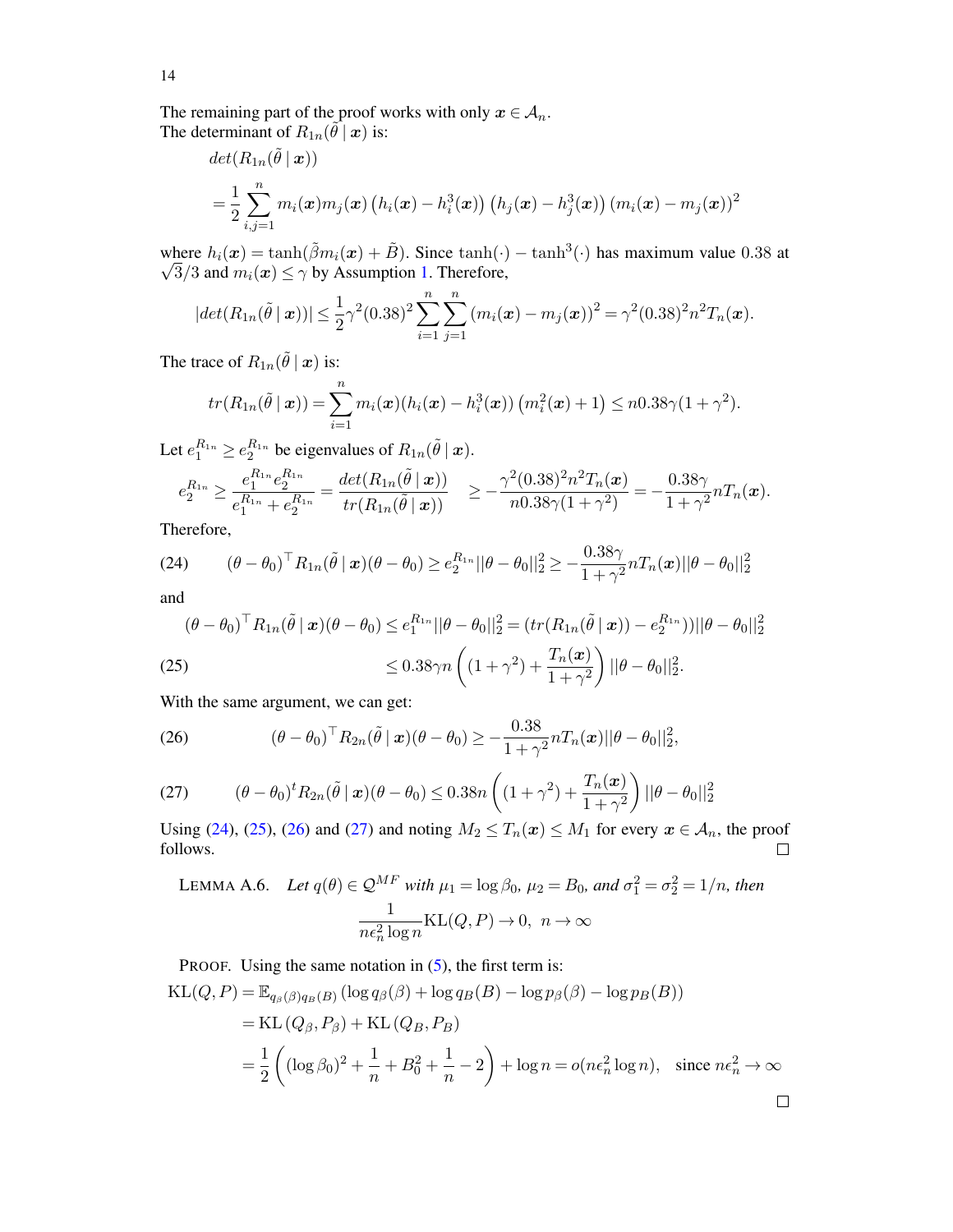### A.3. Technical details of Lemma [3.2.](#page-5-3)

PROOF OF LEMMA [3.2.](#page-5-3) Let  $V_{\epsilon_n} = \{ |\beta - \beta_0| < \epsilon_n, |B - B_0| < \epsilon_n \}$ . Then  $V_{\epsilon_n} \subseteq U_{\sqrt{2}\epsilon_n}$  which implies  $U_{\sqrt{2}\epsilon_n}^c \subseteq V_{\epsilon_n}^c$  which further implies

(28) 
$$
\log \int_{\mathcal{U}_{\sqrt{2}\epsilon_n}^c} \frac{L(\theta)}{L(\theta_0)} p(\theta) d\theta \le \log \int_{\mathcal{V}_{\epsilon_n}^c} \frac{L(\theta)}{L(\theta_0)} p(\theta) d\theta
$$

We shall now establish for some  $C_0 > 0$ 

<span id="page-14-0"></span>
$$
\mathbb{P}_0^{(n)}\left(\log\int_{\mathcal{V}_{\varepsilon_n}^c}\frac{L(\theta)}{L(\theta_0)}p(\theta)d\theta\leq -C_0n\epsilon_n^2\right)\to 1,\ \ n\to\infty,
$$

which in lieu of  $(28)$  completes the proof.

Define  $A_{1n} = \{x : W_{1n}(\bar{\theta}_0 \mid x)^2 + W_{1n}(\theta_0 \mid x)^2 \le n^{2/3}\}$  and  $A_{2n} = \{x : T_n(x) \ge M\}$  for some  $M > 0$ . Define  $\mathcal{A}_n = \mathcal{A}_{1n} \cap \mathcal{A}_{2n}$ .

Here  $\mathbb{P}_0^{(n)}$  $O_0^{(n)}(\mathcal{A}_n) \to 1$ . This because by Markov's inequality and Lemma [A.1,](#page-11-5)

$$
\mathbb{P}_0^{(n)}\left(W_{1n}(\theta_0 \,|\, \bm{x})^2 + W_{2n}(\theta_0 \,|\, \bm{x})^2 > n^{2/3}\varepsilon\right) \\
\leq \frac{1}{n^{4/3}} \mathbb{E}_0^{(n)}\left(W_{1n}(\theta_0 \,|\, \bm{x})^2 + W_{2n}(\theta_0 \,|\, \bm{x})^2\right) \to 0.
$$

and by Lemma [A.3](#page-11-2)  $\mathbb{P}_0^{(n)}$  $\binom{n}{0}(T_n < M) = \mathbb{P}_0^{(n)}$  $_0^{(n)}(1/T_n > 1/M) \to 0.$ We shall show for  $\boldsymbol{x} \in A_n$ ,  $L(\theta)/L(\theta_0) \leq e^{-C_0 n \epsilon_n^2}$ ,  $\forall \ \theta \in \mathcal{V}_{\epsilon_n}^c$  which implies  $\forall \ \boldsymbol{x} \in \mathcal{A}_n$ ,

$$
\log \int_{\mathcal{V}_{\epsilon_n}^c} (L(\theta)/L(\theta_0)) p(\theta) d\theta = \log \int_{\mathcal{V}_{\epsilon_n}^c} (L(\theta)/L(\theta_0)) p(\theta) d\theta
$$
  
(29)  

$$
\leq \log(e^{-C_0 n \epsilon_n^2} \int_{\mathcal{V}_{\epsilon_n}^c} p(\theta) d\theta) \leq -C_0 n \epsilon_n^2
$$

since  $p(\mathcal{V}_{\epsilon_n^c}) \leq 1$ . This completes the proof since  $\mathbb{P}_0^{(n)}$ Next, note that  $V_{\epsilon_n}^c$  is given by the union of the following terms  $\chi_0^{(n)}(\mathcal{A}_n) \to 1$  as  $n \to \infty$ .

$$
V_{1n} = \{ (\beta, B) : \beta - \beta_0 \ge \epsilon_n, B \ge B_0 \}, V_{2n} = \{ (\beta, B) : \beta - \beta_0 \ge \epsilon_n, B < B_0 \}
$$
\n
$$
V_{3n} = \{ (\beta, B) : \beta - \beta_0 < -\epsilon_n, B \ge B_0 \}, V_{4n} = \{ (\beta, B) : \beta - \beta_0 < -\epsilon_n, B < B_0 \}
$$
\n
$$
V_{5n} = \{ (\beta, B) : \beta \ge \beta_0, B - B_0 \ge \epsilon_n \}, V_{6n} = \{ (\beta, B) : \beta < \beta_0, B - B_0 \ge \epsilon_n \}
$$
\n
$$
V_{7n} = \{ (\beta, B) : \beta \ge \beta_0, B - B_0 < -\epsilon_n \}, V_{8n} = \{ (\beta, B) : \beta < \beta_0, B - B_0 < -\epsilon_n \}
$$

We shall now show for  $x \in A_n$  and  $\theta \in V_{1n}$ ,  $L(\theta)/L(\theta_0) \le e^{-C_0n\epsilon_n^2}$ . The proof of other parts follow similarly.

(a) Let 
$$
\theta = (\beta, B)
$$
 and  $\theta'_0 = (\beta_0 + \epsilon, B_0)$ , where  $\beta \ge \beta_0 + \epsilon$  and  $B \ge B_0$ . Also, define  

$$
\theta_t = \theta'_0 + t(\theta - \theta'_0) \text{ where } 0 < t < 1.
$$

Consider a function g:

$$
g(t) = f(\theta_t) = \log L(\theta_t) - \log L(\theta'_0) - \Delta_n(\theta'_0)^\top (\theta_t - \theta'_0),
$$

where  $\Delta_n(\theta) = (\nabla_\beta \log L(\theta), \nabla_B \log L(\theta))^{\top}$ . Note that  $g(t)$  is a function of t. We want to show  $g(t) \le g(0)$  provided  $t > 0$ . We shall instead show  $g'(t) \le 0$ . By Taylor expansion,

$$
g'(t) = g'(0) + g''(\tilde{t})t.
$$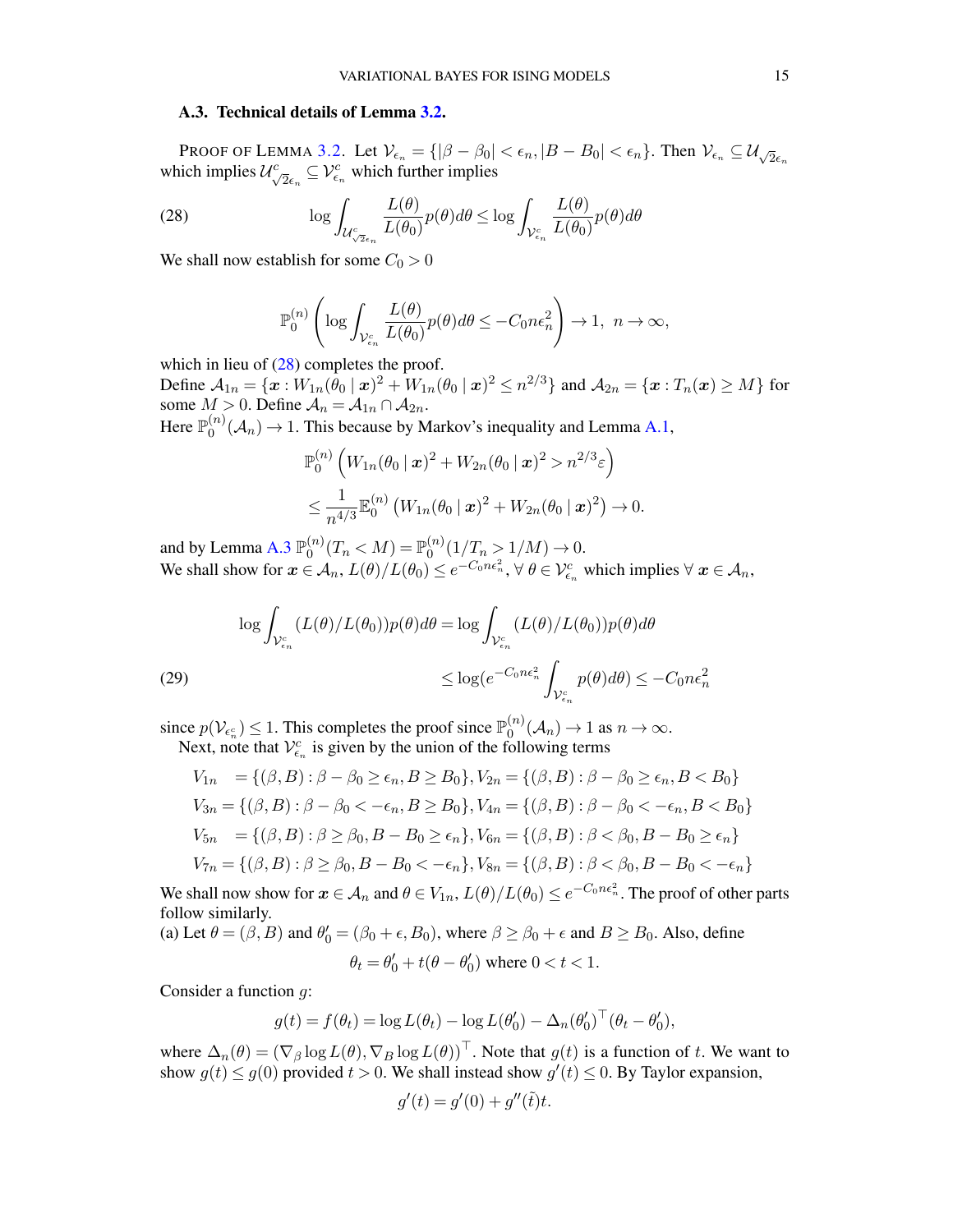for some  $\tilde{t} \in [0, t]$ . Here,  $g'(0) = 0$  and  $g''(\tilde{t}) = -(\theta - \theta_0')^\top H_n(\theta_{\tilde{t}} \mid \boldsymbol{x})(\theta - \theta_0') \le 0$  where  $H_n$ as in [\(16\)](#page-11-1) is a positive definite matrix (by [\(21\)](#page-12-0) in [A.4](#page-11-6) and  $T_n(x) \ge 0$ ). Since  $g(t)$  is decreasing for  $0 < t < 1$ , thus

$$
g(1) \le g(0) \implies f(\theta) \le f(\theta'_0)
$$

(b) Similarly, let  $\theta = (\beta, B)$   $\theta''_0 = (\beta_0, B_0 + \epsilon)$ , where  $\beta \ge \beta_0$  and  $B \ge B_0 + \epsilon$ . Define

 $\theta_t = \theta'_0 + t(\theta - \theta''_0)$  where  $0 < t < 1$ .

$$
h(t) = f(\theta_t) = \log L(\theta_t) - \log L(\theta_0'') - \Delta_n(\theta_0'')^\top (\theta_t - \theta_0'').
$$

With similar argument in (a), we conclude that  $h(1) \le h(0) \implies f(\theta) \le f(\theta_0'')$ . Therefore,

$$
\sup_{\theta \in V_{1n}} (\log L(\theta) - \log L(\theta_0))
$$
\n
$$
\leq \sup_{\{\beta-\beta_0 \in [\epsilon_n,\epsilon], B \geq B_0\}} (\log L(\theta) - \log L(\theta_0)) + \sup_{\{\beta > \beta_0 + \epsilon, B \geq B_0\}} (\log L(\theta) - \log L(\theta_0))
$$
\n
$$
\leq \sup_{\{\beta-\beta_0 \in [\epsilon_n,\epsilon], B \geq B_0\}} (\log L(\theta) - \log L(\theta_0)) + (\log L(\theta'_0) - \log L(\theta_0))
$$
\n
$$
\leq \sup_{\{\beta-\beta_0 \in [\epsilon_n,\epsilon], B - B_0 \in [0,\epsilon]\}} (\log L(\theta) - \log L(\theta_0)) + \sup_{\{\beta-\beta_0 \in [\epsilon_n,\epsilon], B > B_0 + \epsilon\}} (\log L(\theta) - \log L(\theta_0))
$$
\n
$$
+ \log L(\theta'_0) - \log L(\theta_0))
$$
\n
$$
\leq \sup_{\{\beta-\beta_0 \in [\epsilon_n,\epsilon], B - B_0 \in [0,\epsilon]\}} (\log L(\theta) - \log L(\theta_0)) + \sup_{\{\beta \geq \beta_0, B > B_0 + \epsilon\}} (\log L(\theta) - \log L(\theta_0))
$$
\n
$$
+ \log L(\theta'_0) - \log L(\theta_0))
$$
\n
$$
\leq \sup_{\{\beta-\beta_0 \in [\epsilon_n,\epsilon], B - B_0 \in [0,\epsilon]\}} (\log L(\theta) - \log L(\theta_0)) + \log L(\theta''_0) - \log L(\theta_0)
$$
\n
$$
+ \log L(\theta'_0) - \log L(\theta_0)
$$
\n(30)\n
$$
\leq \sup_{\{\beta-\beta_0 \in [\epsilon_n,\epsilon], B - B_0 \in [0,\epsilon]\}} 3(\log L(\theta) - \log L(\theta_0)) \leq -C_0 n \epsilon_n^2
$$
\n
$$
\leq \sup_{\{\beta-\beta_0 \in [\epsilon_n,\epsilon], B - B_0 \in [0,\epsilon]\}} 3(\log L(\theta) - \log L(\theta_0)) \leq -C_0 n \epsilon_n^2
$$

where the second inequality follows from (a) and fifth inequality follows from (b) above. Finally for the last inequality, consider Taylor expansion for  $\log L(\theta)$  upto the second order

$$
\log L(\theta) - \log L(\theta_0) = W_n(\theta_0 \mid \boldsymbol{x})^\top (\theta - \theta_0) - \frac{1}{2} (\theta - \theta_0)^\top H_n(\tilde{\theta} \mid \boldsymbol{x}) (\theta - \theta_0)
$$

where  $\tilde{\theta} = \theta_0 + c(\theta - \theta_0)$ ,  $0 < c < 1$  and  $W_n$  and  $H_n$  are as defined in [\(15\)](#page-11-0) and [\(16\)](#page-11-1) respectively.

By Cauchy Schwarz inequality,

$$
|W_n(\theta_0 | \mathbf{x})^\top (\theta - \theta_0))| \le ((W_{1n}(\theta_0 | \mathbf{x})^2 + W_{2n}(\theta_0 | \mathbf{x})^2) ||\theta - \theta_0||_2^2 + 1)
$$
  

$$
\le n^{2/3} ||\theta - \theta_0||_2^2 + 1
$$

for every  $x \in A_n$ . Further

$$
\log L(\theta) - \log L(\theta_0) \le n^{2/3} \|\theta - \theta_0\|_2^2 + 1 - \frac{1}{2} (\theta - \theta_0)^\top H_n(\tilde{\theta} \mid \mathbf{x}) (\theta - \theta_0)
$$
  

$$
\le n^{2/3} \|\theta - \theta_0\|_2^2 + 1 - \frac{\text{sech}^4(\tilde{\beta}\gamma + |\tilde{B}|)}{1 + \gamma^2} n T_n(\mathbf{x}) \|\theta - \theta_0\|_2^2
$$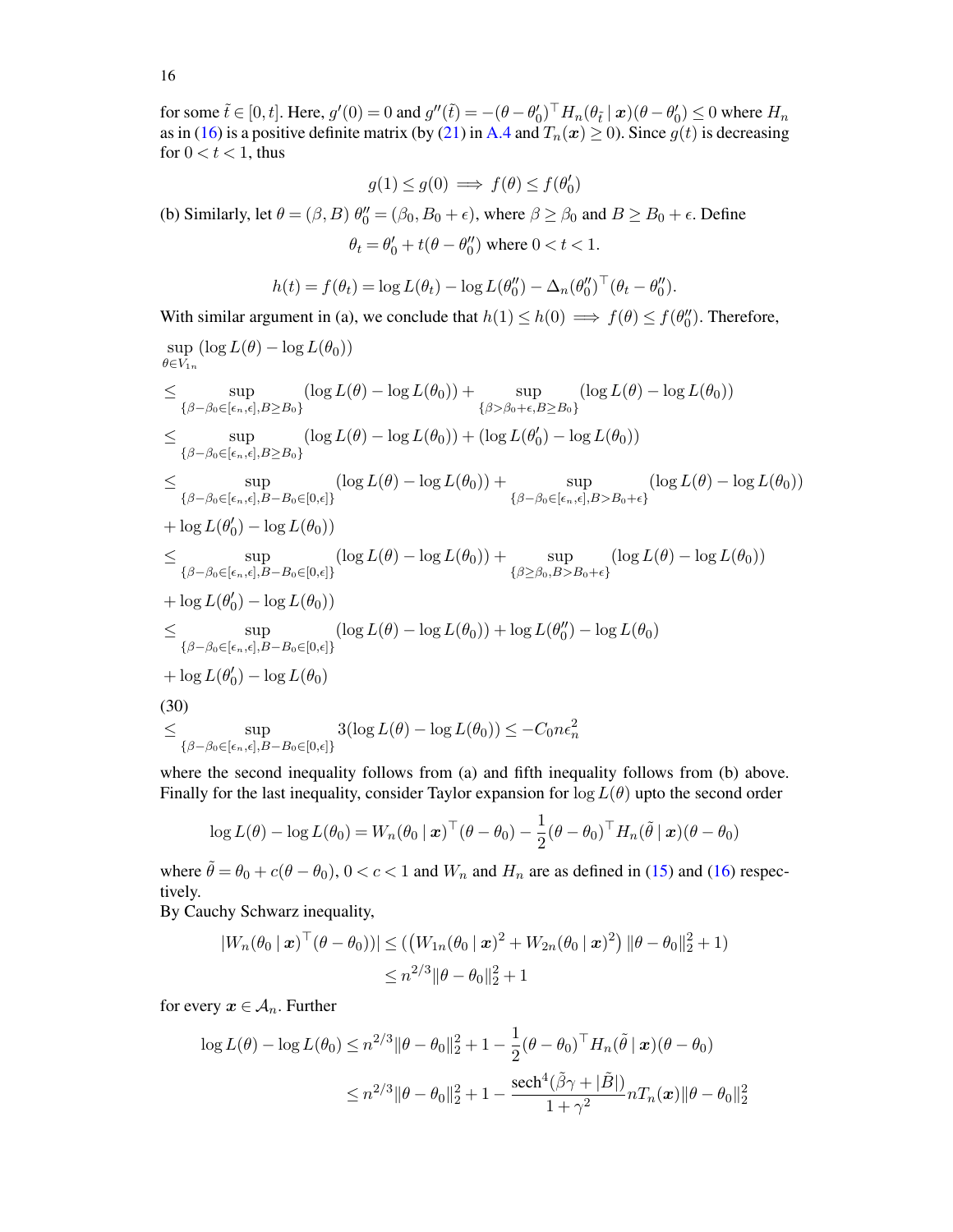$$
\leq \left(n^{2/3} + \frac{1}{||\theta - \theta_0||_2^2} - \frac{\text{sech}^4(\tilde{\beta}\gamma + |\tilde{B}|)}{1 + \gamma^2} \frac{n}{M}\right) ||\theta - \theta_0||_2^2
$$

where the second inequality is a consequence of the lower bound [\(19\)](#page-12-1) and the third inequality holds since  $x \in A_n$ . Taking sup over the set  $\{\beta - \beta_0 \in [\epsilon_n, \epsilon], B - B_0 \in [0, \epsilon]\}$  on both sides,

$$
\sup_{\{\beta-\beta_0\in[\epsilon_n,\epsilon],B-B_0\in[0,\epsilon]\}} (\log L(\theta) - \log L(\theta_0))
$$
\n
$$
\leq \sup_{\{\beta-\beta_0\in[\epsilon_n,\epsilon],B-B_0\in[0,\epsilon]\}} \left( n^{2/3} + \frac{1}{\epsilon_n^2} - \frac{\operatorname{sech}^4((\beta_0+\epsilon)\gamma + (B_0+\epsilon))}{1+\gamma^2} \frac{n}{M} \right) \|\theta-\theta_0\|_2^2
$$
\n(31)\n
$$
\leq -C_0 n \epsilon_n^2
$$

for some  $C_0 > 0$  as  $n \to \infty$  since  $n^{2/3}$  and  $1/\epsilon_n^2 = o(n)$ . This completes the proof.  $\Box$ 

### A.4. Technical details of Lemma [3.3.](#page-6-0)

<span id="page-16-3"></span>LEMMA A.7. Let  $L_0$  and  $L(\theta_0)$  represent the true likelihood [\(1\)](#page-2-0) and the pseudo*likelihood* [\(2\)](#page-2-1) *with the true parameters, respectively. Then,*

$$
\frac{1}{n\epsilon_n^2} \mathbb{E}_0^{(n)}(\log L_0 - \log L(\theta_0)) \to 0, \ n \to \infty
$$

PROOF.

$$
L_0 = \frac{e^{f_{\theta_0}(\boldsymbol{x})}}{\sum_{\boldsymbol{x} \in \{-1,1\}^n} e^{f_{\theta_0}(\boldsymbol{x})}} = \frac{e^{f_{\theta_0}(\boldsymbol{x})}}{Z_n(\theta_0)}
$$

where  $f_{\theta_0}(\bm{x}) = (\beta_0/2)\bm{x}^\top A_n\bm{x} + B_0\bm{x}^\top 1$ . Define  $b(\bm{x}; \theta) = (b_1(\bm{x}; \theta), \cdots, b_n(\bm{x}; \theta))$  where  $b_i(\boldsymbol{x};\theta) = E(X_i | X_j, j \neq i) = \tanh(\beta m_i(\boldsymbol{x}) + B)$ 

Then  $L(\theta) = e^{g(x, b(x;\theta))}$  where the function g for  $v, w \in [-1, 1]^n$  is defined as

$$
g(\boldsymbol{v}, \boldsymbol{w}) = \sum_{i=1}^{n} \frac{1+v_i}{2} \log \frac{1+w_i}{2} + \frac{1-v_i}{2} \log \frac{1-w_i}{2}
$$

Also, define  $I(v) = g(v, v)$ . Now, observe that

$$
\mathbb{E}_{0}^{(n)}(\log L_{0} - \log L(\theta_{0})) = \mathbb{E}_{0}^{(n)}(f_{\theta_{0}}(\boldsymbol{x}) - g(\boldsymbol{x}, b(\boldsymbol{x}; \theta_{0})) - \log Z_{n}(\theta_{0}))
$$
\n
$$
= \mathbb{E}_{0}^{(n)}(f_{\theta_{0}}(\boldsymbol{x}) - f_{\theta_{0}}(b(\boldsymbol{x}; \theta_{0})) + \mathbb{E}_{0}^{(n)}(f_{\theta_{0}}(b(\boldsymbol{x}; \theta_{0})) - I(b(\boldsymbol{x}; \theta_{0})))
$$
\n
$$
+ \mathbb{E}_{0}^{(n)}(I(b(\boldsymbol{x}; \theta_{0})) - g(\boldsymbol{x}, b(\boldsymbol{x}; \theta_{0}))) - \log Z_{n}(\theta_{0})
$$
\n
$$
\leq (\mathbb{E}_{0}^{(n)}(f_{\theta_{0}}(\boldsymbol{x}) - f_{\theta_{0}}(b(\boldsymbol{x}; \theta_{0})))^{2})^{1/2} + (\mathbb{E}_{0}^{(n)}(I(b(\boldsymbol{x}; \theta_{0})) - g(\boldsymbol{x}, b(\boldsymbol{x}; \theta_{0})))^{2})^{1/2}
$$
\n(32)\n
$$
+ \mathbb{E}_{0}^{(n)}(f_{\theta_{0}}(b(\boldsymbol{x}; \theta_{0})) - I(b(\boldsymbol{x}; \theta_{0}))) - \log Z_{n}(\theta_{0}),
$$

<span id="page-16-2"></span>where the last step is due to Hölder's inequality.

Under Assumption [2,](#page-5-1) mimicking the proof of Lemmas 3.2 and 3.3 in  $[2]$  with n replaced by  $n\epsilon_n^2$ , we get

<span id="page-16-0"></span>(33) 
$$
(\mathbb{E}_0^{(n)}(f_{\theta_0}(\boldsymbol{x}) - f_{\theta_0}(b(\boldsymbol{x}; \theta_0)))^2)^{1/2} = o(n\epsilon_n^2)
$$

<span id="page-16-1"></span>(34) 
$$
(\mathbb{E}_0^{(n)}(I(b(\boldsymbol{x};\theta_0)) - g(\boldsymbol{x},b(\boldsymbol{x};\theta_0)))^2)^{1/2} = o(n\epsilon_n^2)
$$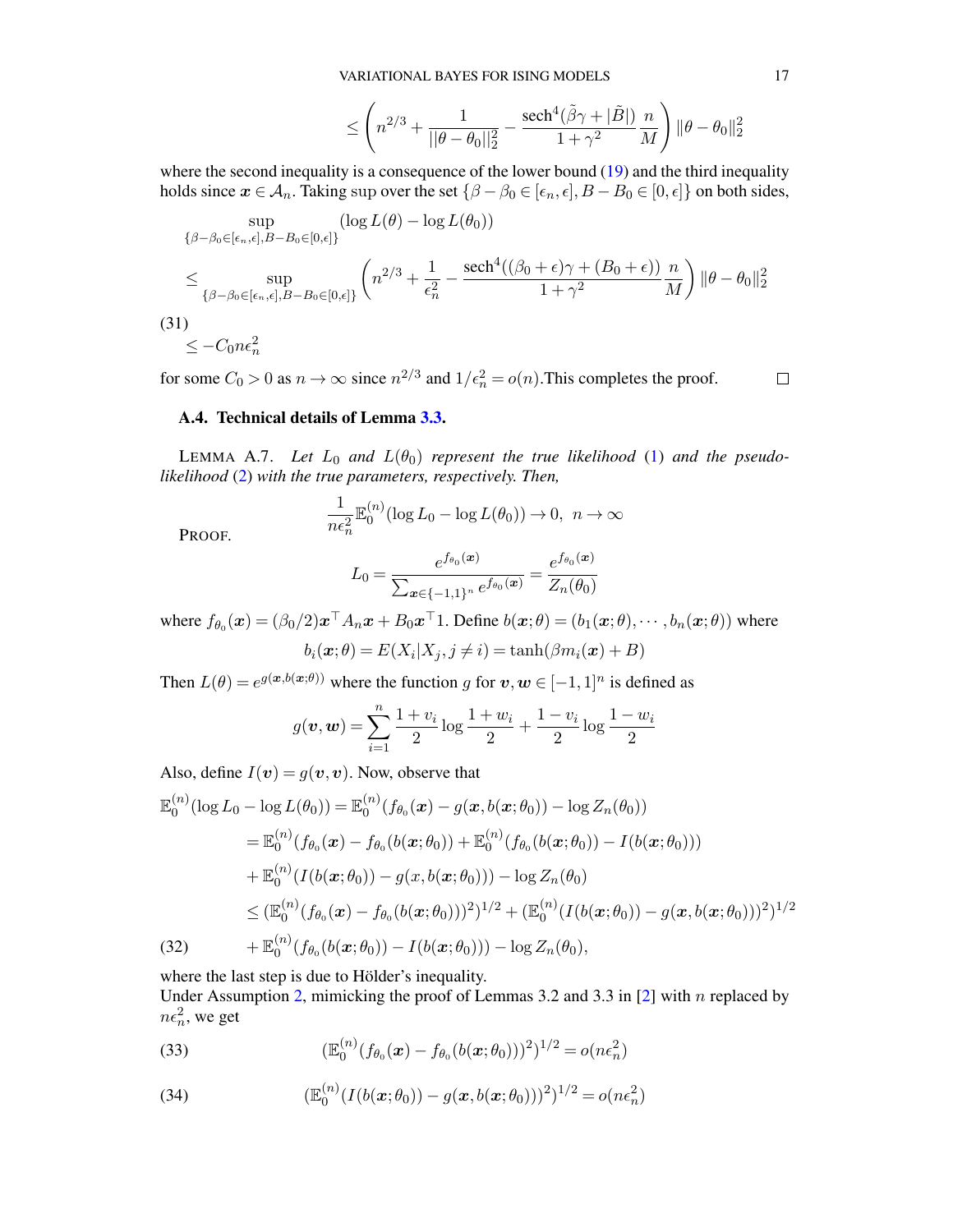Also for  $r_n = \sup_{\bm{v} \in [-1,1]^n} (f_{\theta_0}(\bm{v}) - I(\bm{v}))$ , we have

$$
\mathbb{E}_0^{(n)}(f_{\theta_0}(b(\boldsymbol{x},\theta_0))-I(b(\boldsymbol{x},\theta_0)))\leq r_n
$$

By Theorem 1.6 in [\[7\]](#page-25-23) with the fact  $\partial^2 f_{\theta_0}/\partial x_i^2 = 0$ ,  $i = 1, \dots, n$ , we have  $-\log Z_n(\theta_0) \le$  $-r_n$ . Therefore,

<span id="page-17-0"></span>(35) 
$$
\mathbb{E}_0^{(n)}(f_{\theta_0}(b(\bm{x};\theta_0)) - I(b(\bm{x};\theta_0)) - \log Z_n(\theta_0)) \leq 0.
$$

Using  $(33)$ ,  $(34)$  and  $(35)$  in  $(32)$  completes the proof.

<span id="page-17-1"></span>LEMMA A.8. *Note that*  $L(\theta)$  *is not a valid density function. So, we consider*  $\dot{L}(\theta)$  =  $L(\theta)/J_n(\theta)$  where  $J_n(\theta) = \sum_{x \in \{-1,1\}^n} L(\theta)$  such that  $\sum_{x \in \{-1,1\}^n} \tilde{L}(\theta) = 1$ . Then for ev*ery* θ*,*

$$
J_n(\theta) \le \beta \epsilon_n \sqrt{n(1+\gamma^2)/2} + o(n\epsilon_n^2)(\log 3\sqrt{2} - \log \epsilon_n).
$$

Proof. Let  $N_n(\epsilon_n) := \{i \in [n] : |\lambda_i(A_n)| > \epsilon_n/$ 2} and with the mean field condition in the Assumption [2,](#page-5-1) it is easy to note that

(36) 
$$
\frac{|N_n(\epsilon_n)|}{n} \le \frac{2}{n\epsilon_n^2} \sum_{i \in [n]} \lambda_i (A_n)^2 = \frac{2}{n\epsilon_n^2} \sum_{i,j=1}^n A_n(i,j)^2 \to 0, \ n \to \infty
$$

Set  $k_n = |N_n(\epsilon_n)|$  and let  $D_{n,0}(\epsilon_n)$  be a  $\epsilon_n \sqrt{n/2}$  net of the set  $\{ \boldsymbol{f} \in \mathbb{R}^{k_n} : \sum f_i^2 \leq n \}$  of set  $\kappa_n = |N_n(\epsilon_n)|$  and let  $D_{n,0}(\epsilon_n)$  be a  $\epsilon_n \sqrt{n/2}$  het of the set  $\{J \in \mathbb{R}^n : \sum J_i \le n\}$  or size at most  $(3\sqrt{2}/\epsilon_n)^{k_n}$ . The existence of such a net is standard (see for example Lemma 2.6 in [\[23\]](#page-25-24)).

Let  $\{p_1, \cdots, p_n\}$  be the eigen vectors of  $A_n$ . Then setting

$$
D_{n,1}(\epsilon_n) := \{ \sum_{i \in N_n(\epsilon_n)} c_i \lambda_i(A_n) \mathbf{p}_i, \mathbf{c} \in D_{n,0}(\epsilon_n) \}
$$

We claim  $D_{n,1}(\epsilon_n)$  is  $\epsilon_n \sqrt{n(1 + \gamma^2)/2}$  of the set  $\{A_n x : x \in \{-1,1\}^n\}$ . Indeed any  $x \in$  $\{-1,1\}^n$  can be written as  $\sum_{i=1}^n f_i \mathbf{p}_i$  where  $\sum_{i=1}^n f_i^2 = \sum x_i^2 = n$ . In particular, it means  $\sum_{i\in N_n(\epsilon_n)} f_i \leq n$ , which implies there exists a  $c \in D_{n,0}(\epsilon_n)$  such that  $||c - f|| \leq \epsilon_n \sqrt{n/2}$ . Let  $\sum_{i\in N_n(\epsilon_n)}c_i\lambda_i(A_n)\bm{p}_i\in D_{n,1}(\epsilon_n)$ , then

$$
||A_n \mathbf{x} - \sum_{i \in N_n(\epsilon_n)} c_i \lambda_i(A_n) \mathbf{p}_i||_2^2 = \sum_{i \in N_n(\epsilon_n)} (c_i - f_i)^2 \lambda_i(A_n)^2 + \sum_{i \notin N_n(\epsilon_n)} \lambda_i(A_n)^2 f_i^2
$$
  

$$
\leq \frac{\gamma^2 n \epsilon_n^2}{2} + \frac{n \epsilon_n^2}{2}
$$

where the last inequality is a consequence of  $\max_{i\in[n]}|\lambda_i(A_n)| \leq \max_{i\in[n]}|\sum_{j=1}^n|A_n(i,j)| \leq$  $\gamma$  and the definition of the set  $N_n(\epsilon_n)$ .

In particular for any  $x \in \{-1,1\}^n$ , there exists at least one  $p \in D_{n,1}(\epsilon_n)$  such that  $||p - p||$  $m(\boldsymbol{x})|| \leq \epsilon_n \sqrt{n(1+\gamma^2)/2}.$  For any  $\boldsymbol{p} \in D_{n,1}(\epsilon_n)$ , let

$$
\mathcal{P}(\boldsymbol{p}) := \{ \boldsymbol{x} \in \{-1,1\}^n : ||\boldsymbol{p} - m(\boldsymbol{x})|| \le \epsilon_n \sqrt{n(1+\gamma^2)/2} \}
$$

Therefore,

$$
\sum_{\boldsymbol{x}\in\{-1,1\}^n}e^{g(\boldsymbol{x},b(\boldsymbol{x};\theta))}=\sum_{\boldsymbol{p}\in D_{n,1}(\epsilon_n)}\sum_{\boldsymbol{x}\in\mathcal{P}(\boldsymbol{p})}e^{g(\boldsymbol{x},b(\boldsymbol{x};\theta))}
$$

 $\Box$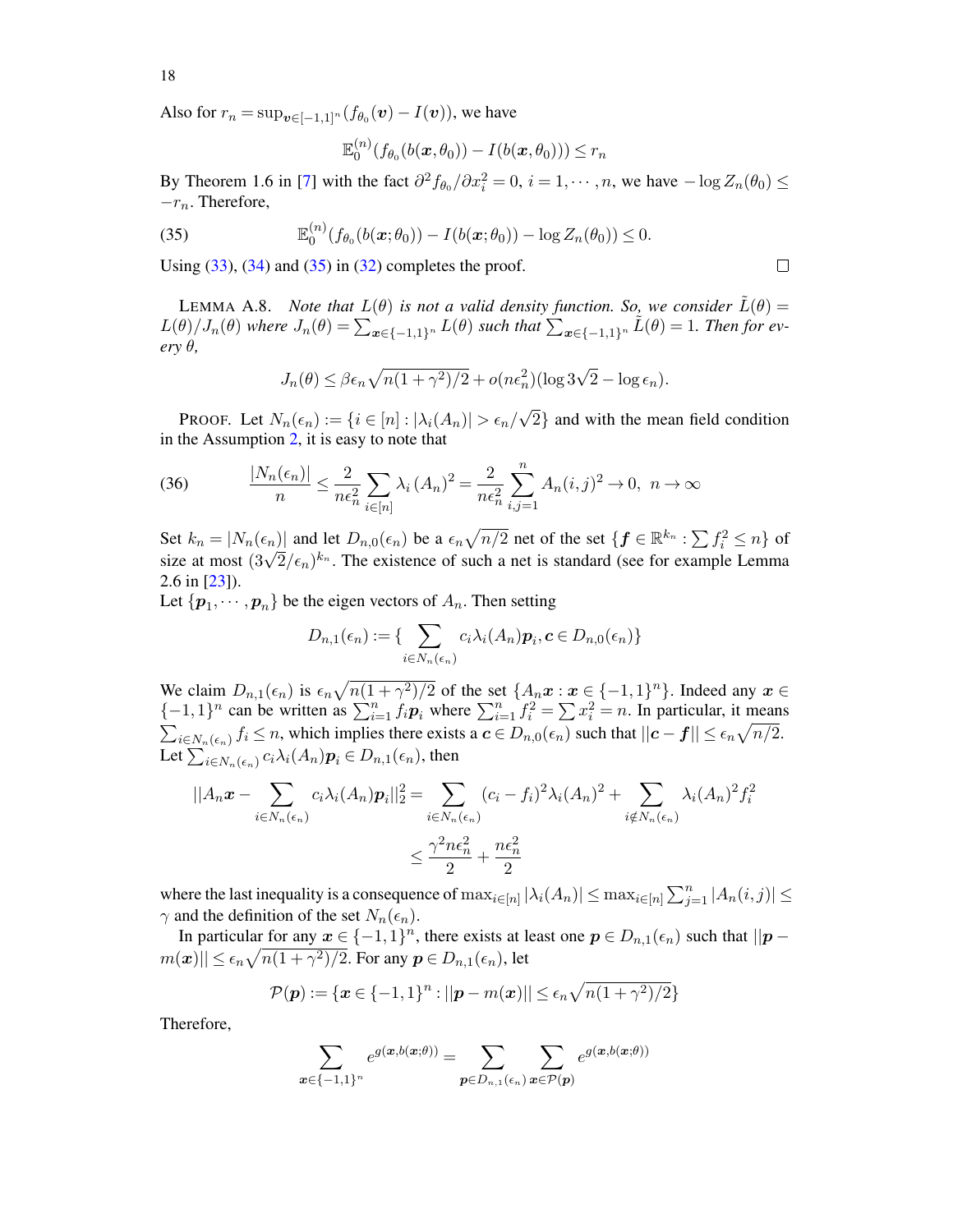Setting  $u(p) := \tanh(\beta p + B)$  if  $||p - m(x)|| \leq \epsilon_n \sqrt{n(1 + \gamma^2)/2}$ , then we have

$$
|g(\boldsymbol{x},b(\boldsymbol{x};\theta)) - g(\boldsymbol{x},\boldsymbol{u}(\boldsymbol{p}))| \leq 2\beta \sum_{i=1}^n |m_i(\boldsymbol{x}) - p_i| \leq 2\beta \epsilon_n \sqrt{n(1+\gamma^2)/2}
$$

Finally,

$$
\sum_{\mathbf{x}\in\{-1,1\}^n} e^{g(\mathbf{x},b(\mathbf{x};\theta))} \leq e^{\beta\sqrt{n}\epsilon_n} \sum_{\mathbf{p}\in D_{n,1}(\epsilon_n)} \sum_{\mathbf{x}\in\mathcal{P}(\mathbf{p})} e^{g(\mathbf{x},u(\mathbf{p}))}
$$
\n
$$
\leq e^{\beta\sqrt{n}\epsilon_n} \sum_{\mathbf{p}\in D_{n,1}(\epsilon_n)} \sum_{\mathbf{x}\in\{-1,1\}^n} e^{g(\mathbf{x},u(\mathbf{p}))} = e^{\beta\epsilon_n\sqrt{n(1+\gamma^2)/2}} |D_{n,1}(\epsilon_n)|
$$

where the last equality follows since  $\sum_{x \in \{-1,1\}^n} e^{g(x,u)} = 1$  for any  $u \in [-1,1]^n$ . Therefore,

$$
\log J_n(\theta) \le \beta \epsilon_n \sqrt{n(1+\gamma^2)/2} + \log |D_{n,1}(\epsilon_n)|
$$

Since  $|D_{n,1}(\epsilon_n)| = |D_{n,0}(\epsilon_n)|$ , therefore

$$
\log |D_{n,1}(\epsilon_n)| \leq |N_n(\epsilon_n)| (\log 3\sqrt{2} - \log \epsilon_n)
$$

The proof follows since  $|N_n(\epsilon_n)| = o(n\epsilon_n^2)$ .

<span id="page-18-0"></span>LEMMA A.9. *Define*  $V_{\epsilon_n} := {\theta : |\beta - \beta_0| < \epsilon_n, |B - B_0| < \epsilon_n}$ . Then,  $\mathcal{V}_{\epsilon_n} \subseteq \mathcal{K}_{\epsilon_n}$ , for *n* sufficiently large

where  $\mathcal{K}_{\epsilon_n} := \{\theta : \mathbb{E}_0^{(n)}$  $\binom{n}{0} (\log(L(\theta_0)/L(\theta))) < 3n\epsilon_n^2$ .

PROOF. For any  $\theta \in \mathcal{V}_{\epsilon_n}$ , using the decomposition in [\(42\)](#page-20-0), we get

$$
\mathbb{E}_0^{(n)}\left(\log L(\theta_0) - \log L(\theta)\right) = \mathbb{E}_0^{(n)}\left(-\textcircled{1} - \textcircled{2} + \textcircled{3} - \textcircled{4}\right) \le 3n\epsilon_n^2
$$

where the last inequality is justified next. For some  $M > 0$  using Lemma [A.1,](#page-11-5) we get

$$
-\mathbb{E}_0^{(n)}(\mathbf{I}) = (\beta_0 - \beta)\mathbb{E}_0^{(n)}(W_{1n}(\theta_0|\mathbf{x}) \le \sqrt{n}|\beta_0 - \beta| \left(\frac{1}{n}\mathbb{E}_0^{(n)}(W_{1n}(\theta_0|\mathbf{x}))^2\right)^{1/2}
$$
  

$$
\le M\sqrt{n}\epsilon_n
$$

$$
-\mathbb{E}_0^{(n)}(\mathcal{Q}) = (B_0 - B)\mathbb{E}_0^{(n)}(W_{2n}(\theta_0|\mathbf{x}) \le \sqrt{n}|B_0 - B| \left(\frac{1}{n}\mathbb{E}_0^{(n)}(W_{2n}(\theta_0|\mathbf{x}))^2\right)^{1/2}
$$
  

$$
\le M\sqrt{n}\epsilon_n
$$

By relation  $(20)$ , we get

$$
\mathbb{E}_0^{(n)}(\mathfrak{I}) \le n||\theta - \theta_0||_2^2 \left( (1+\gamma^2) - \frac{\text{sech}^4(\beta_0\gamma + |B_0|)}{1+\gamma^2} \mathbb{E}_0^{(n)}\left(T_n(\boldsymbol{x})\right) \right) \le 2(1+\gamma^2)n\epsilon_n^2
$$

By relation  $(43)$ , we get

$$
-\mathbb{E}_0^{(n)}(\mathbf{I}) \le \frac{0.38n}{3(1+\gamma^2)} \mathbb{E}_0^{(n)}(T_n(\mathbf{x})) ||\theta - \theta_0||_2^2(|\beta - \beta_0|\gamma + |B - B_0|) \le \frac{0.38\gamma^2(1+\gamma)}{3(1+\gamma^2)} n\epsilon_n^3
$$

 $\Box$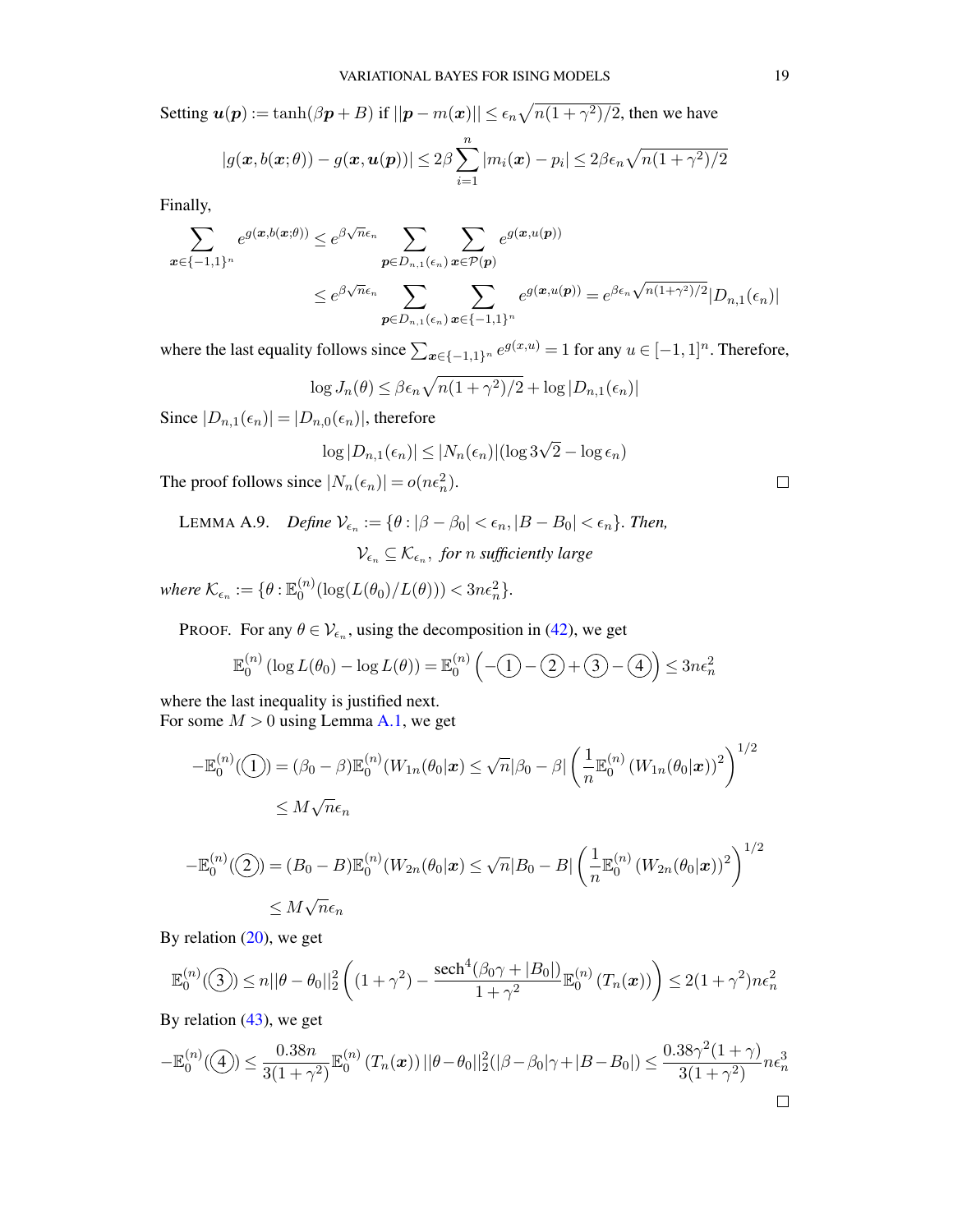<span id="page-19-0"></span>LEMMA A.10. *With prior distribution*  $p(\theta)$  *as in* [\(3\)](#page-3-3)*, we have* 

$$
\int_{\mathcal{V}_{\epsilon_n}} p(\theta) d\theta \ge C \epsilon_n^2, \quad \text{for some } C > 0
$$

**PROOF.** By mean value theorem with  $\beta^* \in [\beta_0 - \epsilon_n, \beta_0 + \epsilon_n]$  and  $B^* \in [B_0 - \epsilon_n, B_0 + \epsilon_n]$ ,

$$
\int_{V_{\epsilon_n}} p(\theta) d\theta = \int_{\beta_0 - \epsilon}^{\beta_0 + \epsilon} \frac{1}{\beta \sqrt{2\pi}} e^{-\frac{(\log \beta)^2}{2}} d\beta \int_{B_0 - \epsilon}^{B_0 + \epsilon} \frac{1}{\sqrt{2\pi}} e^{-\frac{B^2}{2}} dB
$$
\n
$$
= \frac{2\epsilon_n}{\beta^* \sqrt{2\pi}} e^{-\frac{(\log \beta^*)^2}{2}} \frac{2\epsilon_n}{\sqrt{2\pi}} e^{-\frac{(B^*)^2}{2}}
$$
\n
$$
= \exp\left(-(\log \pi - \log 2 - 2\log \epsilon_n) - \frac{1}{2} (2\log \beta^* + (\log \beta^*)^2 + (B^*)^2)\right)
$$
\n
$$
\ge \exp\left(-(\log \pi - \log 2 - 2\log \epsilon_n) - \frac{1}{2} (2u_1 + \tilde{u}_1 + u_2)\right)
$$
\n
$$
\ge C e^{2\log \epsilon_n} = C \epsilon_n^2
$$

where the above result follow since  $\epsilon_n \to 0$  implies  $u_1 \leq \max(\log(\beta_0 + 1), \log(\beta_0 + 1)),$  $\tilde{u}_1 \le \max((\log(\beta_0-1))^2, (\log(\beta_0+1))^2)$ , and  $u_2 = \max((B_0-1)^2, (B_0+1)^2)$ .

PROOF OF LEMMA [3.3.](#page-6-0) Let  $L^* = \int L(\theta)p(\theta)d\theta$ ,  $J_n^* = \sum_{x \in \{-1,1\}^n} L^*$ . Then  $J_n^* =$  $\sum_{x \in \{-1,1\}^n} \int L(\theta)p(\theta) d\theta$ . Since  $L(\theta)p(\theta) > 0$ , Tonelli's theorem allows for interchange of the order of summation and integral. Using Lemma [A.8](#page-17-1) and  $-\log \epsilon_n = O(\log n)$ , we get

(37)  
\n
$$
J_n^* = \int \sum_{\mathbf{x} \in \{-1,1\}^n} L(\theta) p(\theta) d\theta = \int J_n(\theta) p(\theta) d\theta
$$
\n
$$
= \epsilon_n \sqrt{n(1+\gamma^2)/2} E_P(\beta) + o(n\epsilon_n^2) (\log 3\sqrt{2} - \log \epsilon_n)
$$
\n
$$
= \epsilon_n \sqrt{n e(1+\gamma^2)/2} + o(n\epsilon_n^2) (\log 3\sqrt{2} - \log \epsilon_n) = o(n\epsilon_n^2 \log n)
$$

<span id="page-19-2"></span>Also, by Lemma [A.8](#page-17-1) and  $-\log \epsilon_n = O(\log n)$ ,

<span id="page-19-1"></span>(38) 
$$
\log J_n(\theta_0) = \beta_0 \epsilon_n \sqrt{n(1 + \gamma^2)/2} + o(n\epsilon_n^2)(\log 3\sqrt{2} - \log \epsilon_n) = o(n\epsilon_n^2 \log n)
$$

<span id="page-19-3"></span>(39) 
$$
P_0^n \left( \left| \log \int (L(\theta)/L(\theta_0)) p(\theta) d\theta \right| > Cn\epsilon_n^2 \log n \right)
$$
  
\n
$$
\leq \frac{1}{Cn\epsilon_n^2 \log n} \mathbb{E}_0^{(n)} \left( \left| \log \int (L(\theta)/L(\theta_0)) p(\theta) d\theta \right| \right)
$$
  
\n
$$
= \frac{1}{Cn\epsilon_n^2 \log n} \mathbb{E}_0^{(n)} \left( \left| \log (L^* / L(\theta_0)) \right| \right)
$$
  
\n
$$
\leq \frac{1}{Cn\epsilon_n^2 \log n} \left( \text{KL}(L_0, \tilde{L}^*) + \text{KL}(L_0, \tilde{L}(\theta_0)) + \left| \log \frac{J_n^*}{J_n(\theta_0)} \right| + \frac{4}{e} \right)
$$
  
\n
$$
\leq \frac{2}{Cn\epsilon_n^2 \log n} \left( \mathbb{E}_0^{(n)} \left( \log L_0 - \log L(\theta_0) \right) + \mathbb{E}_0^{(n)} (\log L(\theta_0) - \log L^*) \right)
$$
  
\n(40) 
$$
+ 2(\log J_n^* + \log J_n(\theta_0)) + \frac{4}{e} \right)
$$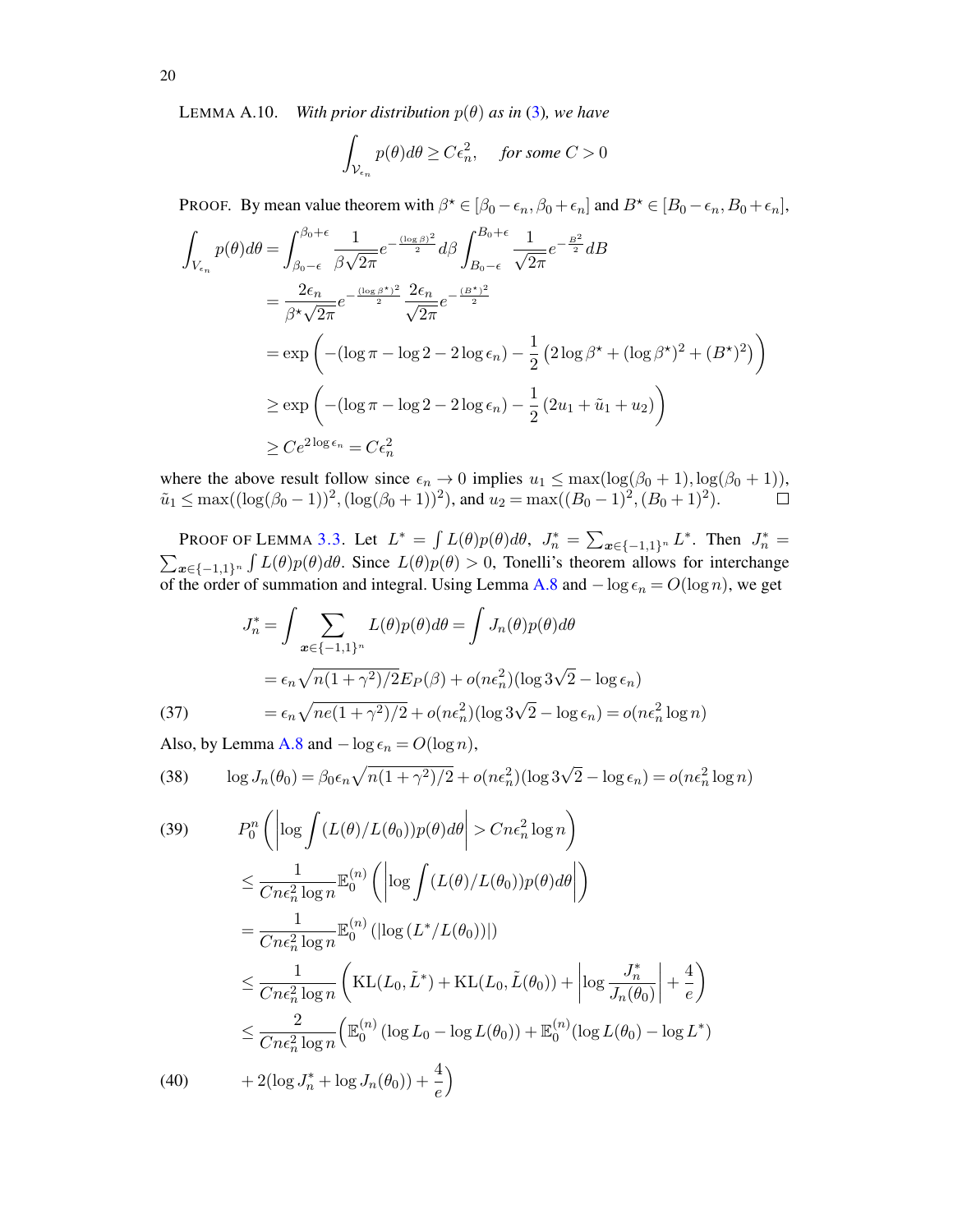where the second last step follows from Lemma [A.2.](#page-11-7)

Then, using the set 
$$
\mathcal{K}_{\epsilon_n}
$$
 in Lemma A.9, we get

$$
\mathbb{E}_{0}^{(n)}(\log L(\theta_{0}) - \log L^{*}))
$$
\n
$$
= \mathbb{E}_{0}^{(n)}(\log L(\theta_{0}) - \log \int L(\theta)p(\theta)d\theta)
$$
\n
$$
\leq \mathbb{E}_{0}^{(n)}\left(\log(L(\theta_{0})/\int_{\mathcal{K}_{\epsilon_{n}^{2}}}L(\theta)p(\theta)d\theta)\right)
$$
\n
$$
\leq \mathbb{E}_{0}^{(n)}\left(\log L(\theta_{0}) - \log \left(\frac{p(\mathcal{K}_{\epsilon_{n}^{2}})}{p(\mathcal{K}_{\epsilon_{n}^{2}})}\int_{\mathcal{K}_{\epsilon_{n}^{2}}}L(\theta)p(\theta)d\theta)\right)\right)
$$
\n
$$
\leq \mathbb{E}_{0}^{(n)}(\log L(\theta_{0})) - \log(p(\mathcal{K}_{\epsilon_{n}^{2}}) + \mathbb{E}_{0}^{(n)}\left(E_{p|\mathcal{K}_{\epsilon_{n}^{2}}}(-\log L(\theta))\right)
$$
\n
$$
\leq -\log(p(\mathcal{K}_{\epsilon_{n}^{2}})) + \mathbb{E}_{0}^{(n)}\left(\log L(\theta_{0}) - \int_{\mathcal{K}_{\epsilon_{n}^{2}}} \log L(\theta)p|\mathcal{K}_{\epsilon_{n}^{2}}(\theta)d\theta\right) \text{ Jensen's Inequality}
$$
\n
$$
= -\log(p(\mathcal{K}_{\epsilon_{n}^{2}})) + \int_{\mathcal{K}_{\epsilon_{n}^{2}}} \mathbb{E}_{0}^{(n)}(\log(L(\theta_{0}) - L(\theta))p|\mathcal{K}_{\epsilon_{n}^{2}}(\theta)d\theta
$$
\n(41)\n
$$
\leq -2\log(C'\epsilon_{n}^{2}) + 3n\epsilon_{n}^{2} = o(n\epsilon_{n}^{2}\log n)
$$

<span id="page-20-1"></span>where the last line follows from Lemma [A.9](#page-18-0) and Lemma [A.10.](#page-19-0) The final order is because  $-\log \epsilon_n = O(\log n)$  and  $n\epsilon_n^2 \to \infty$  and  $\log n \to \infty$ . The proof follows by using relations  $(41)$ ,  $(38)$  and  $(37)$  in  $(39)$ .  $\Box$ 

#### A.5. Technical details of Lemma [3.4.](#page-6-1)

<span id="page-20-2"></span>LEMMA A.11. Let 
$$
q(\theta) \in \mathcal{Q}^{MF}
$$
 with  $\mu_1 = \log \beta_0$ ,  $\mu_2 = B_0$ , and  $\sigma_1^2 = \sigma_2^2 = 1/n$ , then  
\n
$$
\frac{1}{n\epsilon_n^2} \int \mathbb{E}_0^{(n)} (\log L(\theta_0) - \log L(\theta)) q(\theta) d\theta \lesssim 0, \ n \to \infty
$$

<span id="page-20-0"></span>PROOF. Using the Taylor expansion of  $\log L(\theta)$  around  $\theta = \theta_0$ , we get  $\log L(\theta_0) - \log L(\theta) = \log L(\theta_0) - \log L(\theta_0) - (\beta - \beta_0)W_{1n}(\theta_0|\boldsymbol{x})$  $\overline{\hspace{1.5em}}\hspace{1.5em}1\hspace{1.5em}1\hspace{1.5em}1\hspace{1.5em}1\hspace{1.5em}1\hspace{1.5em}1\hspace{1.5em}1\hspace{1.5em}1\hspace{1.5em}1\hspace{1.5em}1\hspace{1.5em}1\hspace{1.5em}1\hspace{1.5em}1\hspace{1.5em}1\hspace{1.5em}1\hspace{1.5em}1\hspace{1.5em}1\hspace{1.5em}1\hspace{1.5em}1\hspace{1.5em}1\hspace{1.5em$  $-W_{2n}(\theta_0|\bm{x})(B - B_0)$  $\overline{\hspace{2.5cm}2\hspace{2.5cm}}$  $+\frac{1}{2}$  $\frac{1}{2}(\theta-\theta_0)^\top H_n(\theta_0|\boldsymbol{x})(\theta-\theta_0)$  $-R_n(\tilde{\theta},\theta-\theta_0|\boldsymbol{x})$ (42)

 $\overline{\phantom{a}4}$ 

 $W_{1n}$ ,  $W_{2n}$  is as in [\(15\)](#page-11-0),  $H_n$  is as in [\(16\)](#page-11-1) and  $R_n(\tilde{\theta}, \theta - \theta_0|\mathbf{x})$  is defined in [\(22\)](#page-12-3). Therefore,

 $\overline{\text{(3)}}$ 

$$
\int \mathbb{E}_0^{(n)} (\log L(\theta_0) - \log L(\theta)) q(\theta) d\theta
$$
  
=  $-\int \mathbb{E}_0^{(n)} (\textbf{1}) q(\theta) d\theta - \int \mathbb{E}_0^{(n)} (\textbf{2}) q(\theta) d\theta$   
+  $\int \mathbb{E}_0^{(n)} (\textbf{3}) q(\theta) d\theta - \int \mathbb{E}_0^{(n)} (\textbf{4}) q(\theta) d\theta,$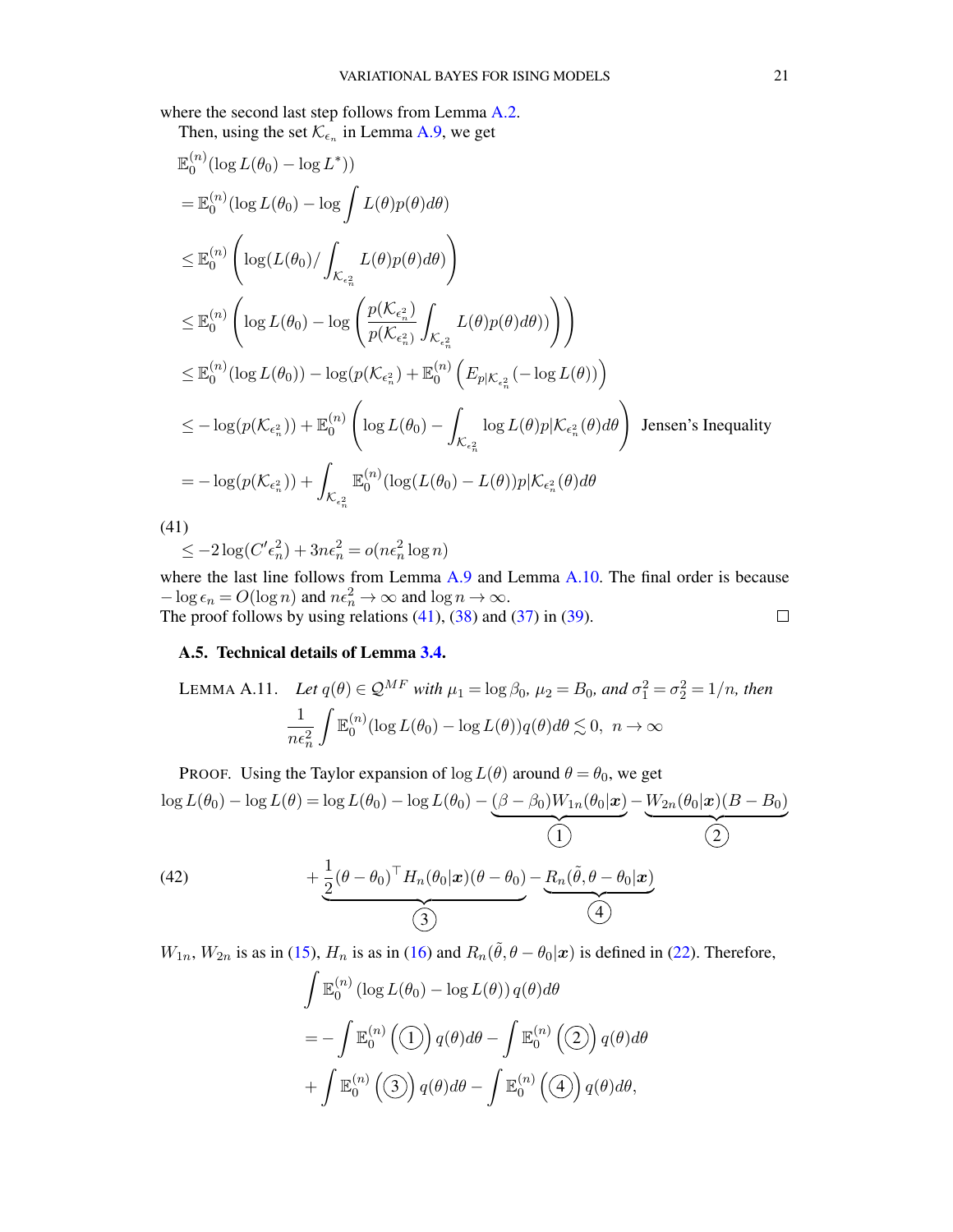$$
-\frac{1}{n\epsilon_n^2} \int \mathbb{E}_0^{(n)}\left(\frac{1}{2}\right) q(\theta) d\theta = \frac{1}{n\epsilon_n^2} \int (\beta_0 - \beta) \mathbb{E}_0^{(n)}\left(W_{1n}(\theta_0|\mathbf{x})\right) q(\theta) d\theta
$$
  
\n
$$
\leq \frac{1}{n\epsilon_n^2} \int |\beta_0 - \beta| \sqrt{n} \left(\frac{1}{n} \mathbb{E}_0^{(n)}\left(W_{1n}(\theta_0|\mathbf{x})\right)^2\right)^{1/2} q(\beta) d\beta,
$$
  
\n
$$
\leq \frac{M\sqrt{n}}{n\epsilon_n^2} \int |\beta - \beta_0| q(\beta) d\beta
$$
  
\n
$$
\leq \frac{M\sqrt{n}}{n\epsilon_n^2} \left(\int (\beta - \beta_0)^2 q(\beta) d\beta\right)^{1/2}
$$
  
\n
$$
= \frac{M\sqrt{n}}{n\epsilon_n^2} \left(e^{2\log\beta_0} (e^{2/n} - 2e^{1/2n} + 1)\right)^{1/2} \sim \frac{Me^{\log\beta_0}}{n\epsilon_n^2} \to 0
$$

where the second inequality above above line holds by Hölder inequality and third inequality holds by Lemma [A.1,](#page-11-5) for some constant M. Finally the last convergence to 0 is  $n\epsilon_n^2 \to \infty$ . Similarly,

$$
-\frac{1}{n\epsilon_n^2} \int \mathbb{E}_0^{(n)}\left(\frac{a}{2}\right) q(\theta) d\theta = \frac{1}{n\epsilon_n^2} \int (B_0 - B) \mathbb{E}_0^{(n)}\left(W_{2n}(\theta_0|\mathbf{x})\right) q(\theta) d\theta
$$
  

$$
\leq \frac{\sqrt{n}}{n\epsilon_n^2} \left(\frac{1}{n} \mathbb{E}_0^{(n)}\left(W_{2n}(\theta_0|\mathbf{x})\right)^2\right)^{1/2} \int |B - B_0| q_B(B) dB
$$
  

$$
\frac{M\sqrt{n}}{n\epsilon_n^2} \left(\int (B - B_0)^2 q(B) dB\right)^{1/2} \sim \frac{M}{n\epsilon_n^2} \to 0
$$

Using the upper bound [\(20\)](#page-12-2) and  $n\epsilon_n^2 \to \infty$ , we get

$$
\frac{1}{n\epsilon_n^2} \int \mathbb{E}_0^{(n)}(\mathfrak{I}) q(\theta) d\theta
$$
\n
$$
\leq \frac{1}{2\epsilon_n^2} \left( (1+\gamma^2) - \frac{\operatorname{sech}^4(\beta_0\gamma + |B_0|)}{1+\gamma^2} \mathbb{E}_0^{(n)}(T_n(\boldsymbol{x})) \right) \int \left\{ (\beta - \beta_0)^2 + (B - B_0)^2 \right\} q(\theta) d\theta
$$
\n
$$
\leq \frac{(1+\gamma^2)}{2\epsilon_n^2} \left( e^{2\log\beta_0} \left( e^{2/n} - 2e^{1/2n} + 1 \right) + 1/n \right)
$$
\n
$$
\sim \frac{(e^{2\log\beta_0} + 1)(1+\gamma^2)}{2n\epsilon_n^2} \to 0
$$

where the second inequality holds since  $T_n(\boldsymbol{x}) = (1/n) \sum_{i=1}^n (m_i(\boldsymbol{x}) - (1/n)m_i(\boldsymbol{x}))^2 \ge 0$ . For the remainder term, using relations  $(24)$  and  $(26)$  in relation  $(22)$ , we get

<span id="page-21-0"></span>(43)  

$$
-\mathbb{E}_0^{(n)}(\mathbb{I}) \leq \frac{0.38n}{3(1+\gamma^2)} \mathbb{E}_0^{(n)}(T_n(\boldsymbol{x})) \left\{ (\beta - \beta_0)^2 + (B - B_0)^2 \right\} \left\{ (\beta - \beta_0) \gamma + (B - B_0) \right\}
$$

Further,

$$
n\int \left\{ (\beta - \beta_0)^2 + (B - B_0)^2 \right\} \left\{ (\beta - \beta_0) \gamma + (B - B_0) \right\} q(\theta) d\theta
$$
  
= 
$$
n \int \left\{ (e^{\log \beta} - e^{\log \beta_0})^2 + (B - B_0)^2 \right\} \left\{ (e^{\log \beta} - e^{\log \beta_0}) \gamma + (B - B_0) \right\} q(\theta) d\theta
$$
  
5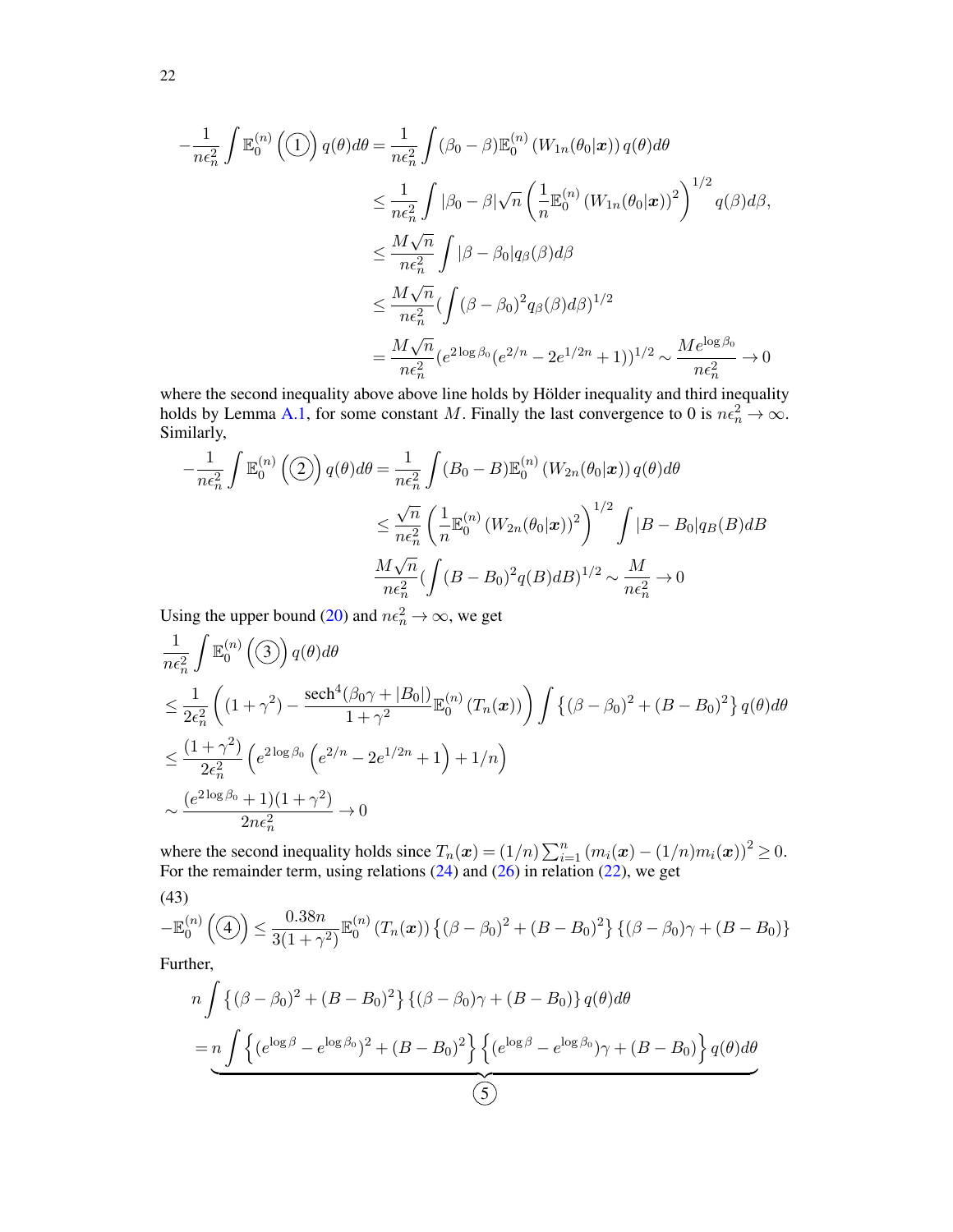<span id="page-22-0"></span>(44) 
$$
\left(5\right) = n \int \left(e^{3\log\beta} - 3e^{2\log\beta + \log\beta_0} + 3e^{\log\beta + 2\log\beta_0} - e^{3\log\beta_0}\right) q(\beta) d\beta
$$

<span id="page-22-1"></span>(45) 
$$
+ n \int (B^3 - 3B_0 B^2 + 3B_0^2 B - B_0^3) q(B) dB
$$

<span id="page-22-2"></span>(46) 
$$
+ n \int \left( e^{2 \log \beta} - 2e^{\log \beta + \log \beta_0} + e^{2 \log \beta_0} \right) (B - B_0) q(\beta) q(B) d\beta dB
$$

<span id="page-22-3"></span>(47) 
$$
+ n\gamma \int (B - B_0)^2 \left( e^{\log \beta} - e^{\log \beta_0} \right) q(\beta) q(B) d\beta dB
$$

$$
(44) = ne^{3\log\beta_0} \left( e^{9/2n} - 3e^{2/n} + 3e^{1/2n} - e^0 \right) \sim 0
$$
  

$$
(45) = n \left( B_0^3 + 3B_0/n - 3B_0(B_0^2 + 1/n) + 3B_0^3 - B_0^3 \right) = 0,
$$

$$
(46) = n \left( B_0 e^{2 \log \beta_0} \left( e^{2/n} - 2e^{1/2n} + e^0 \right) - B_0 e^{2 \log \beta_0} \left( e^{2/n} - 2e^{1/2n} + e^0 \right) \right) = 0,
$$

$$
(47) = ne^{\log \beta_0} \left(\frac{\gamma}{n} e^{1/2n} - \frac{\gamma}{n} e^0\right) = \gamma e^{\log \beta_0} (e^{1/2n} - e^0) \sim 0
$$

$$
-\frac{1}{n\epsilon_n^2} \int \mathbb{E}_0^{(n)}\left(\frac{\gamma}{n}\right) q(\theta) d\theta \lesssim 0
$$

since  $T_n(x) \le \gamma^2$  (since by Assumption [1,](#page-5-0)  $m_i(x) \le \gamma$ ) and  $n\epsilon_n^2 \to \infty$ .

POOF OF LEMMA [3.4.](#page-6-1) With the  $q$  as in Lemma [A.11,](#page-20-2) using Markov's inequality, (48)

$$
P_0^n \left( \int q(\theta) \log(L(\theta_0)/L(\theta)) d\theta > Cn\epsilon_n^2 \log n \right)
$$
  
\n
$$
\leq \frac{1}{Cn\epsilon_n^2 \log n} \mathbb{E}_0^{(n)} \left| \int q(\theta) \log(L(\theta_0)/L(\theta)) d\theta \right|
$$
  
\n
$$
\leq \frac{1}{Cn\epsilon_n^2 \log n} \mathbb{E}_0^{(n)} \left( \int q(\theta) |\log(L(\theta_0)/L(\theta))| d\theta \right)
$$
  
\n
$$
\leq \frac{1}{Cn\epsilon_n^2 \log n} \int q(\theta) \mathbb{E}_0^{(n)} (|\log(L(\theta_0)/L(\theta))|) d\theta \qquad \text{Fubini's theorem}
$$
  
\n
$$
= \frac{1}{Cn\epsilon_n^2 \log n} \int q(\theta) \mathbb{E}_0^{(n)} \left( \left| \log \left( \frac{L_0}{L(\theta)} \frac{L(\theta_0)}{L_0} \right) \right| \right) d\theta
$$
  
\n
$$
= \frac{1}{Cn\epsilon_n^2 \log n} \int q(\theta) \mathbb{E}_0^{(n)} \left( \left| \log \left( \frac{L_0}{\tilde{L}(\theta)} \frac{\tilde{L}(\theta_0)}{L_0} \frac{J_n(\theta_0)}{J_n(\theta)} \right) \right| \right) d\theta
$$
  
\n
$$
= \frac{1}{Cn\epsilon_n^2 \log n} \int q(\theta) \mathbb{E}_0^{(n)} \left( \left| \log \left( \frac{L_0}{\tilde{L}(\theta)} \right) + \log \left( \frac{\tilde{L}(\theta_0)}{L_0} \right) + \log \left( \frac{J_n(\theta_0)}{J_n(\theta)} \right) \right| \right) d\theta
$$
  
\n
$$
\leq \frac{1}{Cn\epsilon_n^2 \log n} \int q(\theta) \mathbb{E}_0^{(n)} \left( \left| \log \left( \frac{L_0}{\tilde{L}(\theta)} \right) \right| + \left| \log \left( \frac{\tilde{L}(\theta_0)}{L_0} \right) \right| + \left| \log \left( \frac{J_n(\theta_0)}{J_n(\theta)} \right) \right| \right) d\theta
$$

 $\Box$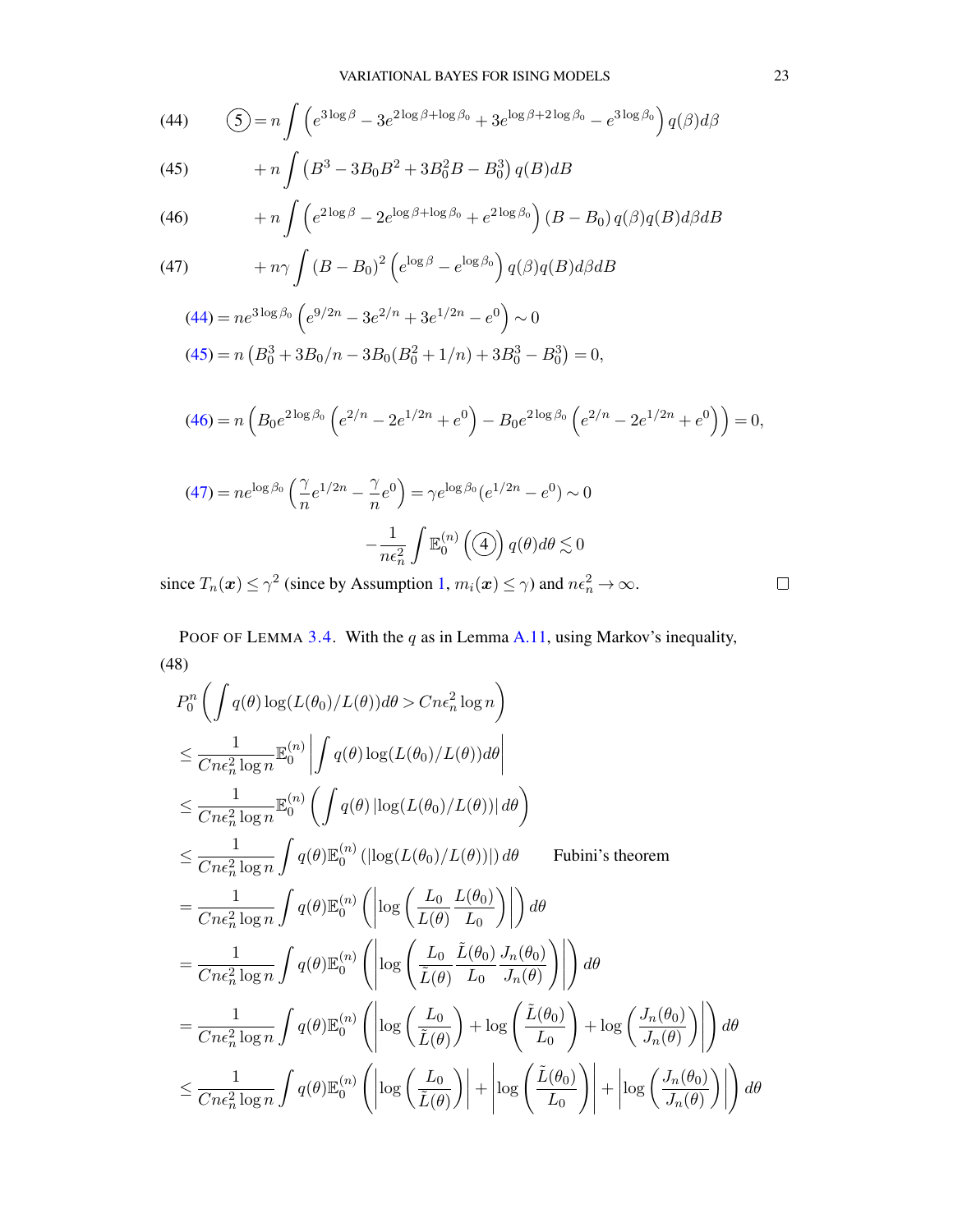$$
(49)
$$

24

$$
\leq \frac{1}{Cne_n^2\log n}\int q(\theta)\left(KL\left(L_0,\tilde{L}(\theta)\right)+KL\left(L_0,\tilde{L}(\theta_0)\right)+\left|\log\left(\frac{J_n(\theta_0)}{J_n(\theta)}\right)\right|+\frac{4}{e}\right)d\theta
$$

Therefore,

$$
P_0^n \left( \int q(\theta) \log(L(\theta_0)/L(\theta)) d\theta > Cn\epsilon_n^2 \log n \right)
$$
  
= 
$$
\frac{1}{Cn\epsilon_n^2 \log n} \left( 2\mathbb{E}_0^{(n)} (\log L_0 - \log L(\theta_0)) + \int q(\theta) \mathbb{E}_0^{(n)} (\log L(\theta_0) - \log L(\theta)) d\theta \right)
$$
  
(50) 
$$
+ \frac{1}{Cn\epsilon_n^2 \log n} \left( 2\log J_n(\theta_0) + 2 \int q(\theta) \log J_n(\theta) d\theta + \frac{4}{e} \right) \to 0
$$

where the inequality in second last step is due to Lemma [A.2.](#page-11-7) The last convergence to 0 is explained next. By Lemma [A.7](#page-16-3) and Lemma [A.11](#page-20-2) respectively, we get

$$
\mathbb{E}_0^{(n)}(\log L_0 - \log L(\theta_0)) = o(n\epsilon_n^2)
$$

$$
\int q(\theta) \mathbb{E}_0^{(n)}(\log L(\theta_0) - \log L(\theta))d\theta \le o(n\epsilon_n^2)
$$

By [\(38\)](#page-19-1),  $\log J_n(\theta_0) = o(n\epsilon_n^2 \log n)$  and by Lemma [A.8](#page-17-1) and  $-\log \epsilon_n = O(\log n)$ 

$$
\int q(\theta) \log J_n(\theta) d\theta \le \epsilon_n \sqrt{n(1+\gamma^2)/2} \int \beta q(\beta) d\beta + o(n\epsilon_n^2) (\log 3\sqrt{2} - \log \epsilon_n) = o(n\epsilon_n^2)
$$
  
where we use  $E_Q(\beta) = \exp(\log \beta_0 + 1/n) \to \beta_0$ 

# APPENDIX B

<span id="page-23-0"></span>**B.1. Proof of Theorem [3.1.](#page-5-4)** In this section, with dominating probability term is used to imply that under  $\mathbb{P}_0^{(n)}$  $\chi_0^{(n)}$ , the probability of the event goes to 1 as  $n \to \infty$ .

KL(Q, \Pi(|X^{(n)})) = 
$$
\int q(\theta) \log q(\theta) d\theta - \int q(\theta) \log \pi(\theta | X^{(n)}) d\theta
$$
  
\n
$$
= \int q(\theta) \log q(\theta) d\theta - \int q(\theta) \log \frac{L(\theta) p(\theta)}{\int L(\theta) p(\theta) d\theta} d\theta
$$
\n
$$
= KL(Q, P) - \int \log(L(\theta) / L(\theta_0)) q(\theta) d\theta + \log \int (L(\theta) / L(\theta_0)) p(\theta) d\theta
$$
\n(51) 
$$
= KL(Q, P) + \int \log(L(\theta_0) / L(\theta)) q(\theta) d\theta + \log \int (L(\theta) / L(\theta_0)) p(\theta) d\theta
$$

By Lemma [A.6,](#page-13-4)  $KL(Q, P) = o(n\epsilon_n^2 \log n) \le (C/3)n\epsilon_n^2 \log n$ . By Lemma [3.4,](#page-6-1) with dominating probability

$$
\int \log(L(\theta_0)/L(\theta))q(\theta)d\theta \le (C/3)n\epsilon_n^2 \log n
$$

for any  $C > 0$ . By Lemma [3.3,](#page-6-0) with dominating probability

$$
\log \int (L(\theta)/L(\theta_0)) p(\theta) d\theta \le (C/3) n \epsilon_n^2 \log n
$$

Therefore, with dominating probability, for any  $C > 0$ ,

$$
\text{KL}(Q, \Pi(|X^{(n)})) \le Cn\epsilon_n^2
$$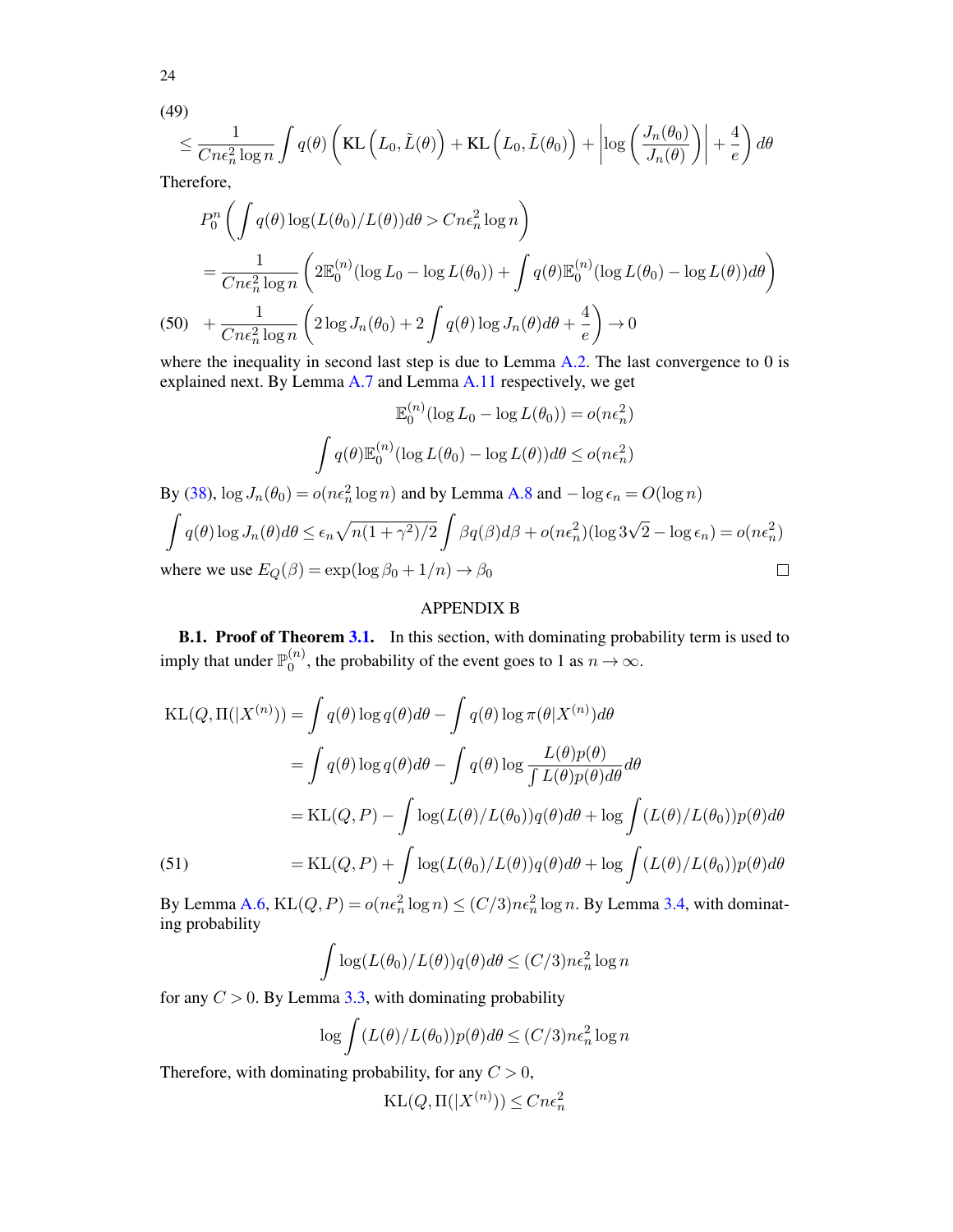Further,

$$
\Pi(\mathcal{U}_{\varepsilon_n}^c | X^{(n)}) = \frac{\int_{\mathcal{U}_{\varepsilon_n}^c} L(\theta) p(\theta) d\theta}{\int L(\theta) p(\theta) d\theta} = \frac{\int_{\mathcal{U}_{\varepsilon_n}^c} (L(\theta) / L(\theta_0)) p(\theta) d\theta}{\int (L(\theta) / L(\theta_0)) p(\theta) d\theta}
$$

By Lemma [3.2,](#page-5-3) with dominating probability, for any  $C > 0$ , as  $n \to \infty$ 

$$
\int_{\mathcal{U}_{\varepsilon_n}^c} (L(\theta)/L(\theta_0)) p(\theta) d\theta \le \exp(-C_0 n \varepsilon_n^2)
$$

By Lemma [3.3,](#page-6-0) with dominating probability

$$
\int (L(\theta)/L(\theta_0))p(\theta)d\theta \ge \exp(-Cn\epsilon_n^2 \log n)
$$

Therefore, with dominating probability

$$
\Pi(\mathcal{U}_{\varepsilon_n}^c | X^{(n)}) \le \exp(-C_0 n \varepsilon_n^2 (1 - C/M_n)) \le \exp(-C_1 n \varepsilon_n^2)
$$

for any  $C_0 > C_1/2$ . This is because for n sufficiently large  $1 - C/M_n > 1/2$ . This completes the proof.

**B.2. Proof of Corollary [3.5.](#page-7-1)** By Lemma [3.2,](#page-5-3) with dominating probability, there exists  $C_0(r) > 0$  such that as  $n \to \infty$ ,

$$
\int_{\mathcal{U}_{r\varepsilon_n}^c} (L(\theta)/L(\theta_0)) p(\theta) d\theta \le \exp(-C_0(r) r^2 n \varepsilon_n^2)
$$

<span id="page-24-0"></span>Let us assume,

(52) 
$$
C_0(r) \ge C_2/r
$$
 for all  $r > 0$  for some constant  $C_2 > 0$ 

Numerical evidence for validity of this assumption been provided in Supplement Section A.3. However, the explicit theoretical derivation is technically involved and has been avoided in this paper. By Lemma [3.3,](#page-6-0) with dominating probability

$$
\int (L(\theta)/L(\theta_0))p(\theta)d\theta \ge \exp(-Cn\epsilon_n^2 \log n)
$$

Note, that

$$
\Pi(\mathcal{U}_{r\varepsilon_n}^c | X^{(n)}) = \frac{\int_{\mathcal{U}_{r\varepsilon_n}^c} L(\theta) p(\theta) d\theta}{\int L(\theta) p(\theta) d\theta} = \frac{\int_{\mathcal{U}_{r\varepsilon_n}^c} (L(\theta) / L(\theta_0)) p(\theta) d\theta}{\int (L(\theta) / L(\theta_0)) p(\theta) d\theta}
$$

Therefore, with dominating probability

$$
\Pi(\mathcal{U}_{r\varepsilon_n}^c | X^{(n)}) \le \exp(-C_2 r n \varepsilon_n^2) \exp(Cn \varepsilon_n^2 \log n)
$$

Following steps of proof of proposition 11 on page 2111 in [\[28\]](#page-26-4),

$$
\int e^{(C_2/2)n\varepsilon_n||\theta-\theta_0||_2} d\Pi(\mathcal{U}_{\varepsilon_n}^c|X^{(n)}) = \int_0^\infty e^{(C_2/2)n\varepsilon_n^2 r} \Pi(||\theta-\theta_0||_2 \ge r\varepsilon_n|X^{(n)}) dr
$$

Therefore,

$$
\int e^{(C_2/2)n\varepsilon_n ||\theta - \theta_0 ||_2} d\Pi(\mathcal{U}_{\varepsilon_n}^c | X^{(n)})
$$
\n
$$
= \exp(Cn\epsilon_n^2 \log n) \int_0^\infty \exp((C_2/2)rn\varepsilon_n^2) \exp(-C_2rn\varepsilon_n^2) dr
$$
\n
$$
= \exp(Cn\epsilon_n^2 \log n) \int_0^\infty \exp(-(C_2/2)rn\varepsilon_n^2) dr = \frac{2}{C_2n\varepsilon_n^2} \exp(Cn\varepsilon_n^2 \log n)
$$

This completes the proof.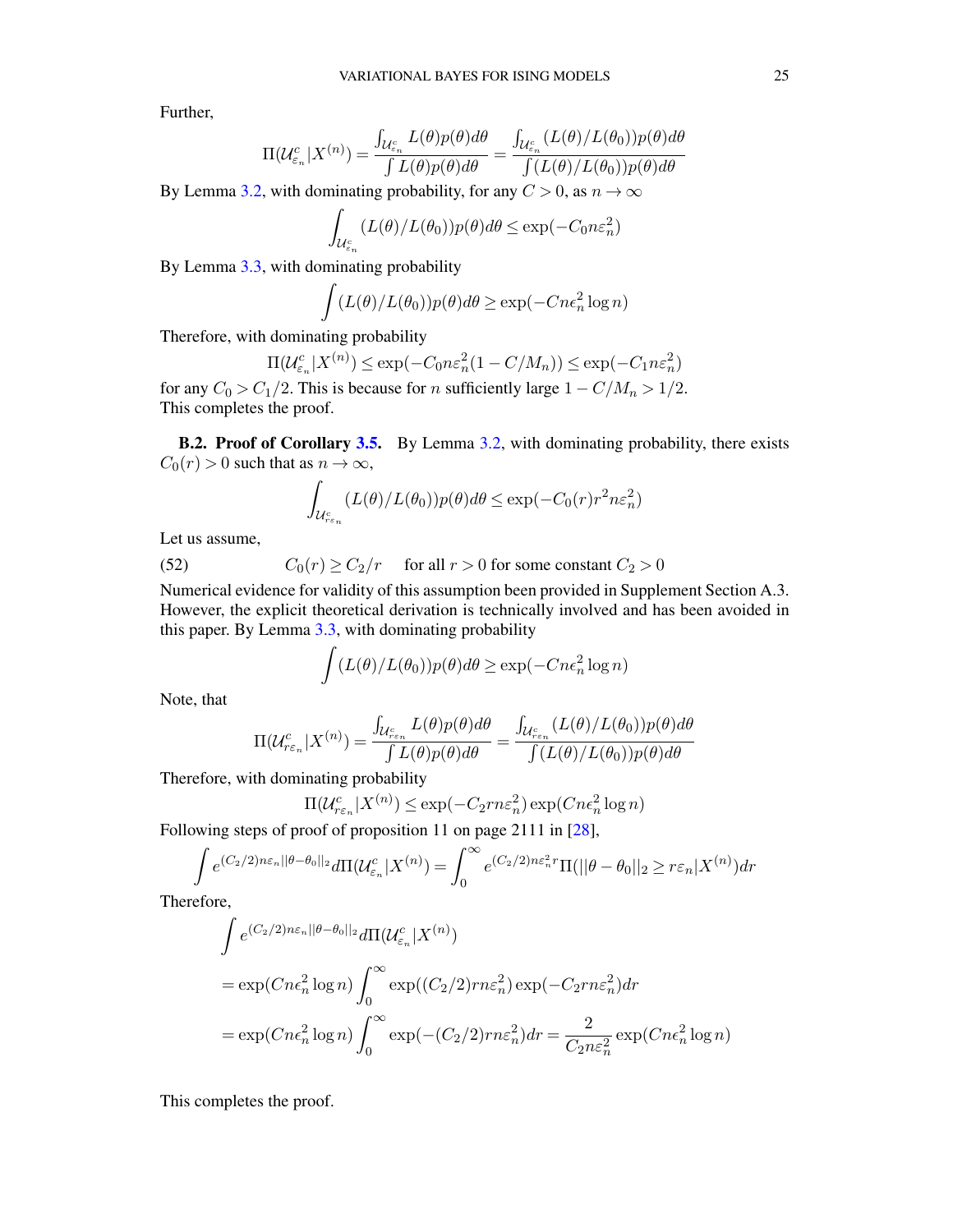Acknowledgments. The authors are grateful to Promit Ghosal and Sumit Mukherjee for their accomplishment in Ising model parameter estimation and kindly sharing codes of their work. The research is partially supported by NSF-DMS 1945824 and NSF-DMS 1924724.

### SUPPLEMENTARY MATERIAL

### Supplement Materials

Appendix A. Contains implementation details of the BBVI algorithm, plots of ELBO convergence for the BBVI and proof of Relation [\(52\)](#page-24-0).

#### REFERENCES

- <span id="page-25-3"></span>[1] ANANDKUMAR, A., TAN, V. Y., HUANG, F., WILLSKY, A. S. et al. (2012). High-dimensional structure estimation in Ising models: Local separation criterion. *The Annals of Statistics* 40 1346–1375.
- <span id="page-25-17"></span>[2] BASAK, A. and MUKHERJEE, S. (2017). Universality of the mean-field for the Potts model. *Probability Theory and Related Fields* 168 557–600.
- <span id="page-25-6"></span>[3] BHATTACHARYA, B. B., MUKHERJEE, S. et al. (2018). Inference in Ising models. *Bernoulli* 24 493–525.
- <span id="page-25-18"></span>[4] BOUCHERON, S., LUGOSI, G. and MASSART, P. (2013). *Concentration inequalities: A nonasymptotic theory of independence*. Oxford university press.
- <span id="page-25-4"></span>[5] BRESLER, G. (2015). Efficiently learning Ising models on arbitrary graphs. In *Proceedings of the fortyseventh annual ACM symposium on Theory of computing* 771–782.
- <span id="page-25-1"></span>[6] BRUSH, S. G. (1967). History of the Lenz-Ising model. *Reviews of modern physics* 39 883.
- <span id="page-25-23"></span>[7] CHATTERJEE, S. and DEMBO, A. (2016). Nonlinear large deviations. *Advances in Mathematics* 299 396– 450.
- <span id="page-25-7"></span>[8] CHATTERJEE, S. et al. (2007). Estimation in spin glasses: A first step. *The Annals of Statistics* 35 1931– 1946.
- <span id="page-25-8"></span>[9] COMETS, F. (1992). On consistency of a class of estimators for exponential families of Markov random fields on the lattice. *The Annals of Statistics* 455–468.
- <span id="page-25-9"></span>[10] COMETS, F. and GIDAS, B. (1991). Asymptotics of maximum likelihood estimators for the Curie-Weiss model. *The Annals of Statistics* 557–578.
- <span id="page-25-10"></span>[11] GHOSAL, P., MUKHERJEE, S. et al. (2020). Joint estimation of parameters in Ising model. *Annals of Statistics* 48 785–810.
- <span id="page-25-11"></span>[12] GIDAS, B. (1988). Consistency of maximum likelihood and pseudo-likelihood estimators for Gibbs distributions. In *Stochastic differential systems, stochastic control theory and applications* 129–145. Springer.
- <span id="page-25-12"></span>[13] GUYON, X. and KÜNSCH, H. R. (1992). Asymptotic comparison of estimators in the Ising model. In *Stochastic Models, Statistical Methods, and Algorithms in Image Analysis* 177–198. Springer.
- <span id="page-25-20"></span>[14] HALIM, S. (2007). Modified ising model for generating binary images. *Jurnal Informatika* 8 115–118.
- <span id="page-25-2"></span>[15] HASLBECK, J. M., EPSKAMP, S., MARSMAN, M. and WALDORP, L. J. (2020). Interpreting the Ising model: The input matters. *Multivariate behavioral research* 1–11.
- <span id="page-25-21"></span>[16] HURN, M. A., HUSBY, O. K. and RUE, H. (2003). A tutorial on image analysis. *Spatial statistics and computational methods* 87–141.
- <span id="page-25-0"></span>[17] ISING, E. (1925). Beitrag zur theorie des ferromagnetismus. *Zeitschrift für Physik* 31 253–258.
- <span id="page-25-19"></span>[18] IZENMAN, A. J. (2021). Sampling algorithms for discrete markov random fields and related graphical models. *Journal of the American Statistical Association* 1–22.
- <span id="page-25-22"></span>[19] LEE, H. K. (2000). Consistency of posterior distributions for neural networks. *Neural Networks* 13 629– 642.
- <span id="page-25-13"></span>[20] LI, F. and ZHANG, N. R. (2010). Bayesian variable selection in structured high-dimensional covariate spaces with applications in genomics. *Journal of the American statistical association* 105 1202–1214.
- <span id="page-25-14"></span>[21] LI, F., ZHANG, T., WANG, Q., GONZALEZ, M. Z., MARESH, E. L., COAN, J. A. et al. (2015). Spatial Bayesian variable selection and grouping for high-dimensional scalar-on-image regression. *The Annals of Applied Statistics* 9 687–713.
- <span id="page-25-5"></span>[22] LOKHOV, A. Y., VUFFRAY, M., MISRA, S. and CHERTKOV, M. (2018). Optimal structure and parameter learning of Ising models. *Science advances* 4 e1700791.
- <span id="page-25-24"></span>[23] MILMAN, V. and SCHECHTMAN, G. (1986). Asymptotic theory of finite-dimensional normed spaces, lecture notes in mathematics 1200.
- <span id="page-25-15"></span>[24] OKABAYASHI, S., JOHNSON, L. and GEYER, C. J. (2011). Extending pseudo-likelihood for Potts models. *Statistica Sinica* 331–347.
- <span id="page-25-16"></span>[25] RANGANATH, R., GERRISH, S. and BLEI, D. (2014). Black box variational inference. In *Artificial Intelligence and Statistics* 814–822. PMLR.